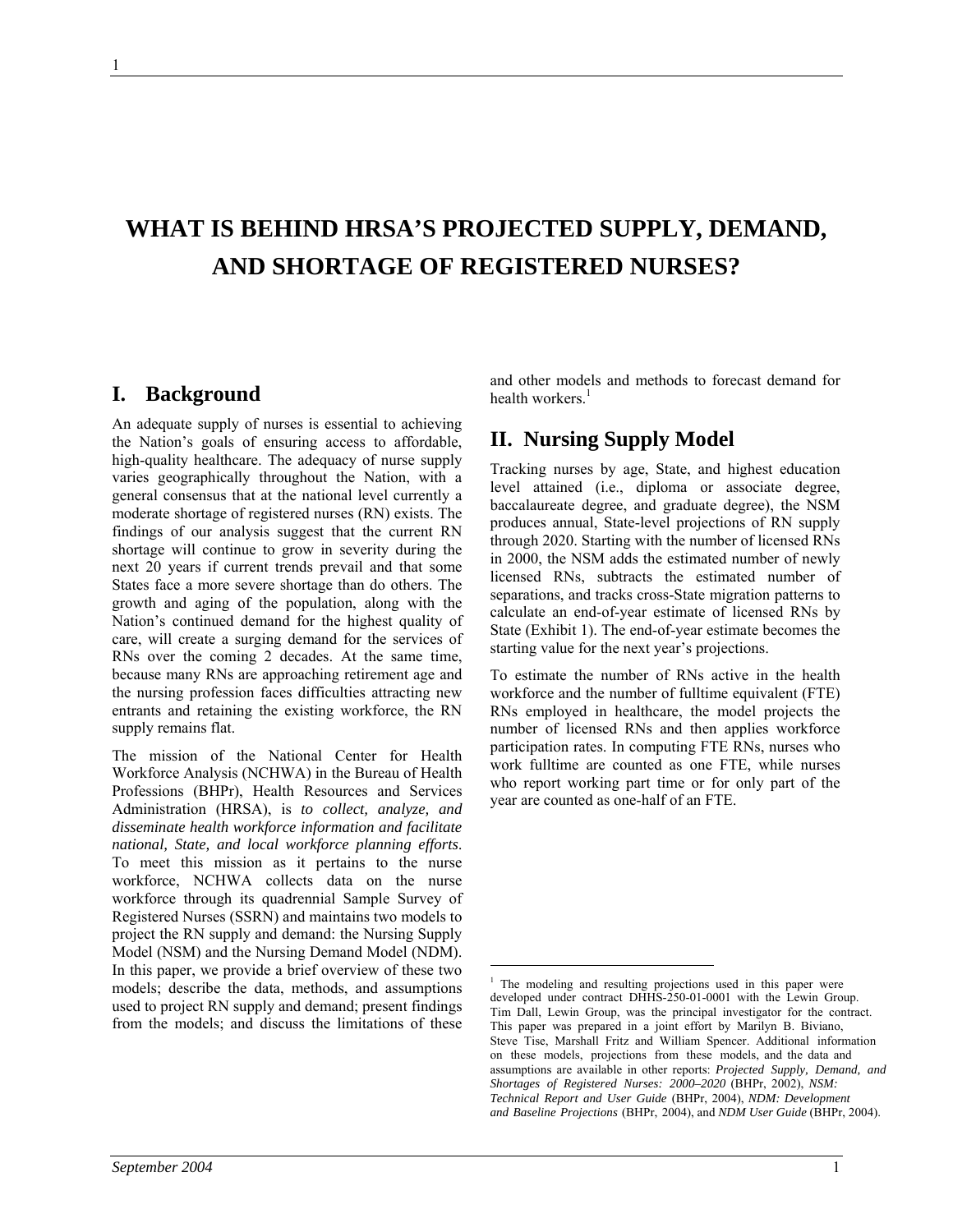**Foreign Graduates U.S. Graduates** اي<br>دا oreign Graduat Graduates **Beginning of the Year Beginning of the Year Nurse Population End of the Year** End of the Year **Education Upgrades Cross-State Migration Nurse Aging Death/Disability Career Change Retirement Retirement Death/Disability lareer** Cha:

-

**Exhibit 1. Overview of the Nursing Supply Model** 

The NSM contains three major components: (1) modeling new graduates from nursing programs, (2) modeling location and employment patterns of the current licensed nurse population, and (3) modeling separations from the nurse workforce. For each of these components, we describe the data, assumptions, and methods used to project future RN supply.

## **A. New Graduates from Nursing Programs**

RNs typically enter the nurse workforce prepared at the diploma, associate, or baccalaureate level. (Some RNs enter at the master's level but are modeled here as bachelor of science in nursing [BSN] graduates who upgrade their education). Data on the number of firsttime candidates taking the National Council Licensure Examination for Registered Nurses (NCLEX-RN examination), as published by the National Council of State Boards of Nursing, suggest that in 2000 approximately 71,100 RNs graduated from U.S. nursing programs (Exhibit 2). Approximately two-thirds of these graduates were prepared at the diploma or associate level, with the remaining one-third prepared at the baccalaureate level or higher. The number of graduates in 2000 shows a continuing decline compared with earlier years (e.g., there were approximately 76,300 graduates in 1999 and 83,000 graduates in 1998). The literature discussing reasons for this trend is extensive (e.g., see Buerhaus et al. [2000] and Seago et al. [2001]) but reflects increasing professional opportunities for women outside nursing, stagnant pay and more onerous working conditions for many in

nursing, and a decline in pubic perception of the attractiveness of the nursing profession.

Baseline projections of the number of new nursing school graduates are based on the assumption that the nursing profession will continue to attract its current share of the applicant pool. The population of women ages 20 to 44 is used as a proxy for the size of the applicant pool, and the population projections used in the NSM come from the U.S. Census Bureau's middle series population projections.<sup>2</sup> Combining State-level NCLEX-RN data with State-level estimates of the number of women ages 20 to 44 creates a separate applicant pool share for each State. Over time, each 1 percent increase (or decrease) in the size of the applicant pool is assumed to cause a 1 percent increase (or decrease) in the number of RN graduates for that State. Under the baseline scenario, the number of new nurse graduates remains relatively constant through 2020 at the national level. The number of nurse graduates of each education type (E) in each State (S) and year (Y) is expressed mathematically:

<sup>&</sup>lt;sup>2</sup> The U.S. Census Bureau's projections were developed before the 2000 Census and underestimated the U.S. population in 2000. Consequently, we adjusted the projections to reflect this undercount. Men continue to constitute a small percentage of the RN workforce, doubling from approximately 2.7% in 1980 to 5.4% in 2000 (BHPr, 2001). As the proportion of RNs who are male grows, the NSM might have to add a gender component to track difference in workforce participation patterns and retirement rates between male and female RNs.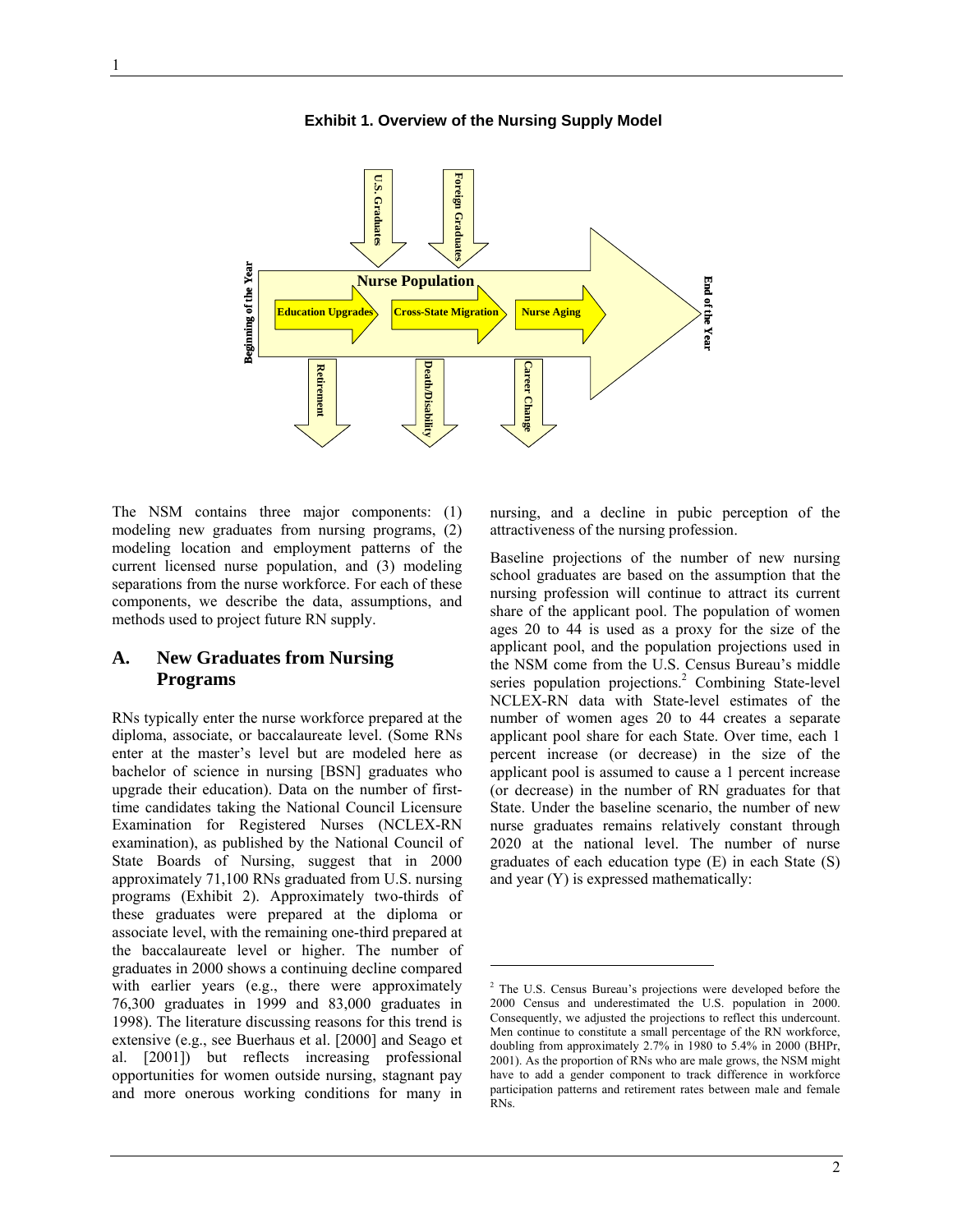$$
Graduates_{E,S,Y} = \left(\frac{PopW_{S,Y}}{PopW_{S,2000}}\right) \times Graduates_{E,S,2000}
$$

The NSM software was built with algorithms to model the impact on the number of nursing graduates resulting from changes in RN compensation, working conditions, teaching capacity, and tuition costs. However, the research has yet to be completed for modeling the relationship between the number of nurse graduates and determinants that reflect the attractiveness of nursing as a career.

In addition to graduates from U.S. nursing programs, the NSM assumes net immigration of 3,500 RNs per year from foreign countries.

#### **Exhibit 2. National Baseline Projections of Annual Nursing School Graduates**



Source: Analysis of the 2000 SSRN.

#### **B. Licensed Nurse Population**

The NSM tracks the population of licensed RNs, or "bodies," regardless of whether the RN is providing nursing services. It applies estimated workforce participation rates to the projections of licensed RNs to forecast the active nurse supply (defined as number of nurses employed or seeking employment in nursing) and FTE supply (defined as the FTE number of nurses providing nursing services).

The model starts with the number of licensed RNs in each State, tracked by education level and age, as estimated using the 2000 SSRN (Exhibit 3). The education level and age composition of the licensed RN population has important implications for the current and future RN supply because workforce participation, cross-State migration, and retirement patterns vary systematically by education level and age.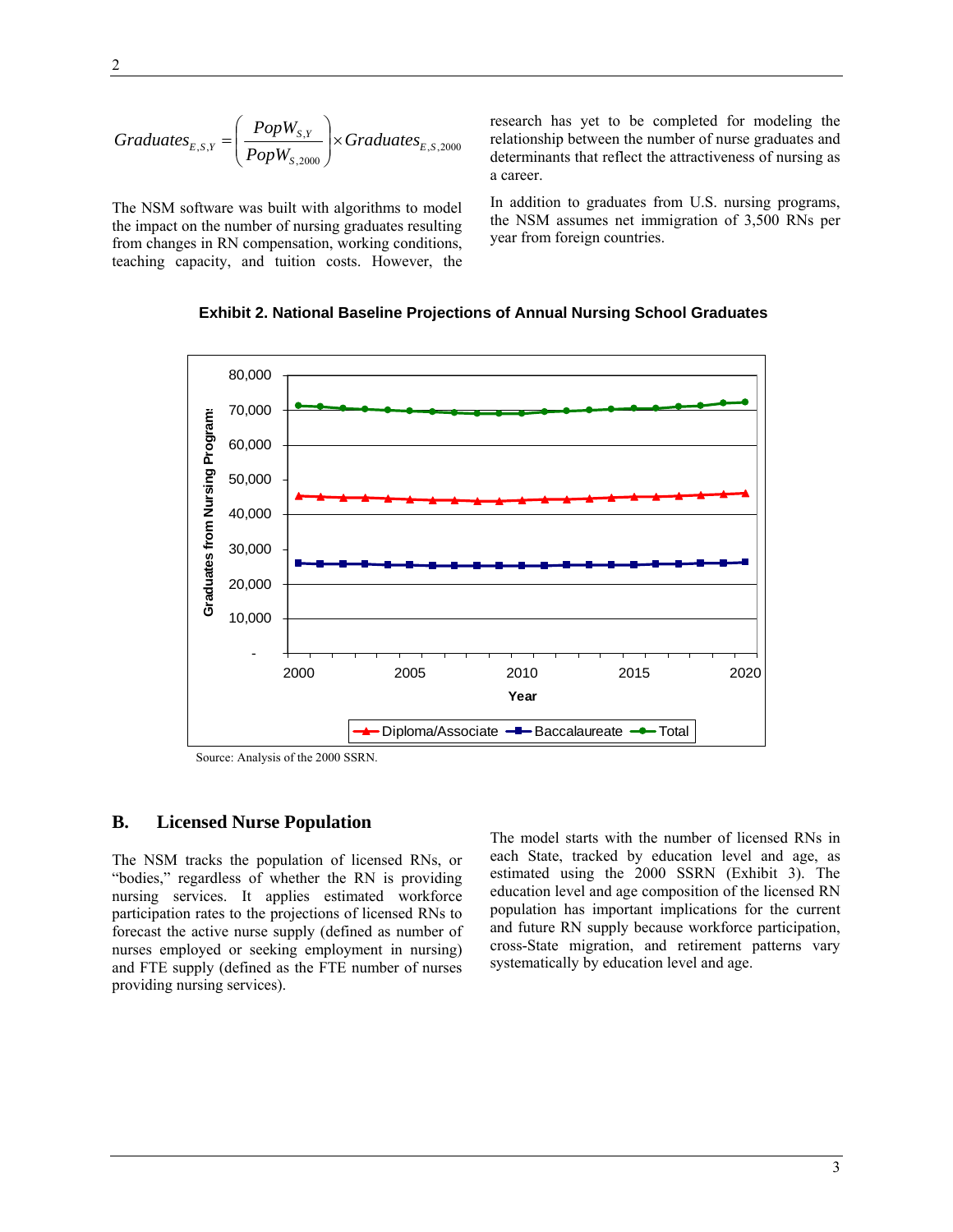

**Exhibit 3. RN Licensed Population, by Education Level and Age, 2000** 

Source: Analysis of the 2000 SSRN

Over time, the nurse population has continued to age due to the large number of baby boom nurses and

increasing difficulties in attracting new entrants to the profession. Also, the average age of new entrants is increasing (Exhibit 4).



**Exhibit 4. Age Distribution Trend of the RN Population** 

Sources: 1980 and 2000 SSRN; NSM projections for 2010 and 2020.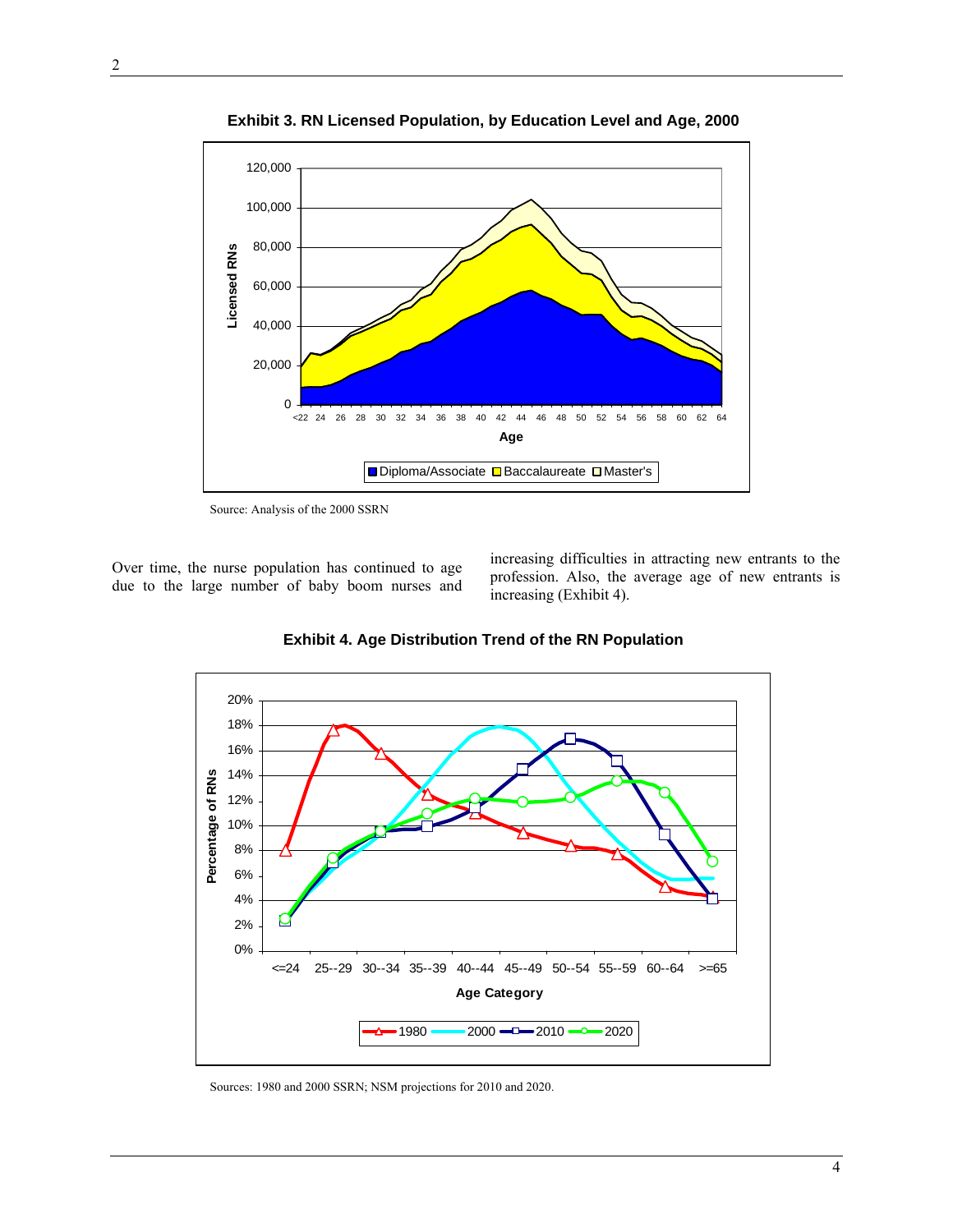#### **1. Workforce Participation**

The active RN supply is defined as the licensed RN population who provides nursing services or are seeking employment in nursing. This supply estimate excludes RNs who are licensed but not working in the nursing field (e.g., retired RNs who retain a license, RNs who have temporarily left the workforce, and licensed RNs employed in non-nursing positions). Responses to the SSRN are subjective, with individual respondents determining whether they are employed in a nursing position. The NSM applies national rates of workforce participation, by RN age and education level, to the projected licensed RN population in each State to project active nurse supply (Exhibit 5).

In a recent survey of approximately 7,300 licensed nurses (ANA, 2001), 672 respondents Stated reasons for their decision not to work in a nursing position. Approximately 25 percent found their current position more rewarding professionally, 20 percent cited better salaries in their current position, 20 percent reported more convenient work hours in their current position, and 18 percent cited personal safety concerns with working in a healthcare environment. If these estimates represent the entire licensed nurse workforce, then of the approximately 136,000 licensed RNs in 2000 employed in non-nursing positions (BHPr, 2001), an estimated:

- 34,000 would find their current position more rewarding professionally,
- 27,000 would cite better salaries in their current position,
- 27,000 would report more convenient work hours in their current position, and
- 24,000 would cite personal safety concerns with working in a healthcare environment.

Only 70 percent of nurses in 2000 report being satisfied in their current position, which is significantly lower than U.S. workers in general (85 percent) and professionals in particular (90 percent) (BHPr, 2001). Job satisfaction among RNs was lowest in nursing homes and hospitals and highest in nursing education. Thus, of the approximately 2.2 million RNs employed in nursing in 2000, an estimated 672,000 were dissatisfied with their work.

The NSM software contains algorithms that allow users the potential to model changes in workforce participation rates over time based on projected changes in RN compensation and working conditions. There exists a paucity of research, however, identifying appropriate measures of working conditions and impact of changes in these factors on RN workforce participation.

 **Exhibit 5. Workforce Participation Rates of Licensed RNs, by Age and Highest Education Level Attained** 



Source: Analysis of the 2000 SSRN.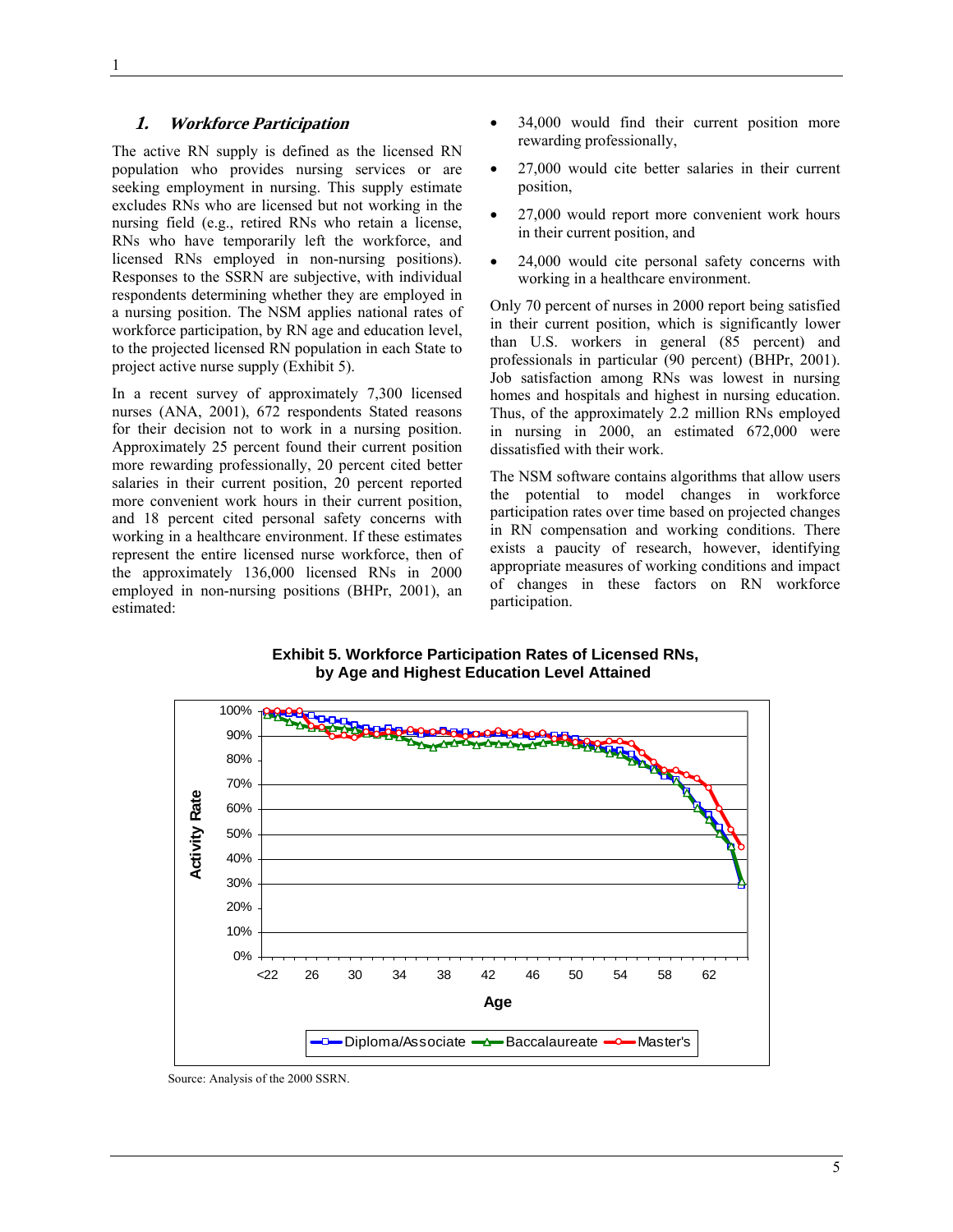The NSM also projects the FTE supply of RNs by applying FTE workforce participation rates that vary by RN age and education level (Exhibit 6). The FTE supply counts RNs working fulltime in nursing as one FTE and RNs working part time as one-half of an FTE.





Source: Analysis of the 2000 SSRN.

#### **2. Cross-State Migration Patterns**

Nurses migrate between States for better career opportunities, because of change in location of spouses' employment, and for many other reasons. Some States are net exporters of RNs (i.e., more RNs leave than enter the State in a given year), while other States are net importers. The NSM estimates the number of RNs who will leave or enter the State each year by applying migration probabilities that vary by RN age, education level, and State. We estimated these migration probabilities by estimating a probit model using data from the 1992, 1996, and 2000 SSRNs. The SSRN asks survey participants in which State they resided at the time of the survey and one year before the survey. Nurses who change States between the survey date and the preceding year are identified as cross-State migrants. The probit model estimates the probability of leaving (or entering) a particular State as a function of RN age,

education level, and State of residence. The NSM first estimates the number of nurses leaving each State by age and education level. Then, the NSM allocates this pool of migrating nurses to each State based on immigration probabilities that vary by State, RN age, and RN education level.

RNs prepared at the masters level or higher are more likely to migrate than are RNs prepared at the baccalaureate level, who in turn are more likely to migrate than are RNs with a diploma or associate degree (Exhibit 7). The analysis also shows significant variation across States in migration patterns. Younger RNs are more likely to migrate across States than are older RNs, reflecting factors such as greater transience among professionals early in their career as they seek employment after graduation.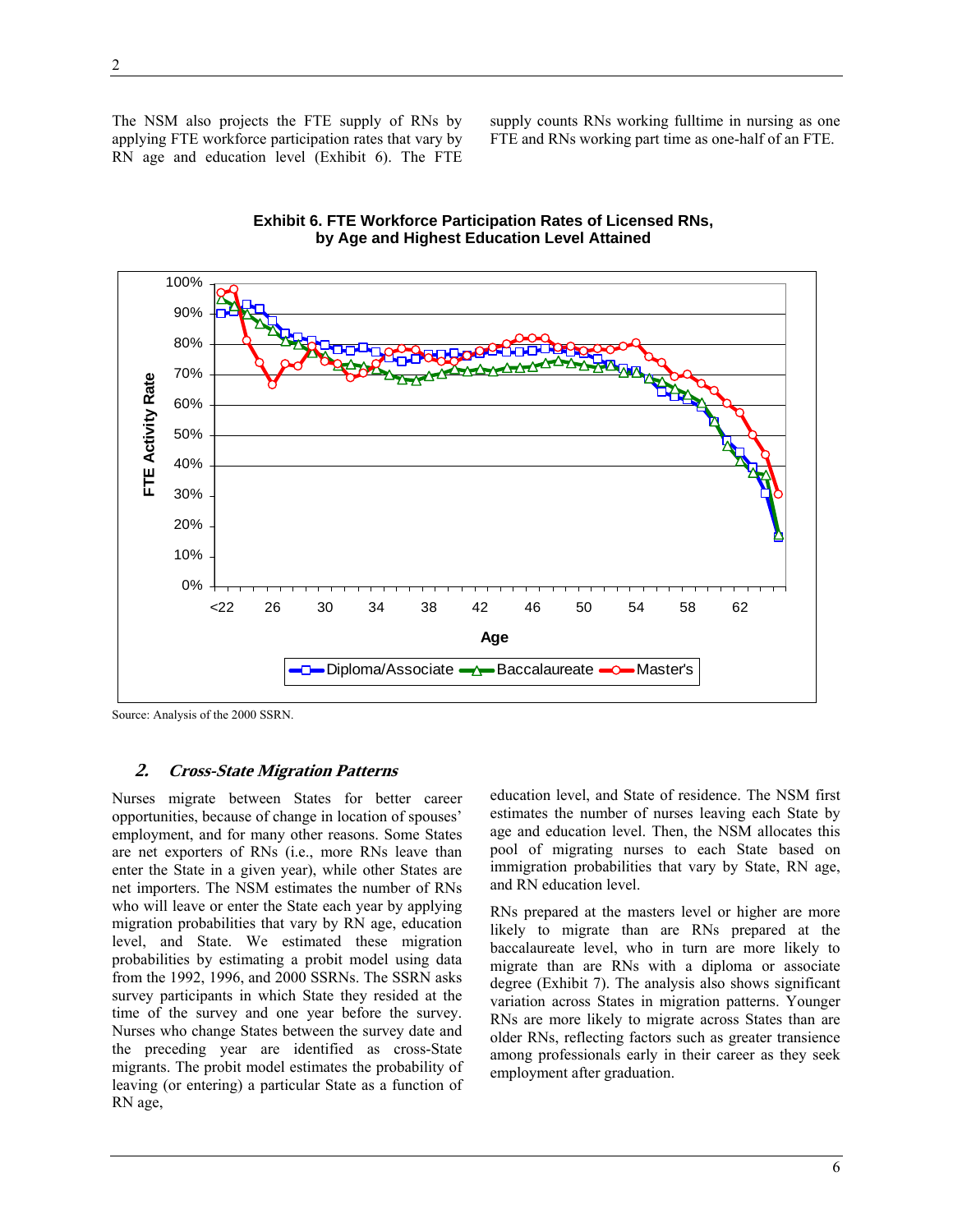

**Exhibit 7. Probability of Cross-State Migration, by Age and Education Level** 

Source: Analysis of the 1992, 1996, and 2000 SSRNs. Note: Probability of immigration and emigration varies by State.

#### **3. Change in Education Level Attained**

Some RNs will continue their schooling and thus move to a higher education category during the year. The NSM tracks two types of education upgrades: RNs prepared at the diploma or associate level who earn a baccalaureate degree and RNs prepared at the

baccalaureate level who earn a master's or higher degree (Exhibit 8). The probability that an RN will upgrade his or her education level varies by age and was estimated using a probit model and data from the 1992, 1996, and 2000 SSRNs.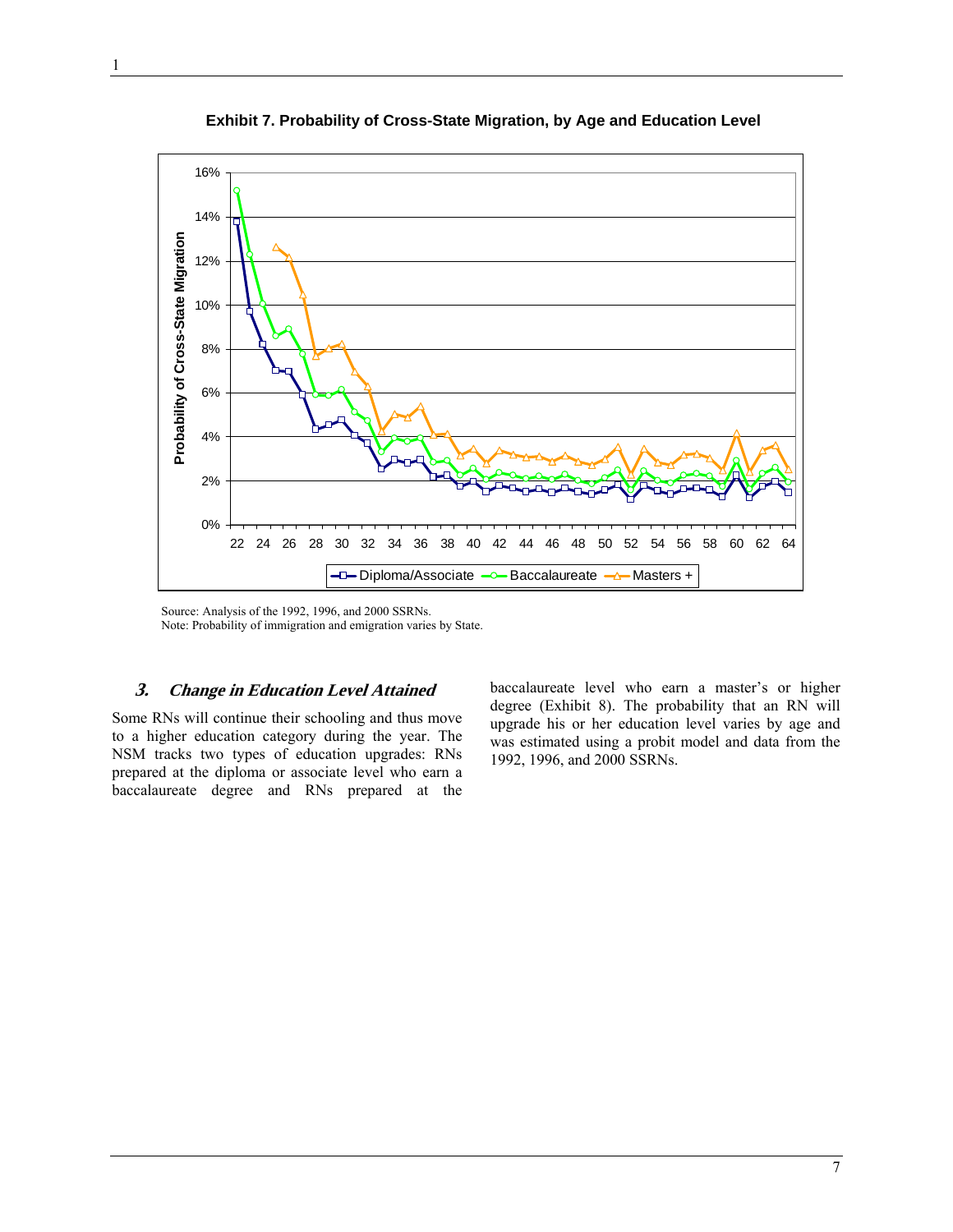

 **Exhibit 8. Percentage of RNs Who Upgrade Their Education, by Age**

Source: Analysis of the 1992, 1996, and 2000 SSRNs.

Note: An analysis of the SSRN found that few nurses age 55 and older upgrade their education, and the drop in probability of education upgrade for nurses in their early 50s reflects this transition to a zero probability.

#### **C. Permanent Separation from the Nurse Workforce**

Reasons why RNs permanently leave the workforce and do not renew their license include retirement, mortality, disability, and other factors. The NSM contains one set of attrition rates that combines all reasons for failing to renew one's license. These rates do not, however, reflect temporary departures from the nurse workforce captured through the use of workforce participation rates as described previously.

We constructed separation rates (Exhibit 9) by combining mortality rates for women obtained from Minino et al. (2002) and estimated rates of attrition for reasons of disability and retirement using data from the

1998, 1999, 2000, and 2001 March Current Population Survey (CPS). The CPS collects data on respondent age, gender, education level, and workforce participation. These workforce departure rates were constructed based on data for all U.S. college–educated women. There exists a paucity of information on workforce separation rates for RNs, and, in particular, the number of RNs who fail to renew their license after changing careers. (The SSRN surveys only nurses with an active license.) Anecdotal evidence suggests that many RNs who leave nursing retain their license even when they have little intention of returning to nursing. We account for nurses who change careers but continue to renew their license in our workforce participation and FTE supply rates.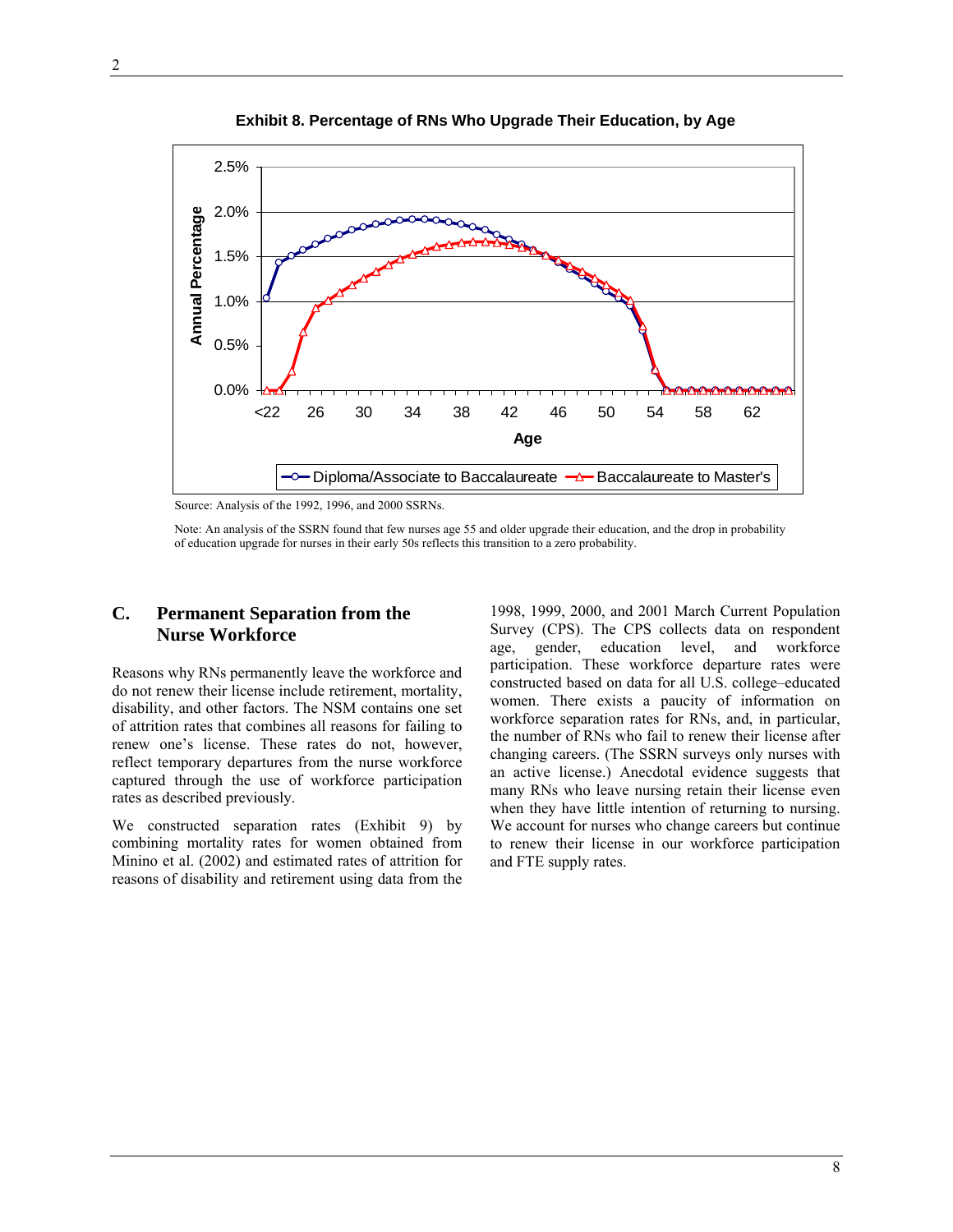

**Exhibit 9. Workforce Separation Rates for College-Educated Women** 

Source: Analysis of the 1998–2001 CPS files; mortality rates from Minino et al. (2002).

## **D. Nursing Supply Projections**

Below we present projections from the NSM. The baseline projections assume the status quo, while projections for three alternative scenarios illustrate the supply implications of increasing the number of graduating RNs, increasing RN wages, and improving RN retention in the workforce.

#### **1. Baseline Projections**

The NSM baseline projections reflect the level of RN supply most likely to occur if current trends continue (Exhibit 10). At the national level, the number of licensed RNs is projected to remain relatively constant at about 2.7 million nurses between 2000 and 2020. The number of licensed RNs is projected to increase slightly through 2012 but to start declining as the number of retiring RNs exceeds the number of new graduates. The number of RNs active in nursing is projected to remain between 2.1 million and 2.3 million during this period, while the FTE supply of RNs is projected to decrease slightly from 1.89 million in 2000 to 1.81 million in 2020. At the State level, substantial variation occurs in the growth (or decline) of the RN population between 2000 and 2020 based on the number of new RN graduates in each State, net cross-State migration, and attrition from the RN population.

|                                   | 2000      | 2005      | 2010      | 2015      | 2020      | <b>Change from</b> |
|-----------------------------------|-----------|-----------|-----------|-----------|-----------|--------------------|
|                                   |           |           |           |           |           | 2000-2020          |
| Licensed RNs                      | 2,697,000 | 2,752,000 | 2,795,000 | 2,781,000 | 2,705,000 | $0\%$              |
| RNs providing nursing services or |           |           |           |           |           |                    |
| seeking employment in nursing     | 2,249,000 | 2,303,000 | 2,305,000 | 2,250,000 | 2,163,000 | $-4\%$             |
| FTE RNs providing nursing         |           |           |           |           |           |                    |
| services                          | 1,891,000 | 1.943.000 | .941.000  | 1,886,000 | 1,808,000 | $-4\%$             |

**Exhibit 10. Baseline RN Projections, 2000 to 2020**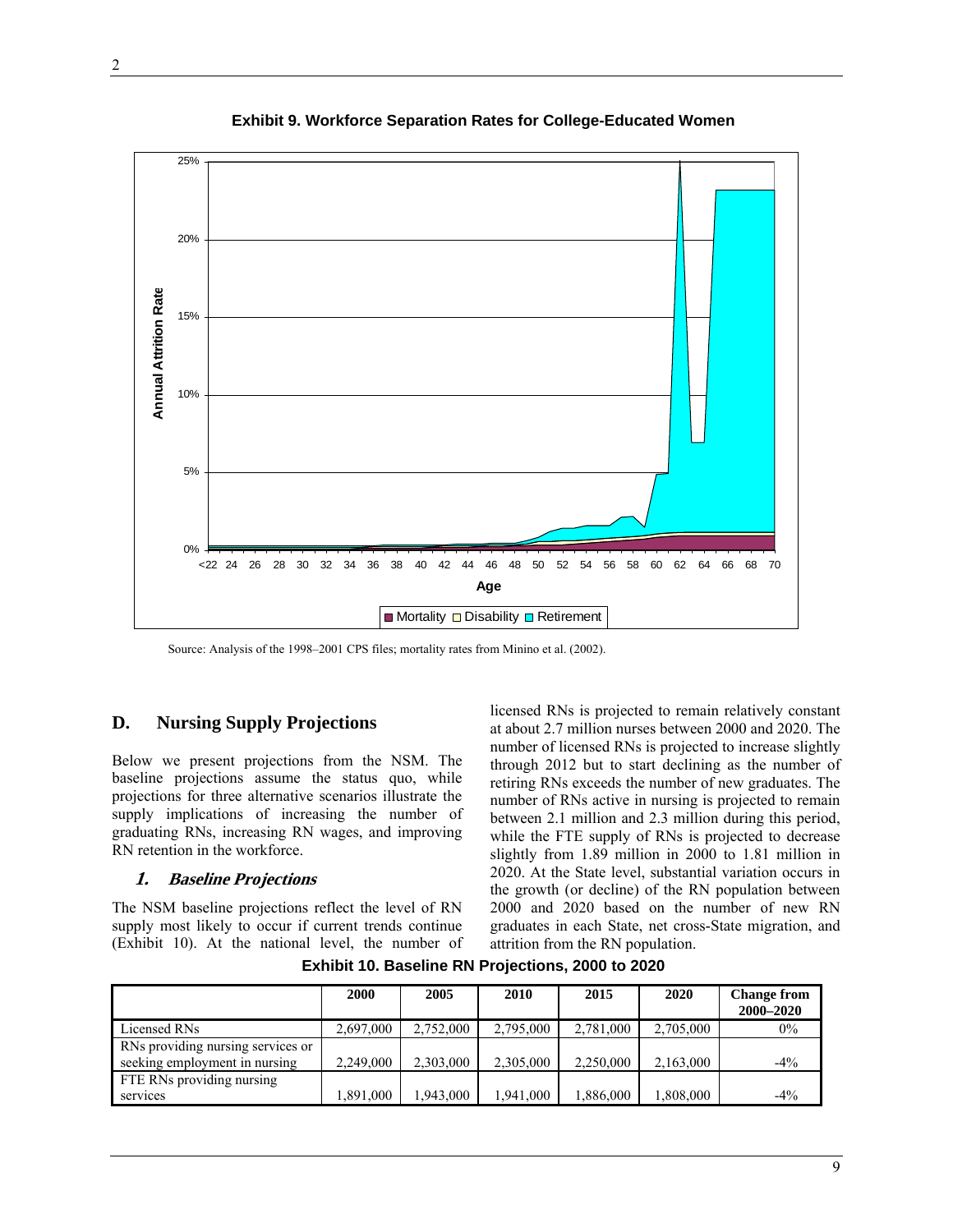2

 $\overline{a}$ 

To assess the sensitivity of the model to key determinants of RN supply, we projected supply under alternative scenarios where we vary key assumptions.

#### **2. Scenario 1: Change in Output from Nursing Programs**

Under the baseline projections, the year-to-year percentage change in the number of graduates from nursing programs in each State is directly proportional to percentage change in size of the State's female population ages 20 to 44 (which, as discussed previously, is used as a proxy for the size of the pool of nursing school candidates). The NSM uses State-level estimates of new RN graduates in 2000 as the starting point for the projections. Projections of the FTE RN

supply increase substantially over time under alternative scenarios where the number of graduates from U.S. nursing programs, relative to the baseline projections, is 30 percent higher, 60 percent higher, and 90 percent higher year after year (Exhibit 11). Over time, the difference in projected total FTE RNs between each scenario grows such that by 2020 the difference in totals FTE RNs, relative to the baseline projections, is +314,000, +628,000, and +929,000 for, respectively, the  $+30$  percent,  $+60$  percent, and  $+90$  percent scenarios. *To meet projected growth in demand for RN services, the U.S. must graduate approximately 90 percent more nurses from U.S. nursing programs relative to the baseline graduate projections.* 

**Exhibit 11. FTE Supply Implications of Changes in Projected Number**  of New Graduates from U.S. Nursing Programs<sup>3</sup>



<sup>&</sup>lt;sup>3</sup> The data, methods, and assumptions used to calculate baseline demand projections are described in Section III.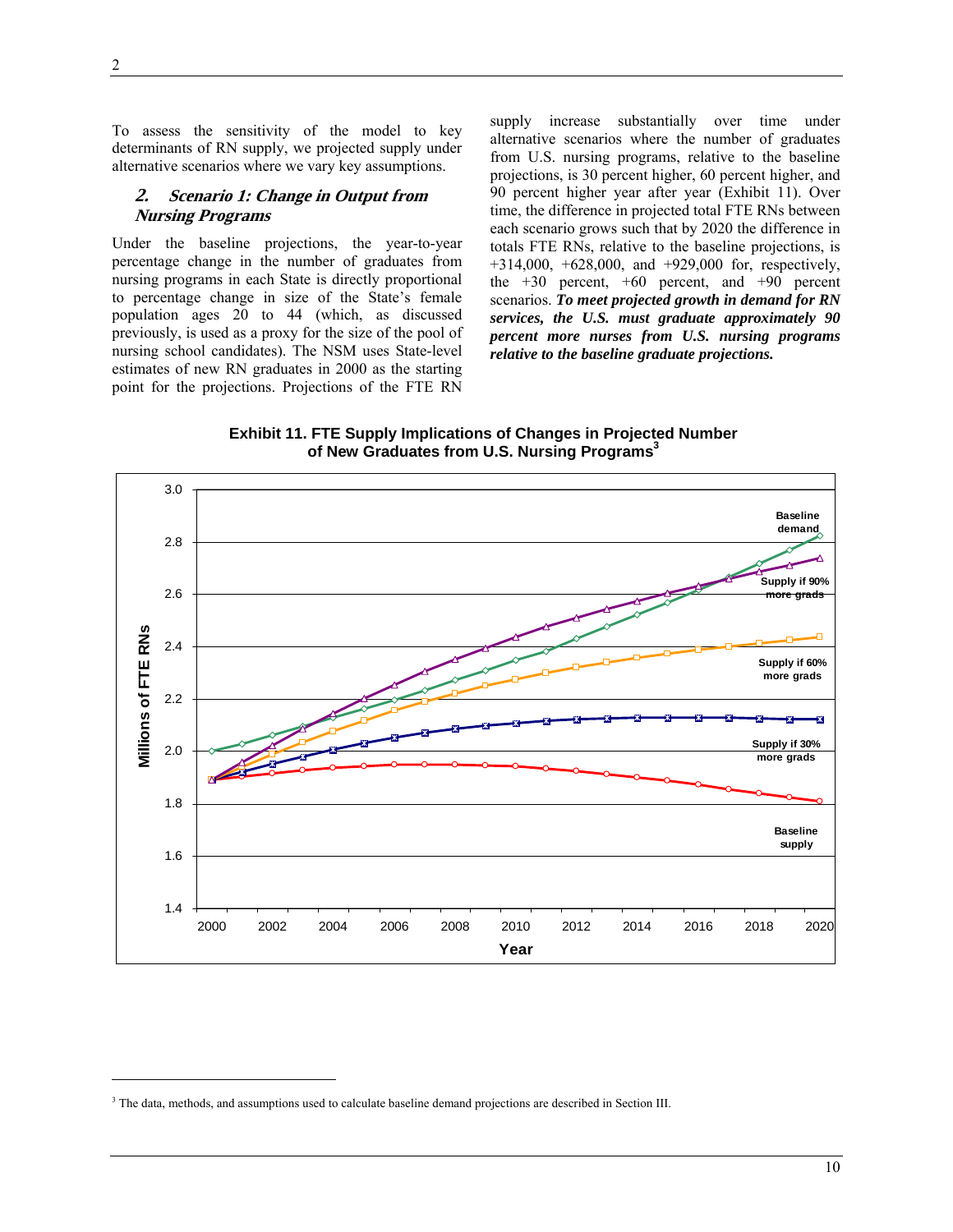#### **3. Scenario 2: Change in RN Wages**

If wages for nursing services increase relative to wages in alternative occupations, then, all else being equal, nursing becomes a more attractive career. In the short run, an increase in wages for nursing services would increase the FTE RN supply by motivating:

- Licensed RNs not practicing nursing to return to nursing,
- Part-time RNs to work more hours, and
- RNs to delay retirement or leave retirement.

The short-term percentage increase in FTE RN supply attributed to each 1 percent increase in wages for nursing services is referred to as *short-term wage elasticity of supply*.

In the long run, an increase in wages for nursing services will also attract new entrants to the nursing workforce (assuming no constraints on nursing school capacity). Because of the time to recognize an increase in RN wages and the time to train new nurses, a delay of several years is expected between the time that RN wages increase and new entrants to the nursing profession increase. The *long-term wage elasticity of supply*, consequently, is larger than the short-term wage elasticity of supply.

There exists a paucity of research that estimates the wage elasticity of supply for nurses, and the few studies that have been published report a large range of elasticity estimates. One challenge when assessing the validity of these estimates for modeling the supply of RNs is to distinguish between short-term and long-term wage elasticities and to distinguish between market wage elasticities and wage elasticities specific to a particular provider (e.g., if one hospital increases RN wages, then that hospital will draw nurses away from other hospitals). Sloan and Richupan (1975) obtained wage elasticity estimates for RN workforce participation that ranged from 0.18 to 2.82. Using a sample of Norwegian nurses, Askildsen et al. (2002) estimate wage elasticities for workforce participation ranging from 0.253 to 0.843. For comparison, a review of the literature assessing the military's ability to recruit finds most pay elasticity estimates in the 0.5 to 1.5 range (Hogan et al., 1995).

For this scenario, we assume annual growth in RN wages, relative to wage growth in alternative occupations, of 0 percent (the assumption in the baseline projections),  $+1$  percent,  $+2$  percent, and  $+3$ 

percent annually between  $2000$  and  $2020<sup>4</sup>$  (Exhibit 12). The wage growth rates have a compounding effect over time, so a 1 percent growth rate over a 20-year period means that by 2020 RN wages would have increased, relative to other occupations, by 22 percent. We assume that each 1 percent increase in wages increases the number of RN graduates by 0.8 percent and increases workforce participation rates by 0.3 percent. By 2020, relative to the baseline projections, the number of FTE RNs is +228,000 (+13 percent), +518,000 (+29 percent), and +886,000 (+49 percent), respectively, for the scenarios with 1 percent, 2 percent, and 3 percent annual growth in real wages.

The baseline demand projections, discussed in more detail later, assume that RN wages will grow at the same rate as wages of licensed practical nurses (LPN) and other healthcare occupations. If RN wages were to rise faster than, say, LPNs, then employers of nurses would have a financial incentive to substitute lowercost LPNs for higher-cost RNs, where feasible. Spetz and Given (2003) estimate that inflation-adjusted wages must increase by between 3 percent and 4 percent per year between 2002 and 2016 to bring RN labor markets into equilibrium. *Assuming each 1 percent real increase in RN wages increases the number of new RN graduates by 0.8 percent and increases FTE activity rates by 0.3 percent, a continuous 3 percent annual increase in RN wages would still result in a shortfall of approximately 100,000 FTE RNs but would prevent the shortage from growing more severe (Exhibit 13).* 

 $\overline{a}$ 

<sup>&</sup>lt;sup>4</sup> An annual survey of RN salaries finds that RN hourly earnings increased by nearly 7%, on average, between 2002 and 2003 (Robinson and Mee, 2003).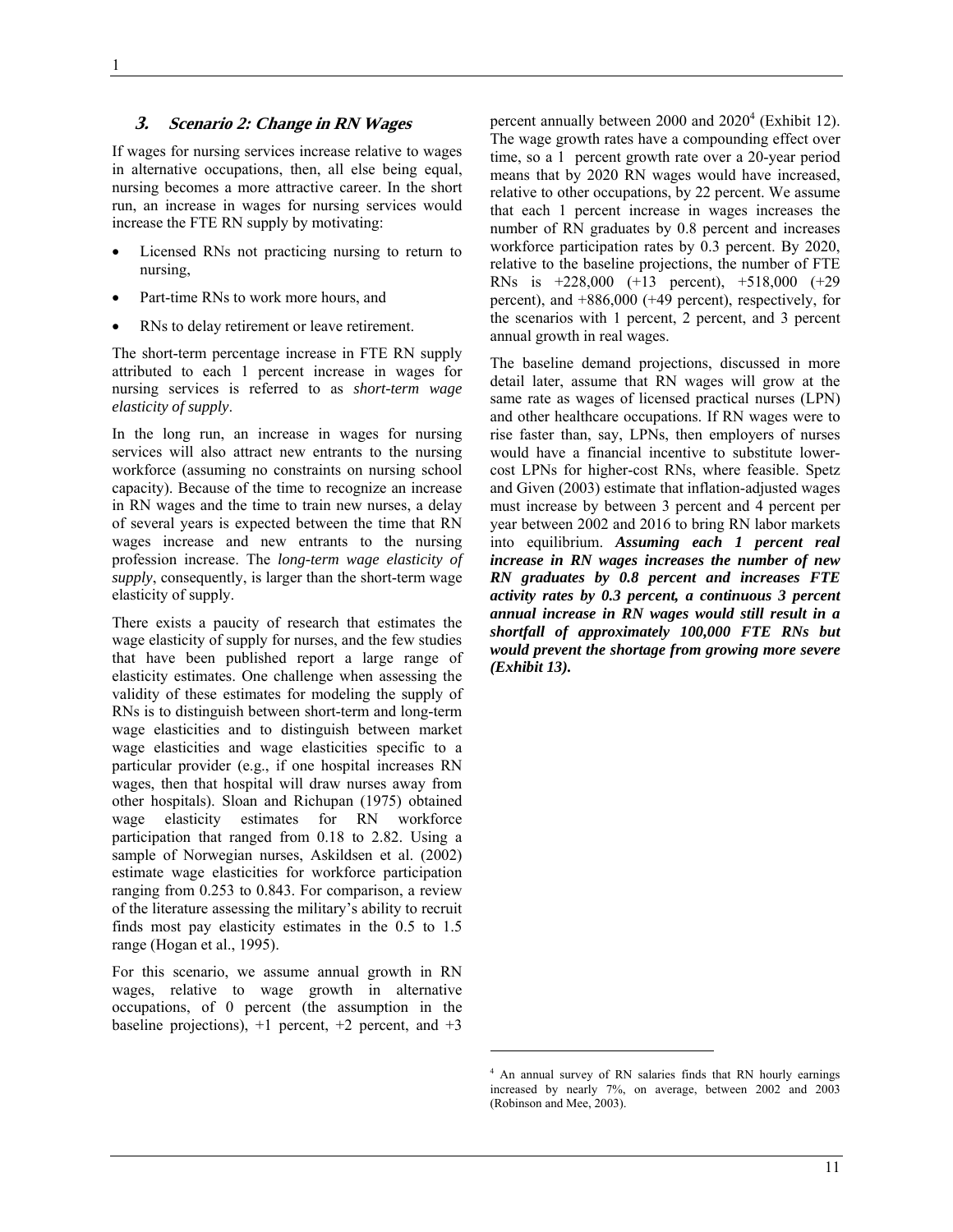|                                      | Annual Wage Growth                       |                                                             |           |           |  |  |  |  |  |
|--------------------------------------|------------------------------------------|-------------------------------------------------------------|-----------|-----------|--|--|--|--|--|
|                                      |                                          | (relative to annual wage growth in alternative professions) |           |           |  |  |  |  |  |
|                                      | $0\%$ (Baseline)<br>3%<br>$1\%$<br>$2\%$ |                                                             |           |           |  |  |  |  |  |
| Cumulative wage growth 2000–         | $0\%$                                    | 22%                                                         | 49%       | 81%       |  |  |  |  |  |
| 2020                                 |                                          |                                                             |           |           |  |  |  |  |  |
| Graduates/year 2020                  | 72,400                                   | 85,500                                                      | 102,000   | 121,000   |  |  |  |  |  |
| (percentage different from baseline) |                                          | $+18%$                                                      | $+40%$    | $+67%$    |  |  |  |  |  |
| Licensed RNs 2020                    | 2,704,000                                | 2,827,000                                                   | 2,969,000 | 3,130,000 |  |  |  |  |  |
| (percentage different from baseline) |                                          | $+5\%$                                                      | $+10\%$   | $+16%$    |  |  |  |  |  |
| <b>FTE RNs 2020</b>                  | 1,808,000                                | 2,036,000                                                   | 2,326,000 | 2,694,000 |  |  |  |  |  |
| (percentage different from baseline) |                                          | $+13\%$                                                     | $+29\%$   | $+49%$    |  |  |  |  |  |
| FTE Rate 2020 (aggregate)            | 67%                                      | 72%                                                         | 78%       | 86%       |  |  |  |  |  |

**Exhibit 12. Supply Implications of Rising RN Wages, 2020** 

**Exhibit 13. Projected FTE RN Supply under Alternative Wage Growth Scenarios** 



Note: Projections assume wage elasticities of 0.8 for new graduates and 0.3 for FTE workforce participation rates.

## **4. Scenario 3: Change in RN Retirement Patterns**

The rate at which RNs permanently separate from the RN workforce varies by age and education level, with high rates of departure between age 62 and age 65 as nurses qualify for Social Security and Medicare benefits. Using the NSM, we project RN supply if each RN were to work an additional 4 years before retiring. Delays in average retirement age might occur as a result of (1) government policies delaying eligibility for Social Security and Medicare, (2) a healthier population

able to remain longer in the workforce, or (3) improvements to RN working conditions that increase the likelihood that nurses will remain active in the workforce. Compared to the baseline projections, delaying retirement by an average of 4 years would increase the FTE RN supply by nearly 158,000 (9 percent) in 2020. Still, such an increase exerts only a modest effect on alleviating the projected growing RN shortage (Exhibit 14).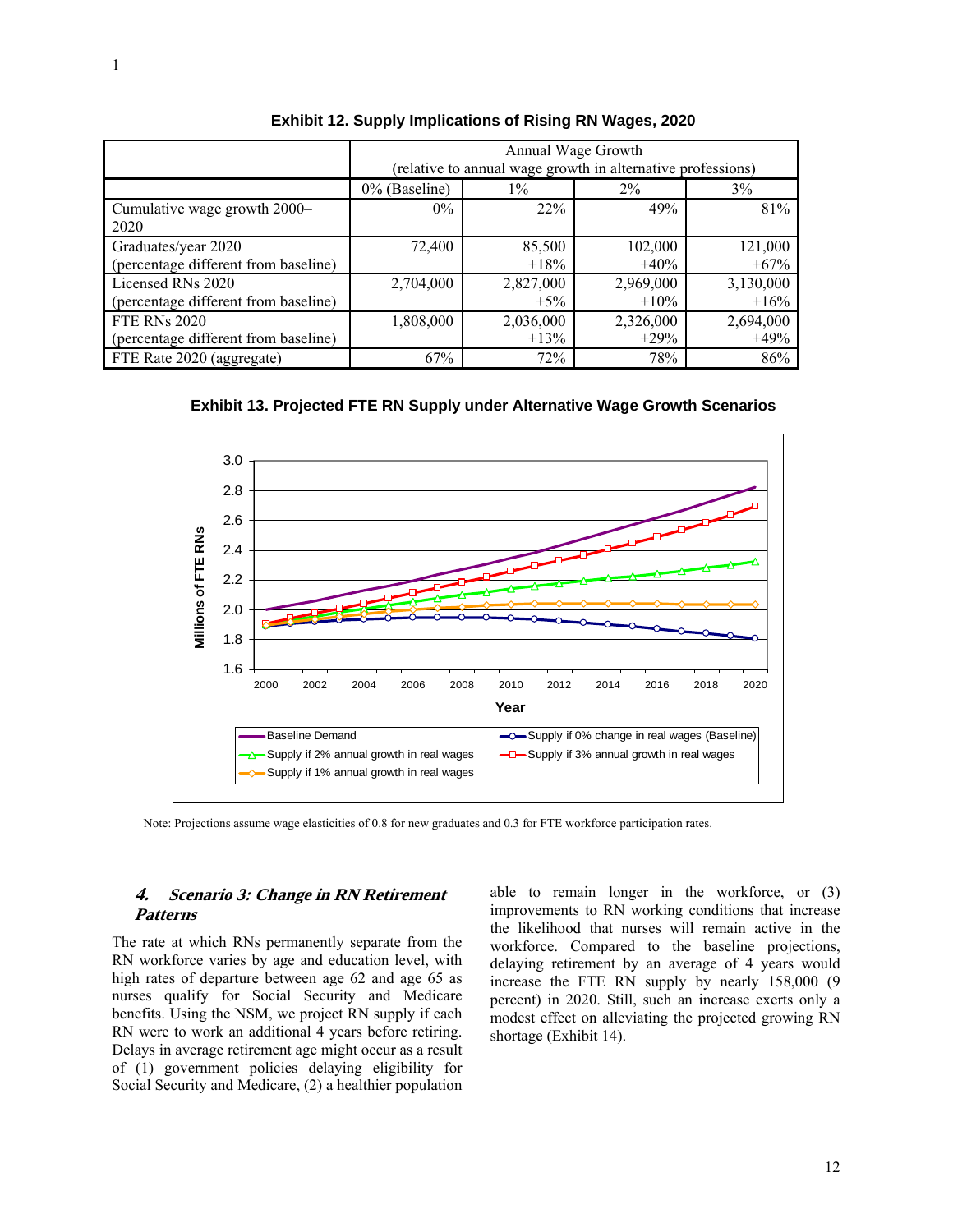

**Exhibit 14. Impact of Changing Retirement Patterns on FTE RN Supply** 

## **III.Nursing Demand Model**

The NDM projects State-level demand for FTE RNs, LPNs and vocational nurses, and nurse aides/auxiliaries and home health aides (NA) through 2020. Moreover, the NDM projects demand for RNs, the focus of this paper, in 12 employment settings. Nurse demand is defined as the number of FTE RNs whom employers are willing to hire given population needs, economic considerations, the healthcare operating environment, and other factors.

Changing demographics constitute a key determinant of projected demand for FTE RNs in the baseline scenario. The U.S. Census Bureau projects a rapid increase in the elderly population starting around 2010 when the leading edge of the baby boom generation approaches age 65 (Exhibit 15). Because the elderly have much greater per capita healthcare needs compared with the non-elderly, the rapid growth in demand for nursing services is especially pronounced for long-term care settings that predominantly provide care to the elderly.



**Exhibit 15. Population Growth, 2000 to 2020**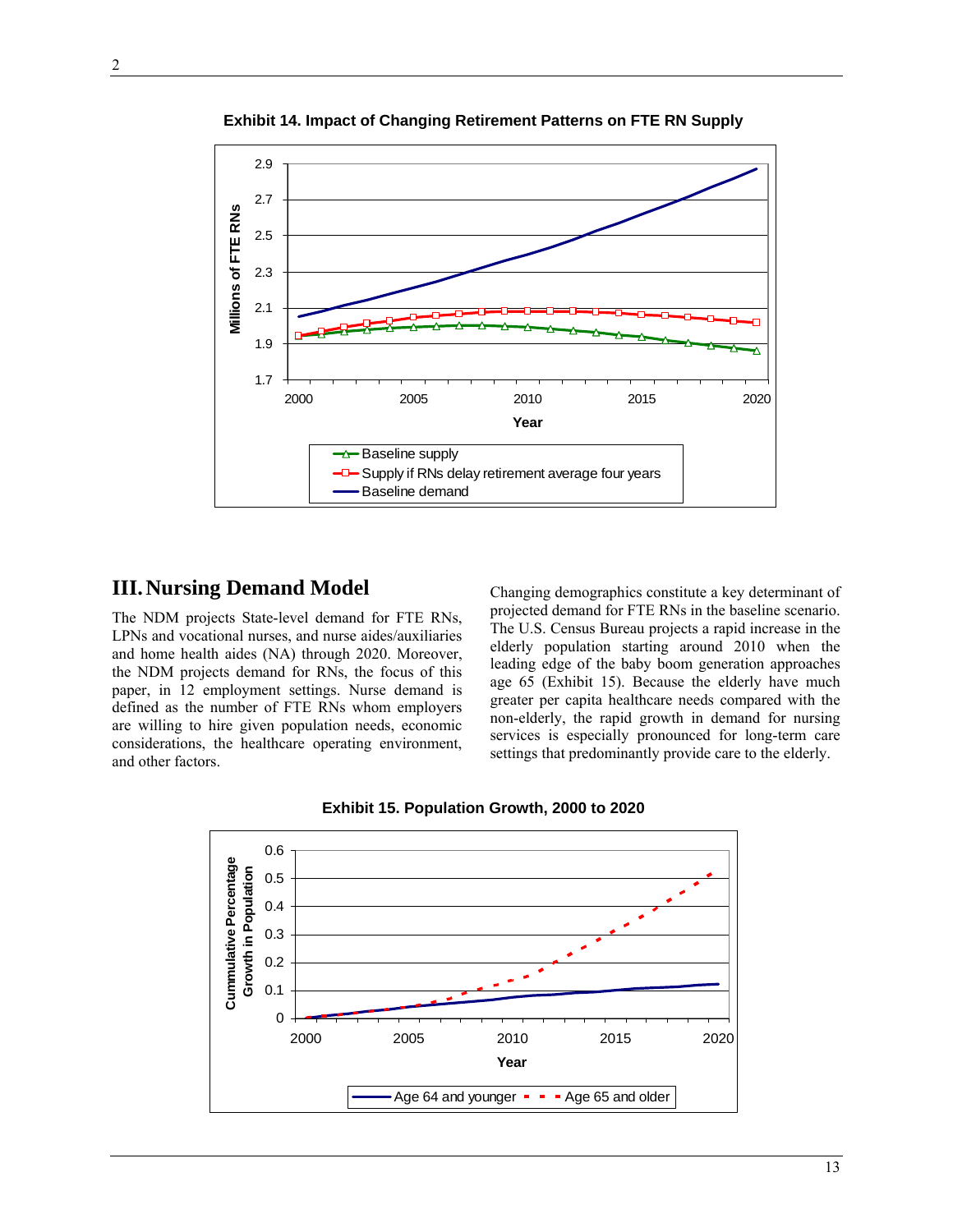In addition to State-level U.S. Census Bureau projections of changing demographics, the NDM projects nurse demand as a function of changing patient acuity, economic factors, and various characteristics of the healthcare operating environment.

The NDM (Exhibit 16), which combines input databases and projection equations to project demand, contains two major components: (1) the data and equations to project future demand for healthcare services and (2) the data and equations to project future nurse staffing intensity. It first extrapolates expected use of healthcare services by combining national healthcare use patterns and State population projections by age and gender. Then, the model adjusts the healthcare use extrapolations for each State to account for factors that cause healthcare use to deviate from expected levels (e.g., State-level variation in managed care enrollment rates).

The model next projects nurse staffing intensity (e.g., FTE RNs per hospital inpatient days) as a function of current staffing intensity and trends in major determinants of nurse staffing intensity (e.g., average patient acuity). Combining projected healthcare use (e.g., inpatient days) with projected nurse staffing intensity (e.g., FTE RNs per inpatient day) produces projections of demand for FTE RNs by setting, State, and year. We describe the data, assumptions, and methods used to estimate demand for healthcare services and nurse staffing intensity, and we present our findings. A more complete description of the NDM is available in other reports.<sup>5</sup>

#### **Exhibit 16. Overview of the Nursing Demand Model**



<sup>5</sup> *NDM Development and Baseline Projections* (NCHWA, forthcoming), *NDM User's Guide* (NCHWA, forthcoming), and *The Nursing Demand–Based Requirements Forecasting Model* (Fritz, 1999).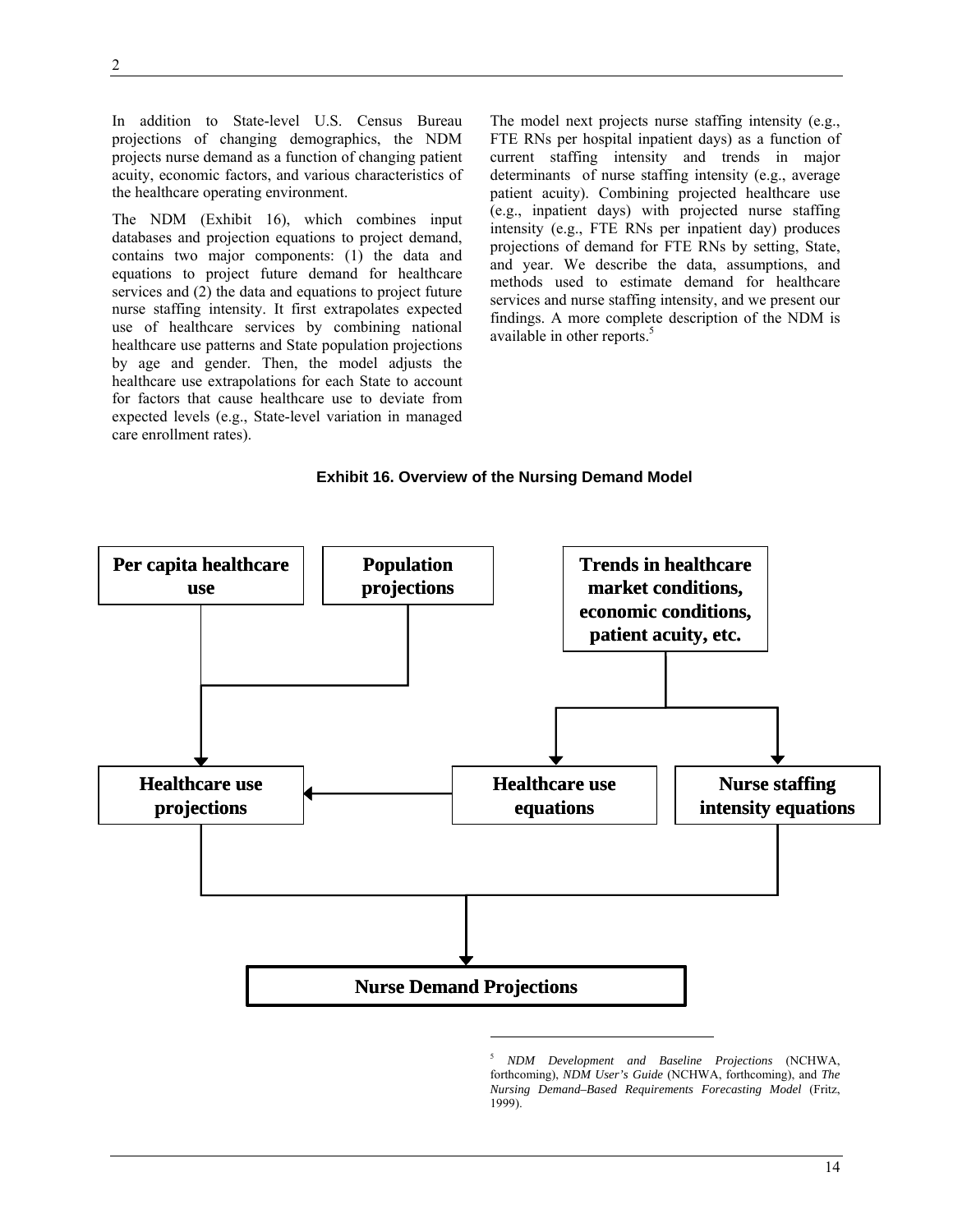## **A. Modeling Demand for Healthcare Services**

The demand for nurses derives from the demand for healthcare services. To accurately project the demand for nurses, therefore, one must first project the demand for healthcare services. The NDM projects demand for healthcare services for half of the 12 employment settings in the NDM (Exhibit 17). (For five settings,

demand for RNs is projected using RN-per-population ratios. Demand for nurse educators is projected assuming that nurse educators remain a fixed proportion of total RN demand in each State). Measures of demand for NDM-projected healthcare services include inpatient days, outpatient visits, and emergency visits to short-term hospitals; inpatient days at longterm hospitals (e.g., psychiatric, rehabilitation, and all other hospitals); nursing facility residents; and home health visits.

| <b>Setting</b>        | <b>Healthcare Use Measure Projected</b> | <b>Staffing Intensity Measure Projected</b> |
|-----------------------|-----------------------------------------|---------------------------------------------|
| Short-term hospitals: |                                         |                                             |
| Inpatient             | Inpatient days                          | FTE RNs/1,000 inpatient days                |
| Outpatient            | Outpatient visits                       | FTE RNs/1,000 outpatient visits             |
| Emergency             | Emergency visits                        | FTE RNs/1,000 emergency visits              |
| Long-term hospitals   | Inpatient days                          | FTE RNs/1,000 inpatient days                |
| Nursing facilities    | Residents                               | FTE RNs/resident                            |
| Physician offices     | <b>NA</b>                               | FTE RNs/10,000 population                   |
| Home health           | Home health visits                      | FTE RNs/1,000 home health visits            |
| Occupational health   | <b>NA</b>                               | FTE RNs/10,000 population ages 18–64        |
| School health         | NA                                      | FTE RNs/10,000 population ages $5-17$       |
| Public health         | NA                                      | FTE RNs/10,000 population                   |
| Nurse education       | NA                                      | FTE RN educators/total FTE RNs              |
| Other healthcare      | NA                                      | FTE RNs/10,000 population                   |

 $\overline{a}$ 

**Exhibit 17. Overview of the Nursing Demand Model** 

The NDM employs a two-step process to make Statelevel projections of demand for healthcare services for each of the six settings modeled. Step 1 applies national per capita use rates for 32 population subgroups to U.S. Census Bureau population projections for each State and year.<sup>6</sup> The 32 population subgroups are defined by eight age categories (ages 0–4, 5–17, 18–24, 25–44, 45–64, 65–74, 75–84, and 85 and older), gender, and metropolitan or non-metropolitan location.

Multiplying each per capita use rate by its respective State-level population projection creates a State-level extrapolation of the *expected* demand for healthcare services that controls for differences across States and over time in demographics. (Step 2 adjusts these extrapolations based on trends in the healthcare operating system and other factors.)

-

The following equation describes this step, where **EUS,H,Y** is the expected level of healthcare use in State **S** in healthcare setting **H** in year **Y**. The variables **P** and **R** are, respectively, the size of the population in State **S** and the national per capita healthcare use for each age category (**a**), by gender (**s**) and by metropolitan or nonmetropolitan location (**l**). The first component of this equation is a calibration factor to ensure that base year estimates of *expected* healthcare use equal estimates of *actual* use.7

<sup>6</sup> To estimate per capita use of healthcare services, we use the 1996 Health Cost Utilization Project (HCUP) database for hospital inpatient services, 1996 National Hospital Ambulatory Care Survey (NHAMCS) for hospital outpatient and emergency services, 1997 National Nursing Home Survey (NNHS) for nursing facilities, and 1995 National Home and Hospice Care Survey (NHHCS) for home health. See Section 0 for a discussion of the choice of 1996 as the base year.

<sup>&</sup>lt;sup>7</sup> Estimates of actual use of healthcare services come from multiple sources. The American Hospital Association (AHA) provides statelevel estimates of inpatient days, outpatient visits, and emergency visits. The American Health Care Association (AHCA) provides state-level estimates of residents in nursing facilities. State-level estimates of home health visits were constructed using data from the Centers for Medicaid and Medicare Services (CMS) and other sources.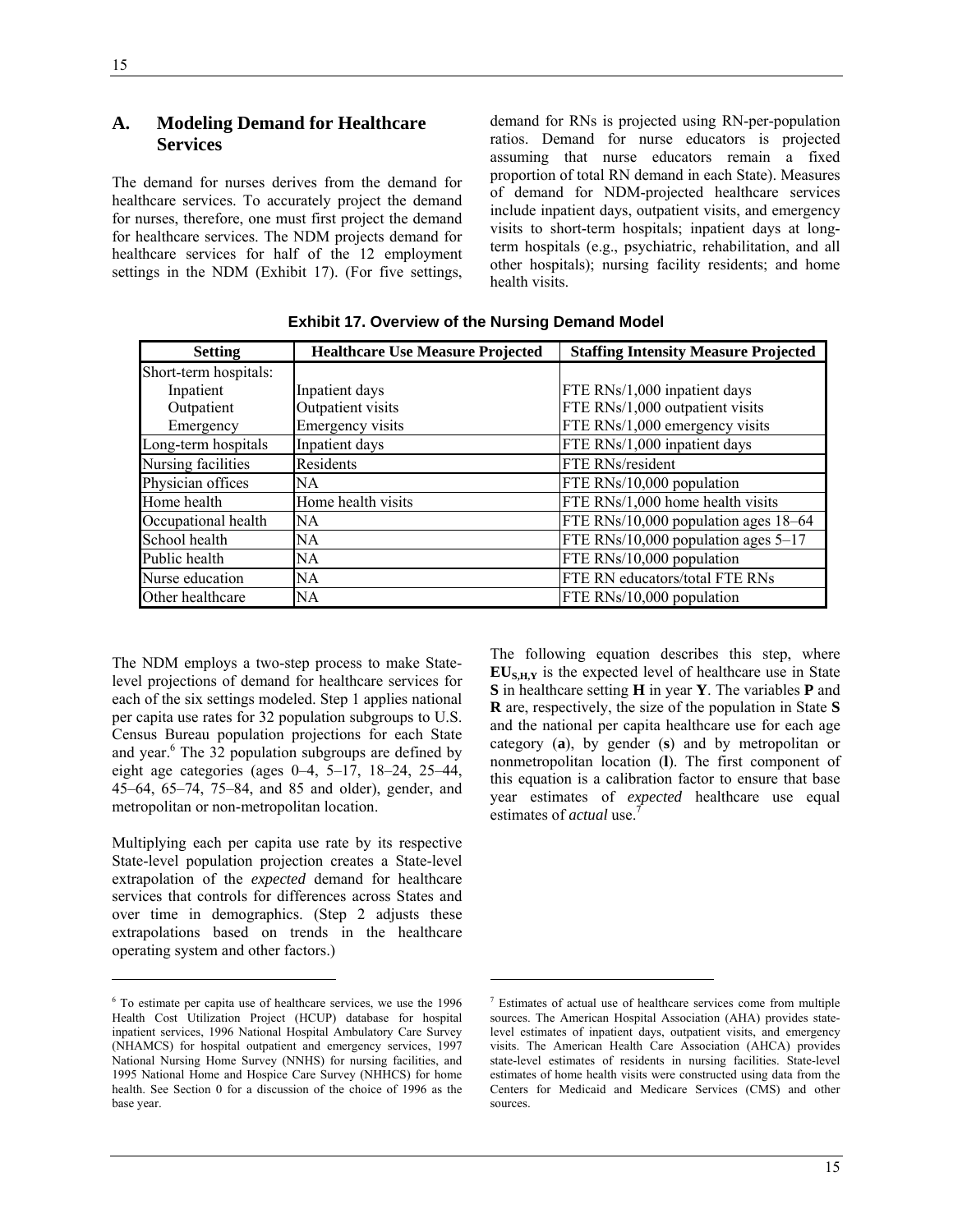$$
EU_{S,H,Y} = \left(\frac{AU_{S,H,1996}}{\sum\limits_{l=urban}\sum\limits_{s=female}\sum\limits_{a=1}^{RU_{S,H,1996} \times R_{a,s,l,H}}}\right) \times \left(\sum\limits_{l=urban}\limits^{rural}\sum\limits_{s=female}\sum\limits_{a=1}^{8} P_{a,s,l,S,Y} \times R_{a,s,l,H}\right)
$$

Step 2 adjusts up or down these initial extrapolations of healthcare use in each State and year based on projected changes in the healthcare operating environment, economic considerations, and other factors. The use adjustment factor differs by State, year, and setting and is calculated using projection equations whose parameters describe the relationship between healthcare use and exogenous variables.

*Projected Utilization* = 
$$
EU_{S,H,Y} \times Adjustment_{S,H,Y}
$$
  
=  $EU_{S,H,Y} \times (\beta_0 + \beta_1 \times X_1 + ... + \beta_k \times X_k)$ 

We estimated the parameters in the projection equations (βs) (Exhibit 18) using multiple regression analysis and a panel data set consisting of State-level data for the period 1996 to 2000. The dependent variable in the regression equations, measures the degree to which actual use (AU) of healthcare services deviate from expected use (EU) in a given State and setting during the period included in the regression analysis as described in Step 1.

$$
Adjustment_{S,H,Y} = \left(\frac{AU}{EU}\right)_{S,H,Y}
$$

The actual regression equations contain the logged form of the dependent and many of the exogenous variables. Taking the logged form of these variables has two major advantages over the unlogged form. One, using a logged form ensures that the model will not project a negative value of the dependent variable. Two, the coefficients of logged exogenous variables can be interpreted as elasticities that represent the percentage change in the dependent variable for each 1% change in the exogenous variables (holding constant the other variables in the model). Having the coefficients in a common metric (e.g., elasticities) allows easier comparison of the magnitude and precision of coefficients between variables, across regression equations, and with empirical findings in the literature. The health maintenance organization (HMO) variable and the region dummy variables are the only variables not in log form.

Selection of the exogenous variables employed in the healthcare use regressions, as well as those employed in the staffing intensity regressions, was based on both

theory and empirical analysis. We considered three criteria when determining which variables to include in the regression equations.

- (1) **Theory-based model specification**. A logical relationship should exist between the exogenous variable and the dependent variable. That is, there should be a priori expectations of the direction of the relationship between the exogenous variable and the dependent variable based on theory and prior empirical evidence.
- (2) **Identification of major determinants**. We used stepwise regression to identify factors that exert a statistically significant effect on either demand for healthcare services or nurse staffing intensity. Stepwise regression considers the pool of potential exogenous variables—the pool consisted of only exogenous variables that logically would affect the dependent variable—and adds or subtracts variables based on the predictive power of each variable. One result of using this approach is that nearly all the exogenous variables in the final regression equations are statistically significant. Unfortunately, another result of using stepwise regression is that the statistical significance of the regression equations and the predictive power of the equation are overstated.
- (3) **Reliable extrapolations of future values**. We considered for inclusion in the final regression equations only variables whose future values can be extrapolated with some degree of reliability or that are important for policy modeling.

Several factors complicated the selection of exogenous variables in the regressions. First, in a few cases an exogenous variable is not statistically significant, though the factor that this variable reflects is presumed essential for developing a dynamic model (e.g., the HMO variable in the equation to estimate RN staffing patterns in hospital inpatient settings). We had to determine whether to include these variables with low statistical significance. In a few cases, variables deemed important that had a level of statistical significance between 0.05 and 0.2 were included in the final regressions. The coefficients on these variables are unbiased, despite the lack of precision. We closely scrutinized these coefficients and compared them with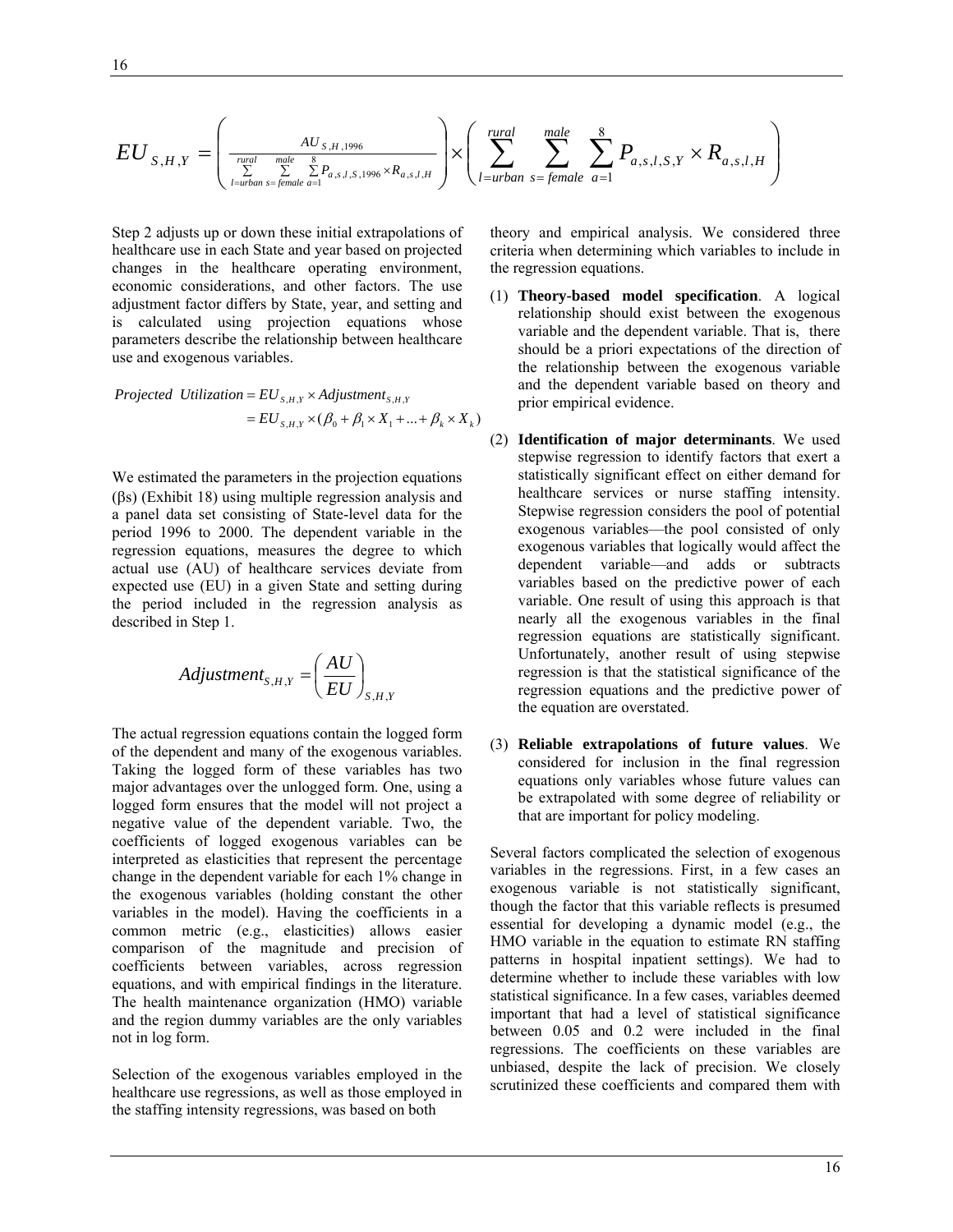$\overline{a}$ 

other findings from this analysis and from the literature to help ensure their reasonableness.

A second complication is that some of the exogenous variables that theory suggests are determinants of the dependent variable—and thus should be considered for inclusion in the equation—are correlated. For example, HMO enrollment rate is correlated with population density, and both HMO enrollment rates and population density might affect healthcare use and staffing intensity. (An example of how population density might affect nurse-staffing patterns is that healthcare providers in metropolitan areas might benefit from economies of scale that rural areas might not realize.) Multicollinearity among the exogenous variables means that their independent effects might not be precisely estimated even though the estimated effects are unbiased. Also, the stepwise regression approach might result in one variable forcing a correlated variable from the equation. Preliminary regressions were estimated to test the robustness of the regressions with respect to the inclusion or exclusion of correlated variables, and the results helped determine which variables to include or exclude from the final regression specifications.

A third complicating factor is that some regressions contain data from multiple years, and observations from the same State are not completely independent, meaning some heteroskedasticity occurs in the data. Heteroskedasticity can result in underestimates of the coefficient standard errors, which in turn overstates the statistical significance of the coefficients.<sup>8</sup>

The dependent and exogenous variables in the equations are estimates based on hospital census data and surveys of patients and healthcare providers. The concern that estimates for smaller States are less precise than estimates for larger States led to the decision to weight each observation in the regression by the square root of the State's population.

Multiple regression analysis provides estimates of the relationship between healthcare use and its

determinants. Note that the regressions predict the relationship between healthcare use and its determinants *after* adjusting for differences in the demographic composition by age category, gender, and urban or rural location.

Consistent with other studies, this analysis finds that HMOs decrease the number of inpatient days at shortterm hospitals (Exhibit 18). The number of emergency department visits and nursing facility residents also decline as HMO enrollment rates rise. The baseline scenario assumes a 0.5 percentage point increase annually in enrollment rates, which equates to a 10 percentage point increase between 2000 and 2020.<sup>9</sup> Consequently, the NDM projects that, in 2020, inpatient days at short-term hospitals will decline by 3 percent, emergency department visits will decline by 2.8 percent, and the number of nursing facility residents will decline by 3.6 percent relative to the levels that would exist if no change in HMO enrollment rates occurred. State-level estimates of HMO enrollment rates for 1996 through 2000 come from the Interstudy Competitive Edge.

As improvements in technology and cost pressures shift more surgeries from an inpatient to an outpatient setting, the number of inpatient days at short-term hospitals will fall and the number of outpatient visits and home health visits is expected to rise. The baseline scenario assumes that per capita inpatient surgeries will decline by 2 percent annually from 2000 to 2020 and that these surgeries will instead be performed on an outpatient basis. For every 1 percent increase in the proportion of hospital-based surgeries performed on an outpatient basis, the regression findings suggest that inpatient days will decline by 0.47 percent, outpatient visits will increase by 1.66 percent, and home health visits will increase by 0.86 percent. State-level estimates of the proportion of hospital surgeries performed on an outpatient basis were obtained from American Hospital Association (AHA) annual *Hospital Statistics* publications.

An increase in the percentage of population uninsured decreases demand for healthcare services in long-term hospitals and nursing facilities. The baseline scenario assumes a modest decline in the percentage of population uninsured due to changing demographics. The variable was primarily included to increase the NDM's policy analysis capabilities. A 1 percent increase in the proportion of the population that is uninsured decreases inpatient days at long-term

 $\overline{a}$ 

<sup>8</sup> Preliminary analyses to control for heteroskedasticity included the estimation of "difference-in-differences" models, using regression analysis, to control for state fixed effects. In these regressions, both the dependent and exogenous variables are transformed so the estimate for each state in a particular year is that year's deviation from the state's multiyear average. One important limitation of the difference-in-differences approach is that it eliminates cross-state variation in the dependent and exogenous variables, which is an important source of information for estimating the relationship between healthcare use and its determinants. For example, HMO enrollment rates vary substantially across states, but in a given state might change little over the few years included in the regression analysis. Many of the exogenous variables that were statistically significant in the difference-in-differences models are the same variables used in the NDM's final projection equations.

<sup>&</sup>lt;sup>9</sup> The HMO variable (and assessment trend) is included as a proxy for factors that make clinicians and consumers more cost-conscious, whether that be through the application of managed care principles or out-of-pocket costs such as co-pay and deductibles.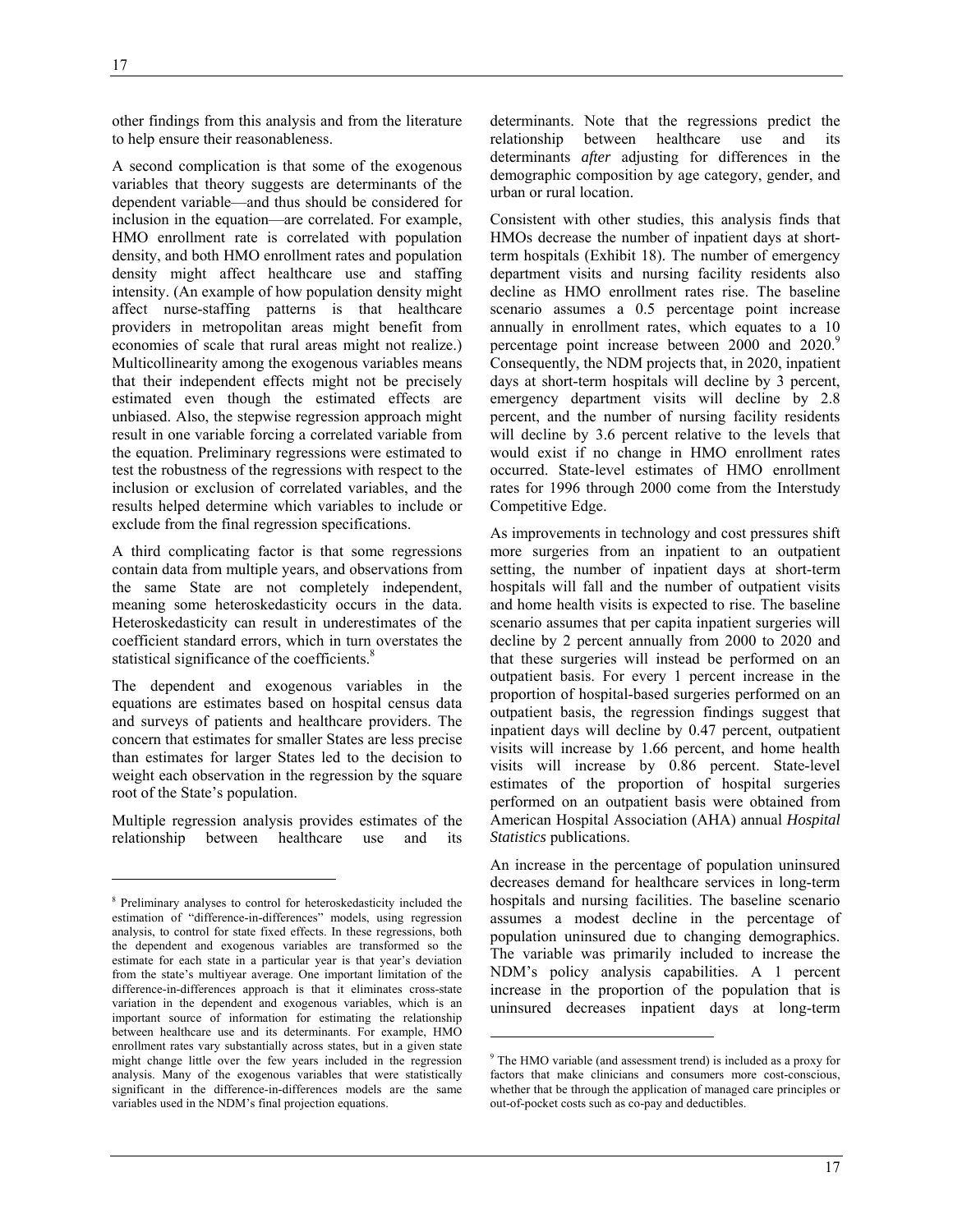hospitals by 0.38 percent and decreases nursing facility residents by 0.16 percent.

The percentage of population enrolled in Medicaid is positively correlated with higher use of healthcare services in five settings. Given that Medicaid enrollment is generally associated with higher need for healthcare services, access to medical services, and lower income (which some studies have found to be correlated with greater healthcare needs), this positive relationship is not surprising. The baseline scenario assumes a modest change in the percentage of population enrolled in Medicaid due to changing demographics. A 1 percent increase in the proportion of the population enrolled in Medicaid increases demand for inpatient days, outpatient visits, and emergency department visits at short-term hospitals by 0.26 percent, 0.17 percent, and 0.29 percent, respectively; increases demand for inpatient days at long-term hospitals by 0.26 percent; and increases demand for home health services by 0.34 percent.

An increase in the proportion of the population that is non-white is associated with a slight increase in the use of short-term hospital outpatient services and long-term hospital inpatient days. An increase in the proportion of the population that is Hispanic is associated with a slight decrease in emergency department visits. These

demographic variables might be capturing differences across racial and ethnic groups in healthcare needs, behavior that affects healthcare use, or access to care via insurance and local availability of services.

Population density, as measured by percentage of population living in an urban area, is negatively correlated with use of inpatient services at short-term hospitals and nursing facilities. The reader will recall that the approach already controls for urban or rural location of the States' population before estimating the regressions. Consequently, these findings are difficult to interpret. Population density is also correlated with HMO enrollment rates. When the population density variable is omitted from the short-term hospital inpatient day and nursing facility regressions, the coefficients on the HMO variable grow more negative.

The inclusion of regional dummy variables in the regressions improves the overall fit of many of the equations and helps estimate more precisely the relationship between the dependent and exogenous variables in the model. Over time, the values of these dummy variables remain constant. After controlling for differences in demographics and the exogenous variables in the model, the regressions show significant regional variation in demand for healthcare services.

|                                |                  | <b>Short-Term Hospitals</b> |                                         | Long-Term/            | <b>Nursing</b>   | Home          |
|--------------------------------|------------------|-----------------------------|-----------------------------------------|-----------------------|------------------|---------------|
|                                | <b>Inpatient</b> | Outpatient                  | <b>Emergency</b>                        | <b>Psych/Other</b>    | <b>Facility</b>  | <b>Health</b> |
|                                | <b>Days</b>      | <b>Visits</b>               | <b>Department</b>                       | Hospital              | <b>Residents</b> | <b>Visits</b> |
|                                |                  |                             | <b>Visits</b>                           | <b>Inpatient Days</b> |                  |               |
| Intercept                      | $0.30^{a}$       | 1.39                        | 0.50                                    | 0.24                  | $-4.62$          | 0.85          |
|                                | (0.127)          | (0.162)                     | (0.080)                                 | (0.173)               | (1.151)          | (0.267)       |
|                                |                  |                             | <b>Healthcare Operating Environment</b> |                       |                  |               |
| Percentage of population in an | $-0.30$          |                             | $-0.28$                                 |                       | $-0.36$          |               |
| HMO                            | (0.105)          |                             | (0.075)                                 |                       | (0.138)          |               |
| Percentage of hospital-based   |                  |                             |                                         |                       |                  |               |
| surgeries performed in an      | $-0.47$          | 1.66                        |                                         |                       |                  | 0.86          |
| outpatient setting             | (0.143)          | (0.206)                     |                                         |                       |                  | (0.345)       |
|                                |                  | <b>Economic Conditions</b>  |                                         |                       |                  |               |
| Percentage of population       |                  |                             |                                         | $-0.38$               | $-0.16$          |               |
| uninsured                      |                  |                             |                                         | (0.069)               | (0.051)          |               |
| Percentage of population       | 0.26             | 0.17                        | 0.29                                    | 0.26                  |                  | 0.34          |
| Medicaid eligible              | (0.040)          | (0.054)                     | (0.032)                                 | (0.073)               |                  | (0.098)       |
|                                |                  |                             |                                         |                       | 0.40             |               |
| Per capita personal income     |                  |                             |                                         |                       | (0.116)          |               |
|                                |                  | <b>Demographics</b>         |                                         |                       |                  |               |
| Percent of population non-     |                  | 0.06                        |                                         | 0.27                  |                  |               |
| white                          |                  | (0.023)                     |                                         | (0.029)               |                  |               |
| Percentage of population       |                  |                             | $-0.05$                                 |                       |                  |               |
| Hispanic                       |                  |                             | (0.008)                                 |                       |                  |               |

|  | <b>Exhibit 18. Healthcare Use Regression Results</b> |  |  |  |
|--|------------------------------------------------------|--|--|--|
|  |                                                      |  |  |  |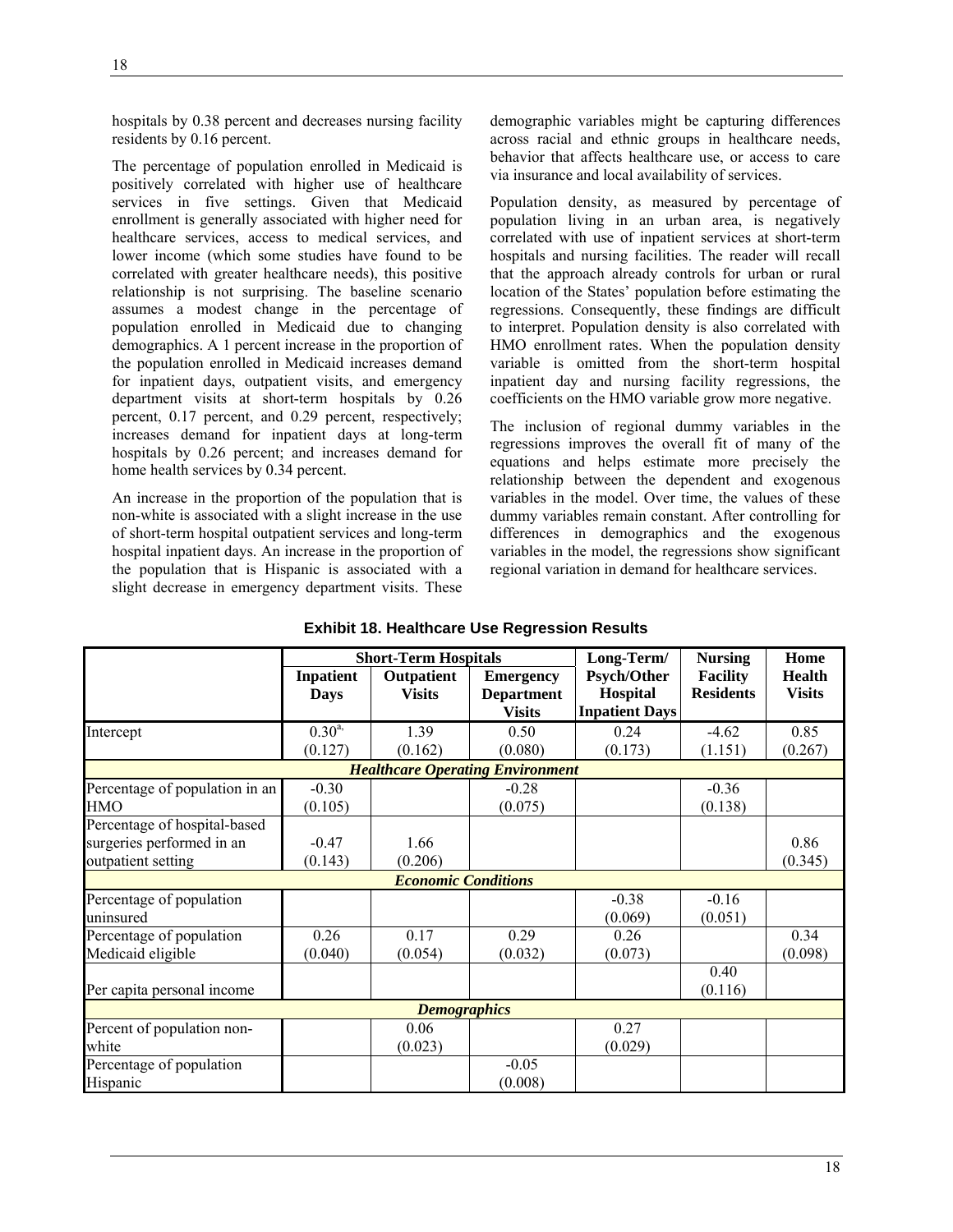|                                     |                  | <b>Short-Term Hospitals</b> |                   | Long-Term/            | <b>Nursing</b>   | Home          |
|-------------------------------------|------------------|-----------------------------|-------------------|-----------------------|------------------|---------------|
|                                     | <b>Inpatient</b> | Outpatient                  | <b>Emergency</b>  | <b>Psych/Other</b>    | <b>Facility</b>  | <b>Health</b> |
|                                     | <b>Days</b>      | <b>Visits</b>               | <b>Department</b> | Hospital              | <b>Residents</b> | <b>Visits</b> |
|                                     |                  |                             | <b>Visits</b>     | <b>Inpatient Days</b> |                  |               |
|                                     |                  | <b>Geographic Location</b>  |                   |                       |                  |               |
| Percentage of population in         | $-0.25$          |                             |                   |                       | $-0.17$          |               |
| urban area                          | (0.062)          |                             |                   |                       | (0.089)          |               |
|                                     |                  |                             |                   | $-0.35$               |                  |               |
| East-North-Central Region           |                  |                             |                   | (0.054)               |                  |               |
|                                     | 0.09             | $-0.25$                     |                   |                       |                  | 0.58          |
| East-South-Central Region           | (0.038)          | (0.054)                     |                   |                       |                  | (0.095)       |
|                                     | 0.24             | 0.15                        |                   |                       | 0.35             | 0.26          |
| Mid-Atlantic Region                 | (0.031)          | (0.045)                     |                   |                       | (0.051)          | (0.077)       |
|                                     | $-0.35$          |                             | $-0.17$           | $-0.54$               |                  | $-0.56$       |
| Pacific Region                      | (0.033)          |                             | (0.028)           | (0.057)               |                  | (0.079)       |
|                                     | $-0.19$          |                             | 0.10              | 0.30                  | 0.45             | 0.79          |
| New England Region                  | (0.034)          |                             | (0.030)           | (0.072)               | (0.055)          | (0.085)       |
|                                     |                  | $-0.26$                     |                   |                       |                  |               |
| South-Atlantic Region               |                  | (0.038)                     |                   |                       |                  |               |
|                                     |                  |                             | $-0.16$           |                       |                  |               |
| West-North-Central Region           |                  |                             | (0.027)           |                       |                  |               |
|                                     |                  | $-0.17$                     |                   |                       |                  | 0.83          |
| West-South-Central Region           |                  | (0.047)                     |                   |                       |                  | (0.080)       |
|                                     | $-0.27$          |                             |                   |                       |                  |               |
| Mountain Region                     | (0.031)          |                             |                   |                       |                  |               |
|                                     |                  |                             |                   |                       | 0.39             |               |
| <b>Central Regions</b>              |                  |                             |                   |                       | (0.032)          |               |
| R-Squared                           | 0.7659           | 0.4679                      | 0.6299            | 0.5559                | 0.6061           | 0.7125        |
| <b>Years Included in Regression</b> | 1996-1999        | 1996-1999                   | 1996-1999         | 1996-1999             | 1996-2000        | 1996-1998     |

#### **Exhibit 18. Healthcare Use Regression Results (continued)**

**a** Regression coefficients with standard errors in parentheses.

Note: The projection method already controlled for population age, gender, and urban or rural location distribution before estimating the regression equations. Also, the use of stepwise regression to determine which exogenous variables to include inflates the statistical significance of the results.

#### **Modeling Nurse Staffing Intensity**

Nurse staffing intensity is defined as the number of FTE RNs divided by some measure of workload specific to the setting being modeled (e.g., FTE RNs per 1,000 inpatient days at short-term hospitals). The NDM calculates base year values of nurse staffing intensity for each State and setting by dividing estimates of RN employment by estimates of healthcare use. Thus, in nursing facilities, base year estimates of employed FTE RNs per resident are used as the staffing intensity measures.

We use 1996 as the base year for several reasons. First, the importance of the SSRN in estimating base-year RN supply and demand limits the base year to a year in which the SSRN was conducted (e.g., 1992, 1996, 2000). Second, indications that the nurse shortage has grown more severe in recent years suggests that an earlier year (e.g., 1996 versus 2000) might produce nurse staffing intensity estimates that reflect a market where a relative equilibrium existed between nurse supply and demand. We make one exception to the argument that nurse employment in a setting is the best measure of nurse requirements. In hospitals, we estimate that RN demand was approximately 7 percent higher than RN employment in 1996. The lower-than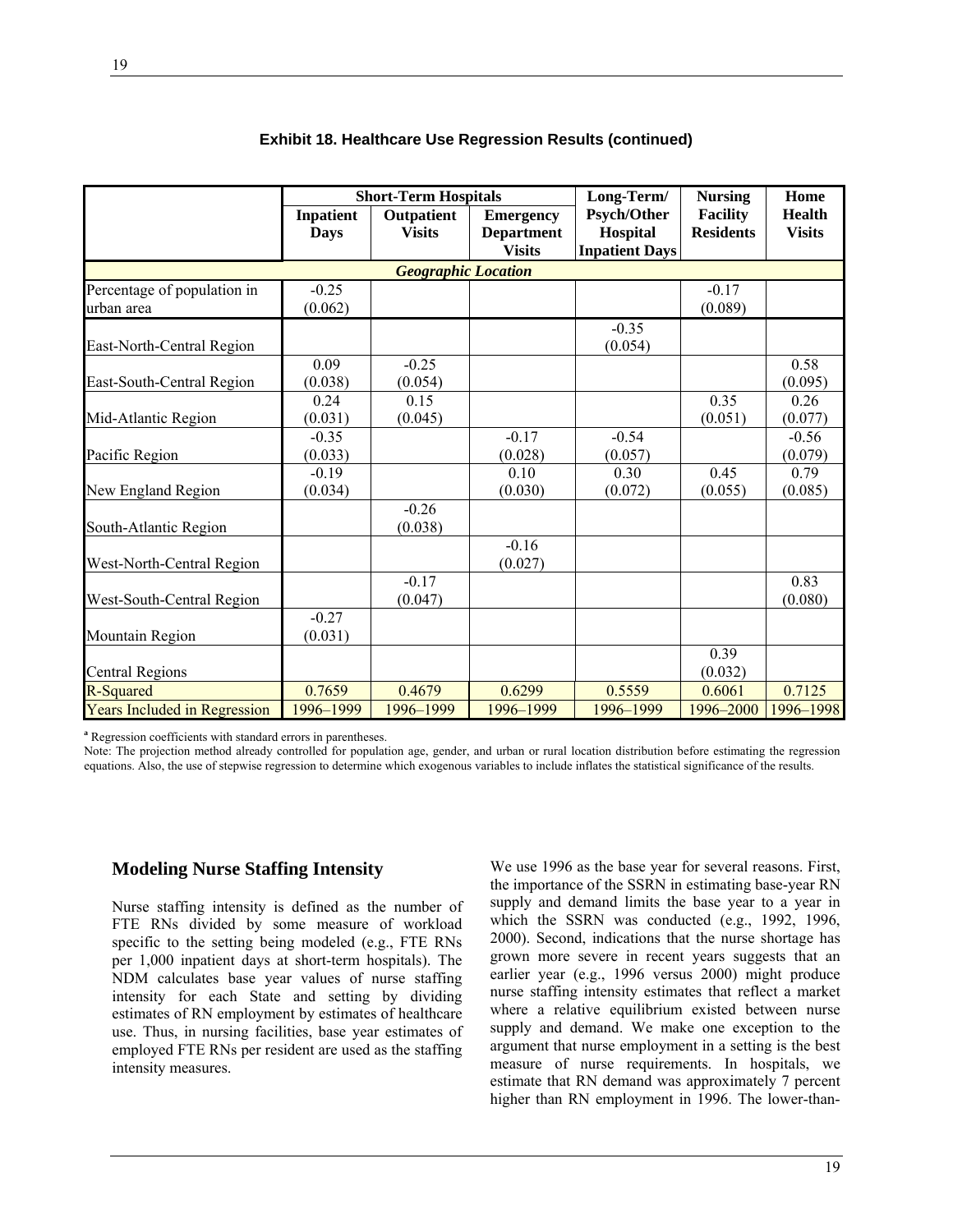demanded number of RNs employed in hospitals reflects the rapid and significant changes taking place in the hospital sector during the early and middle 1990s when hospitals were downsizing in response to the rapid rise in managed care and hospital consolidations. We arrive at this 7 percent estimate by comparing RN staffing intensity in hospitals using SSRN and AHA data for 1992, 1996, and 2000.

After establishing base year nurse staffing intensity, the NDM then projects future nurse staffing intensity. For four employment settings, nurse staffing intensity is measured as a nurse-to-population ratio (because of data limitations) that is assumed constant over time. Demand for nurse educators is calculated as a constant fraction of total demand for RNs. For 7 of the 12 employment settings modeled, future nurse staffing intensity is projected as a function of changes in exogenous variables (X) such as average patient acuity levels, economic considerations, and characteristics of the healthcare operating environment. The projection formula is specified as

$$
\frac{\text{FTE RNs}_{\text{S,H,Y}}}{\text{Workload Measure}_{\text{S,H,Y}}} = \delta_{s,H} \left( \beta_0 + \beta_1 \times X_1 + ... + \beta_k \times X_k \right)
$$

where the parameters β represent the estimated relationship between nurse staffing intensity and its determinants and  $\delta$  is an adjustment factor so the base year projections equal actual nurse staffing intensity in the base year. We estimated the parameters using multiple regression analysis with State-level data from 1996 through 2000 (although most regression equations were estimated using a subset of these years based on data availability).

Both theory and empirical analysis helped determine the exogenous variables to employ in the projection equations. As with the healthcare use regressions, the dependent variable and most of the exogenous variables enter into the regression equation in a log form. Also, we estimated the equations using a stepwise regression that results in a parsimonious model but that overstates the significance statistics often used to assess how robust the regression findings are.

#### **1. Nurse Wages**

 $\overline{a}$ 

The ratio of RN to LPN wages is used to estimate the degree to which employers substitute lower-cost LPNs for higher-cost RNs as RN wages rise relative to LPN wages.<sup>10</sup> In the baseline projections, we assume that this

ratio stays constant over time. The regressions do not simultaneously control for nursing supply, which could bias the wage elasticities  $(\varepsilon)$  towards zero. The size of the estimated elasticities, however, appears reasonable based on a priori expectations and a comparison with the literature. Demand for RNs is less responsive to changing relative wages in physicians' offices ( $\varepsilon$ =-0.64) and inpatient settings at short-term hospitals ( $\varepsilon$ =-0.65) compared with home health  $(\epsilon=1.06)$  and long-term hospitals  $(\epsilon=-1.20)$ .

The wages elasticity estimates from this analysis are comparable to the few studies in recent literature that report wage elasticities. Lane and Gohmann (1995), in their analysis of nurse shortages, estimate the wage elasticity of nurse demand by simultaneously estimating a supply and demand equation.<sup>11</sup> The authors combine both RNs and LPNs in their analyses. They estimate nurse own-wage elasticity in short-term hospitals to be approximately -0.9.

Spetz (1999) estimates a demand equation for RNs using hospital-level data for short-term, general hospitals in California during the period 1976 to 1994. To control for the endogeneity of nurse wages, Spetz uses an instrumental variables approach to estimate the RN demand curve, which she compares to a demand curve estimated using the ordinary least squares (OLS) regression. As expected, her estimate of wage elasticity from the OLS regression ( $\varepsilon$ =-0.194) is less elastic than the estimate obtained using the instrumental variables approach ( $\varepsilon$ =-2.778) when she models the daily services units of California hospitals. Similarly, when she estimates demand equations for the medical-surgical units of California hospitals, the wage elasticity estimates are less elastic from the OLS regression ( $\varepsilon$ =-0.342) than from the instrumental variables regression  $(\epsilon = -3.653)$ . Spetz also finds that an increase in LPN wages is associated with a statistically significant rise in RN employment in daily services units of hospitals, but the converse is untrue.

As discussed previously in the context of RN supply, the short-term wage demand elasticities are typically smaller than long-term wage elasticities. In the short term, employers might have few options to replace RNs

-

<sup>&</sup>lt;sup>10</sup> The ability of healthcare providers to substitute lower-cost nurses for higher-cost nurses is more than simply an economic phenomenon; rather, it also reflects legal and quality considerations. RNs receive special training that enables them to provide certain services that

LPNs cannot provide. Thus, in only a limited range could substitution be made without jeopardizing healthcare delivery quality.

<sup>&</sup>lt;sup>11</sup> Lane and Gohmann estimate nurse supply and demand simultaneously using two approaches: (1) a two-stage least squares model and (2) a "switching" model that relaxes the assumption that the market for hospital nurses is in equilibrium. The authors report an own-wage elasticity of demand of -1.14 when using the two-stage least squares model, but they believe the estimate of -0.92 from the switching model to be more accurate.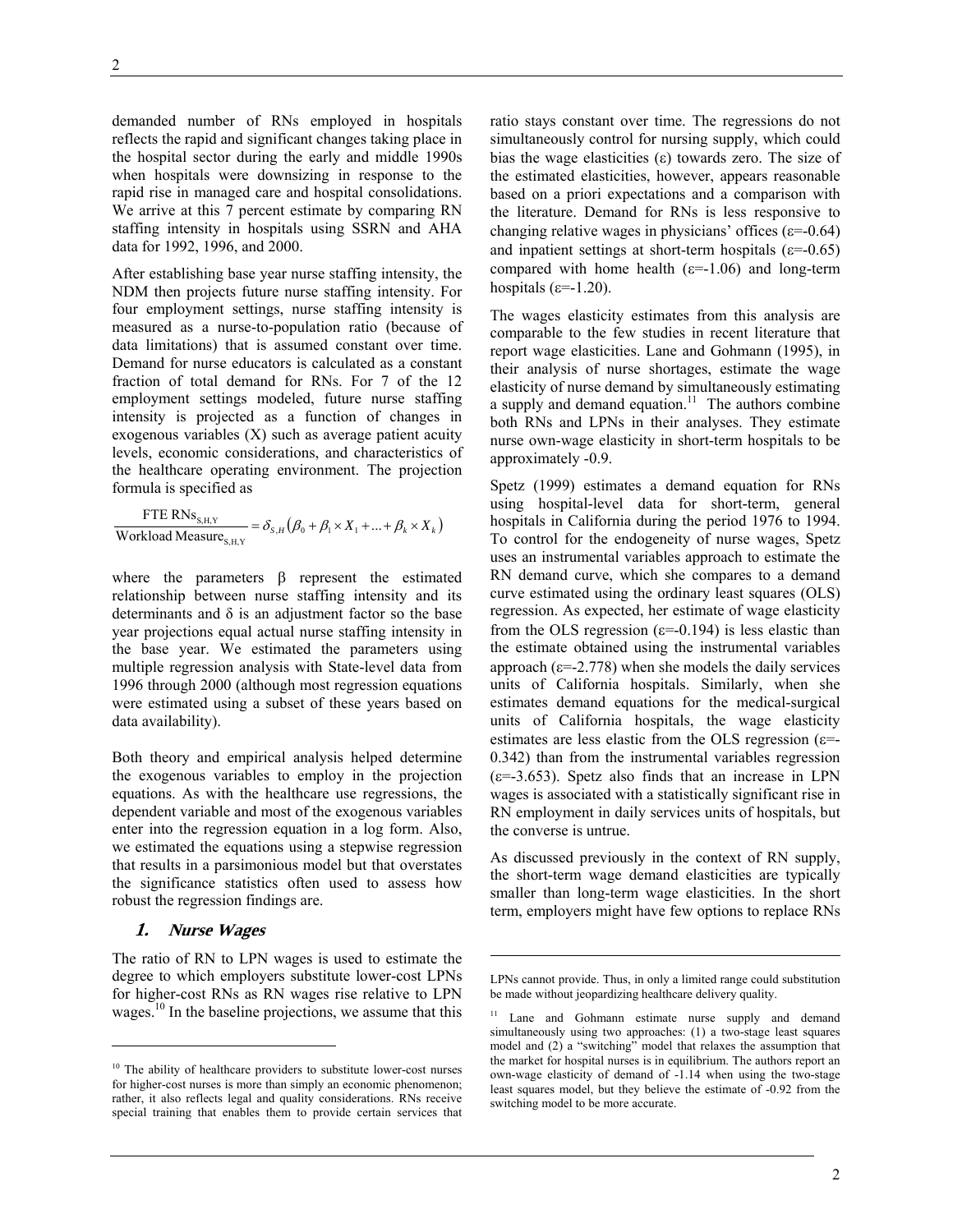as they become relatively more expensive. In the long term, employers can change nurse staffing practices and adopt new technologies that alter how RNs are used.

#### **2. HMO Enrollment Rates**

An increase in HMO enrollment rates produces mixed effects on staffing intensity. The HMO variables in the regressions are not logged, so the interpretation of the coefficients is different from the other variables. An increase in the HMO enrollment rate by one percentage point increases RN staffing intensity in short-term hospital inpatient, short-term hospital outpatient, and home health by 0.30 percent, 0.67 percent, and 0.97 percent, respectively. An increase in the HMO enrollment rate by one percentage point decreases RN staffing intensity in physician offices by 0.51 percent.

HMO enrollment rates affect nurse-staffing patterns for two possible reasons. One, HMOs decrease inpatient days in short-term hospitals through efforts at preventive care and efforts to channel patients with less-severe problems to less-expensive settings. This reduction in inpatient days might be raising the average acuity level of patients admitted to the hospital, which results in higher RN staffing per 1,000 inpatient days. Two, the efforts of HMOs to reduce costs could contribute to their adopting technologies or substituting between different types of healthcare professionals. As discussed previously, HMO enrollment rates are correlated with other variables such as percentage of population in urban area. Consequently, the coefficient on the HMO enrollment rate variable could be capturing some of the relationship between staffing intensity and other factors correlated with HMO enrollment rates. In both regressions where HMO enrollment rate affects staffing intensity, the variable percentage of population in urban area is also included.

#### **3. Hospital Inpatient and Outpatient Surgeries**

Changes in technology can exert a mixed effect on the demand for healthcare services and staffing intensity. One measure used in the NDM that reflects, in part, technological advances is the percentage of hospitalbased surgical procedures performed on an outpatient basis. Improvements in technology and medical procedures that shift some surgical procedures from an inpatient to an outpatient setting could affect nursestaffing intensity in both inpatient and outpatient settings. If patients with less-severe health problems are shifted from an inpatient to an outpatient setting, then average patient acuity in both settings could rise. This situation could result in greater staffing intensity per inpatient day and per outpatient visit while decreasing overall nurse demand. Each 1 percent increase in the proportion of hospital surgeries performed in an

outpatient setting increases staffing intensity for FTE RNs per 1,000 short-term hospital inpatient days by 0.64 percent. As discussed previously, a 1 percent increase in the proportion of hospital-based surgeries performed on an outpatient basis reduces short-term hospital inpatient days by 0.47 percent, increases outpatient visits by 1.64 percent, and increases home health visits by 1.86 percent. Surprisingly, a 1 percent increase in this surgery variable causes virtually no change in overall demand for RNs—it just shifts where the RNs are providing services.

#### **4. Healthcare Reimbursement Rates**

A rise in average Medicare and Medicaid payments for services is associated with greater staffing intensity. Part of this increase might be due to greater patient acuity, and part might be due to the ability of healthcare providers to purchase nursing services. A 1 percent increase in average Medicare payments per home health visit increases demand for RNs by 1 percent. A 1 percent increase in average Medicaid daily rates for nursing facilities increases staffing intensity of RNs in nursing facilities by 0.34 percent.

#### **5. Percentage of Population Uninsured**

The rate of uninsured in the population could increase the level of uncompensated care provided by healthcare providers. A 1 percent increase in the proportion of the population that is uninsured decreases RNs per 1,000 short-term hospital inpatient days by 0.37 percent and decreases RNs per 1,000 visits to physician offices by 0.21 percent. RN per 1,000 inpatient days in long-term hospitals rises by 0.3 percent for each 1 percent increase in the rate of uninsured, although the reason for this positive relationship is not readily surmised.

#### **6. Percentage of Population Medicaid Eligible**

A 1 percent rise in the proportion of population that is Medicaid eligible decreases RN staffing per 1,000 emergency department visits by 0.19 percent. As discussed in the previous section, a 1 percent rise in percentage of population that is Medicaid eligible increases demand for emergency department services by 0.29 percent, so the net effect of a 1 percent rise in this variable is to increase demand for RNs in emergency departments by 0.05 percent.

#### **7. Per Capita Personal Income**

As the population grows wealthier, the demand for higher-quality healthcare services likely will rise. A 1 percent rise in per capita income increases RN staffing intensity in physician offices by 0.33 percent.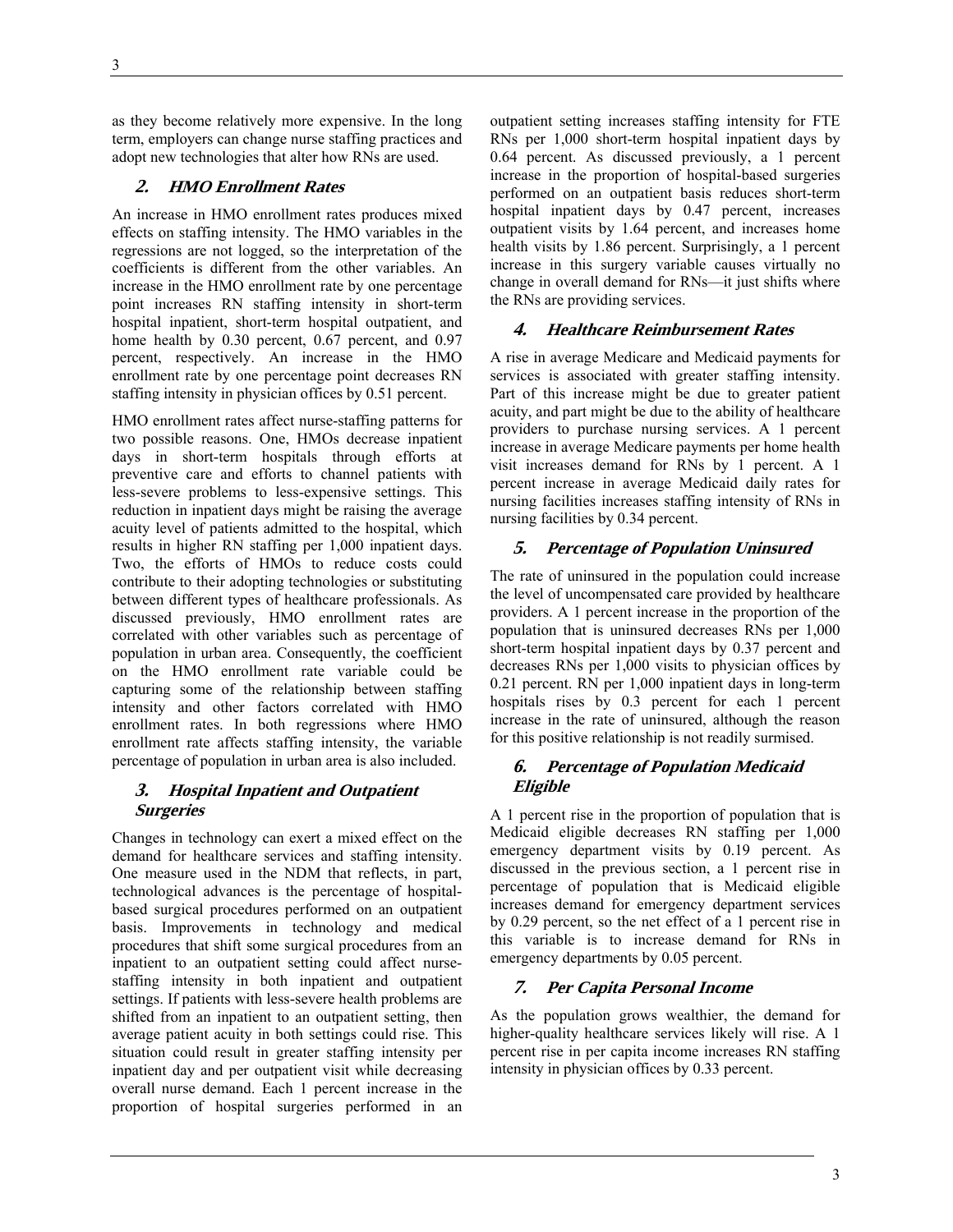#### **8. Patient Acuity Levels**

A population with greater healthcare needs requires greater levels of services as measured by both the quantity of services provided and staffing intensity per unit of service provided. The NDM contains two measures that are proxies of population health status: (1) population mean age and (2) average number of activities of daily living (ADL) limitations of nursing facility residents. (In addition, the Medicare and Medicaid reimbursement rate variables discussed previously might also be capturing variation in average patient acuity across States and over time.) A 1 percent increase in population mean age increases RN staffing intensity in physician offices by 1.52 percent. A 1 percent increase in average number of ADL limitations of nursing facility residents increases demand for RNs per nursing facility resident by 0.63 percent.

#### **9. Geographic Location**

The percentage of population living in urban areas exerts a mixed impact on nurse staffing intensity. A 1 percent increase in this variable decreases RN staffing per 1,000 inpatient days at long-term hospitals by 0.60 percent. In short-term hospitals, a 1 percent increase in this variable increases RN staffing intensity in inpatient settings and outpatient settings by 0.16 percent and 0.39 percent, respectively. As discussed previously, this

variable is correlated with HMO enrollment rates; consequently, the precise relationship among HMO enrollment rate, percentage of population living in urban areas, and nurse staffing intensity is unclear. Significant regional variation occurs in nurse staffing intensity, but few visible patterns emerge in the findings (Exhibit 19). Changes in staffing intensity will vary by State depending on the projected values for exogenous variables and changing demographics.

Between 2000 and 2020, staffing intensity is projected to increase 34 percent in home health, from approximately 2.8 FTE RNs per 1,000 home health visits to approximately 3.8 FTE RNs per 1,000 visits (Exhibit 20). In short-term hospital inpatient settings, FTE RNs per 1,000 inpatient days is projected to increase by 18 percent at the national level (from 6.5 to 7.7). For nursing facilities and physician offices, we project a 13 percent increase in staffing intensity, while for short-term hospital outpatient settings we project a 6 percent increase in staffing intensity. In short-term hospital emergency settings and in long-term hospitals, we project virtually no change in staffing intensity. The staffing intensity measures for RNs in occupational health, school health, public health, nurse education, and "other" healthcare settings is assumed constant over time at their 1996 levels. To fully comprehend the magnitude of additional FTE RNs required, the overall impact of staffing intensity must be considered in conjunction with healthcare use projections.

|                                         | <b>Short-Term Hospitals</b> |            |         | Long-<br><b>Term</b> | <b>Nursing</b><br><b>Facilities</b> | Home<br><b>Health</b> | Physician<br><b>Offices</b> |
|-----------------------------------------|-----------------------------|------------|---------|----------------------|-------------------------------------|-----------------------|-----------------------------|
|                                         |                             |            |         | <b>Hospitals</b>     |                                     |                       |                             |
|                                         | <b>Inpatient</b>            | Outpatient | ED      |                      |                                     |                       |                             |
| Intercept                               | $1.62^a$                    | $-1.7$     | $-0.53$ | 2.69                 | $-5.15$                             | $-5.16$               | $-7.13$                     |
|                                         | (0.247)                     | (0.122)    | (0.177) | (0.462)              | (0.922)                             | (0.787)               | (3.593)                     |
| <b>Healthcare Operating Environment</b> |                             |            |         |                      |                                     |                       |                             |
| Ratio of RN to LPN hourly               | $-0.65$                     |            |         | $-1.20$              |                                     | $-1.06$               | $-0.64$                     |
| wage                                    | (0.258)                     |            |         | (0.671)              |                                     | (0.537)               | (0.391)                     |
| Percentage of population in an          | 0.30                        | 0.67       |         |                      |                                     | 0.97                  | $-0.51$                     |
| HMO (variable not logged)               | (0.202)                     | (0.389)    |         |                      |                                     | (0.316)               | (0.230)                     |
| Percentage of hospital                  | 0.64                        |            |         |                      |                                     |                       |                             |
| surgeries performed in                  | (0.255)                     |            |         |                      |                                     |                       |                             |
| outpatient setting                      |                             |            |         |                      |                                     |                       |                             |
| Average Medicare payment                |                             |            |         |                      |                                     | 1.00                  |                             |
| per home health visit                   |                             |            |         |                      |                                     | (0.198)               |                             |
| Average Medicaid NF daily               |                             |            |         |                      | 0.34                                |                       |                             |
| rate                                    |                             |            |         |                      | (0.153)                             |                       |                             |

#### **Exhibit 19. Nurse Staffing Intensity Regressions**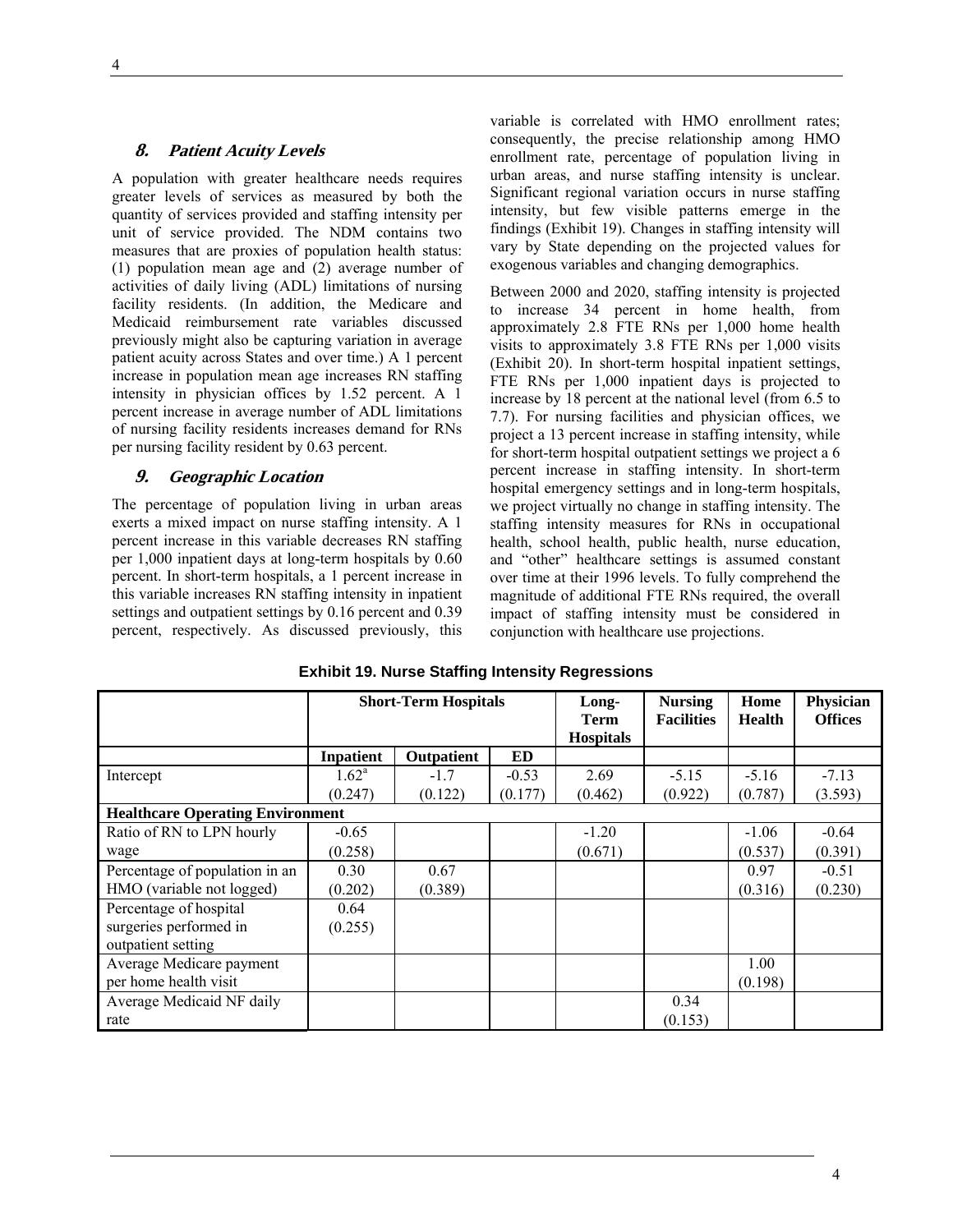|                                         | <b>Short-Term Hospitals</b> |                   | Long-<br><b>Term</b><br><b>Hospitals</b> | <b>Nursing</b><br><b>Facilities</b> | Home<br><b>Health</b>  | Physician<br><b>Offices</b> |         |
|-----------------------------------------|-----------------------------|-------------------|------------------------------------------|-------------------------------------|------------------------|-----------------------------|---------|
|                                         | <b>Inpatient</b>            | <b>Outpatient</b> | <b>ED</b>                                |                                     |                        |                             |         |
| <b>Economic Conditions</b>              |                             |                   |                                          |                                     |                        |                             |         |
| Percentage of population                | $-0.37$                     |                   |                                          | 0.30                                |                        |                             | $-0.21$ |
| uninsured                               | (0.069)                     |                   |                                          | (0.147)                             |                        |                             | (0.091) |
| Percentage of population                |                             |                   | $-0.19$                                  |                                     | $-0.19$                |                             |         |
| Medicaid eligible                       |                             |                   | (0.091)                                  |                                     | (0.103)                |                             |         |
| Per capita personal income              |                             |                   |                                          |                                     |                        |                             | 0.33    |
|                                         |                             |                   |                                          |                                     |                        |                             | (0.202) |
| <b>Population Health/Patient Acuity</b> |                             |                   |                                          |                                     |                        |                             |         |
| Population mean age                     |                             |                   |                                          |                                     |                        |                             | 1.52    |
|                                         |                             |                   |                                          |                                     |                        |                             | (0.761) |
| Average number of ADL                   |                             |                   |                                          |                                     | 0.63                   |                             |         |
| limitations of nursing facility         |                             |                   |                                          |                                     | (0.444)                |                             |         |
| residents                               |                             |                   |                                          |                                     |                        |                             |         |
| <b>Geographic Location</b>              |                             |                   |                                          |                                     |                        |                             |         |
| Percentage of population in             | 0.16                        | 0.39              |                                          | $-0.60$                             |                        |                             |         |
| urban area                              | (0.114)                     | (0.201)           |                                          | (0.206)                             |                        |                             |         |
| East-South-Central region               | $-0.11$                     |                   |                                          |                                     | $-0.5$                 | $-0.22$                     |         |
|                                         | (0.066)                     |                   |                                          |                                     | (0.098)                | (0.139)                     |         |
| East-North-Central region               | $-0.23$                     |                   |                                          |                                     |                        |                             |         |
|                                         | (0.054)                     |                   |                                          |                                     |                        |                             |         |
| Mid-Atlantic region                     | $-0.34$                     |                   | 0.15                                     | $-0.43$                             |                        | 0.23                        |         |
|                                         | (0.057)                     |                   | (0.077)                                  | (0.138)                             |                        | (0.119)                     |         |
| South-Atlantic region                   |                             |                   |                                          |                                     | $-0.24$                |                             |         |
|                                         |                             |                   |                                          |                                     | (0.067)                |                             |         |
| New England region                      |                             |                   |                                          | $-0.41$                             |                        |                             |         |
|                                         |                             |                   |                                          | (0.166)                             |                        |                             |         |
| West-South-Central region               |                             | $-0.19$           |                                          |                                     | $-0.91$                | $-0.62$                     |         |
|                                         |                             | (0.111)           |                                          |                                     | (0.091)                | (0.123)                     |         |
| Western regions                         | 0.20                        | $-0.40$           |                                          | 0.26                                |                        |                             | 0.16    |
|                                         | (0.045)                     | (0.076)           |                                          | (0.103)                             |                        |                             | (0.072) |
| Coastal regions                         |                             | $-0.40$           |                                          |                                     |                        |                             |         |
|                                         |                             | (0.076)           |                                          |                                     |                        |                             |         |
| <b>R-squared</b>                        | 0.7988                      | 0.4544            | 0.1365                                   | 0.5217                              | 0.5664                 | 0.7121                      | 0.3869  |
| <b>Years included in regression</b>     | 1996                        | 1996              | 1996                                     | 1996                                | 1996,<br>1999,<br>2000 | 1996                        | 1996    |

**Exhibit 19. Nurse Staffing Intensity Regressions (continued)** 

**a** Regression coefficients with standard errors in parentheses.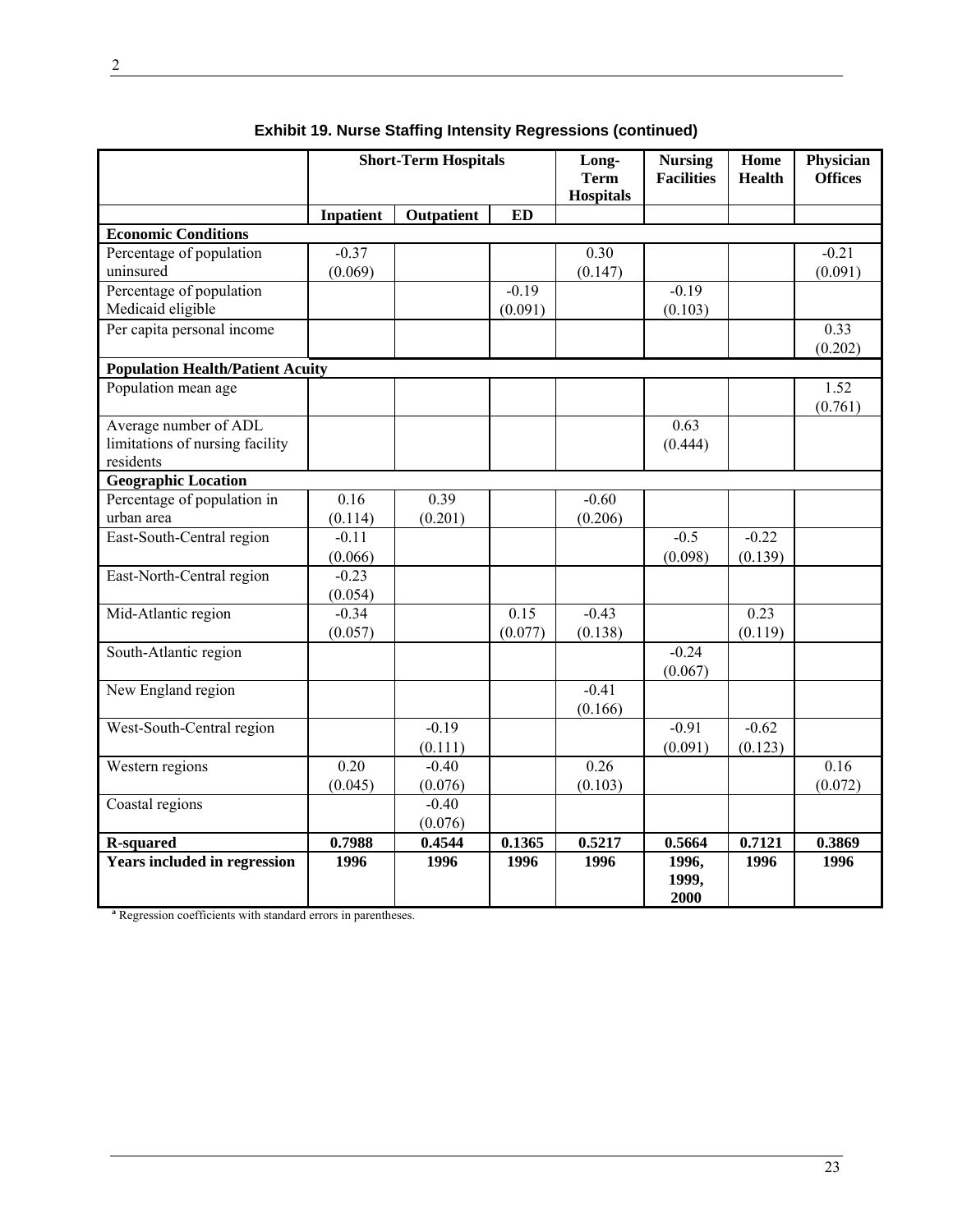|                       |                                   | <b>Baseline</b> |      |      |      | Projected               |      |                                   |
|-----------------------|-----------------------------------|-----------------|------|------|------|-------------------------|------|-----------------------------------|
| <b>Setting</b>        | <b>Staffing Intensity Measure</b> | 1996            | 2000 | 2005 | 2010 | 2015                    | 2020 | <b>Increase from</b><br>2000-2020 |
| Short-term hospitals: |                                   |                 |      |      |      |                         |      |                                   |
| Inpatient             | FTE RNs/1,000 inpatient days      | 6.16            | 6.54 | 6.81 | 7.12 | 7.42                    | 7.69 | 18%                               |
| Outpatient            | FTE RNs/1,000 outpatient visits   | 0.18            | 0.19 | 0.19 | 0.19 | 0.20                    | 0.20 | 6%                                |
| Emergency             | FTE RNs/1,000 emergency           | 0.93            | 0.94 | 0.94 | 0.94 | 0.95                    | 0.94 | $0\%$                             |
|                       | visits                            |                 |      |      |      |                         |      |                                   |
| Long-term hospitals   | FTE RNs/1,000 inpatient days      | 5.31            | 5.25 | 5.28 | 5.29 | 5.28                    | 5.27 | $0\%$                             |
| Nursing facilities    | FTE RNs/resident                  | 0.09            | 0.10 | 0.10 | 0.11 | 0.11                    | 0.11 | 13%                               |
| Physician offices     | FTE RNs/10,000 population         | 5.50            | 5.51 | 5.69 | 5.88 | 6.04                    | 6.20 | 13%                               |
| Home health           | FTE RNs/1,000 home health         | 2.59            | 2.87 | 3.08 | 3.31 | 3.57                    | 3.84 | 34%                               |
|                       | visits                            |                 |      |      |      |                         |      |                                   |
| Occupational health   | FTE RNs/10,000 population         |                 |      |      |      | Constant at 1996 levels |      |                                   |
|                       | ages $18-64$                      |                 |      |      |      |                         |      |                                   |
| School health         | FTE RNs/10,000 population         |                 |      |      |      | Constant at 1996 levels |      |                                   |
|                       | ages $5-17$                       |                 |      |      |      |                         |      |                                   |
| Public health         | FTE RNs/10,000 population         |                 |      |      |      | Constant at 1996 levels |      |                                   |
| Nurse education       | FTE RN educators/total            |                 |      |      |      | Constant at 1996 levels |      |                                   |
|                       | FTE RN demand                     |                 |      |      |      |                         |      |                                   |
| Other healthcare      | FTE RNs/10,000 population         |                 |      |      |      | Constant at 1996 levels |      |                                   |

**Exhibit 20. National Measures of Projected Nurse Staffing Intensity** 

## **B. Nursing Demand Projections**

Below, we present projections from the NDM. We present projections for alternative scenarios that use different assumptions about the trends in the major demand determinants.

#### **1. Baseline Projections**

Under the baseline scenario, demand for FTE RNs is projected to increase 41 percent between 2000 and 2020 at the national level (Exhibit 21). As shown in the appendix, the projected change in demand varies substantially by State. In percentage terms, the fastest growth will occur in settings that predominantly serve the elderly (e.g., home health and nursing facilities) and in hospital outpatient settings.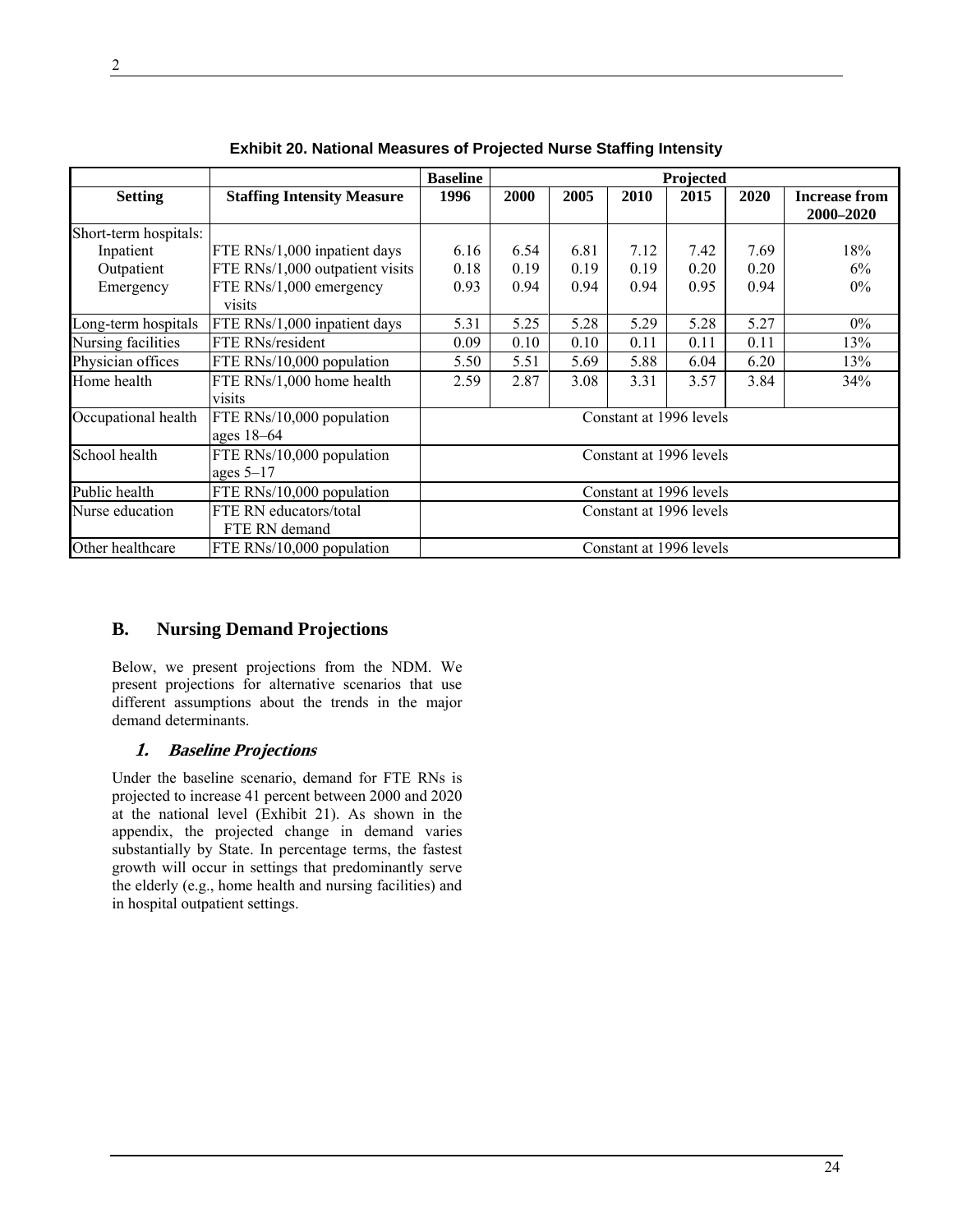| <b>Setting</b>                  | 2000      | 2005      | 2010      | 2015      | 2020      | <b>Increase</b><br>from<br>2000-2020 |
|---------------------------------|-----------|-----------|-----------|-----------|-----------|--------------------------------------|
| Total <sup>a</sup>              | 2,001,500 | 2,161,300 | 2,347,100 | 2,569,800 | 2,824,900 | 41%                                  |
| Hospitals <sup>a</sup>          | 1,239,500 | 1,324,800 | 1,427,900 | 1,555,600 | 1,698,900 | 37%                                  |
| Short-term hospital, inpatient  | 874,700   | 930,200   | 999,100   | 1,086,800 | 1,187,000 | 36%                                  |
| Short-term hospital, outpatient | 83,500    | 95,900    | 110,400   | 126,400   | 142,000   | 70%                                  |
| Short-term hospital, emergency  | 90,300    | 92,200    | 94,500    | 97,300    | 100,400   | 11%                                  |
| Long-term hospitals             | 191,000   | 206,500   | 223,900   | 245,100   | 269,400   | 41%                                  |
| Nursing facilities              | 172,800   | 197,200   | 224,500   | 253,600   | 287,300   | 66%                                  |
| Physician offices               | 155,000   | 166,400   | 178,800   | 191,600   | 204,700   | 32%                                  |
| Home health                     | 132,000   | 157,300   | 187,500   | 226,200   | 275,600   | 109%                                 |
| Occupational health             | 20,200    | 21,000    | 22,000    | 23,100    | 23,900    | 18%                                  |
| School health                   | 57,600    | 59,700    | 60,400    | 61,100    | 62,200    | $8\%$                                |
| Public health                   | 99,800    | 103,500   | 107,300   | 111,500   | 115,800   | 16%                                  |
| Nurse education                 | 45,900    | 49,600    | 53,800    | 58,800    | 64,500    | 41%                                  |
| Other healthcare                | 78,500    | 81,700    | 84,900    | 88,400    | 92,000    | 17%                                  |

**Exhibit 21. Baseline Projections of Demand for FTE RNs** 

<sup>a</sup> Due to rounding, category totals might fail to equal the sum across component settings.

#### **2. Alternative Scenarios**

Nurse demand will be determined, in part, by political decisions, changes in technology, changes in the healthcare operating environment, and changes in other factors difficult to predict. In addition, projection models such as the NDM are relatively simplistic simulations of a complex healthcare system that try to capture the major trends affecting demand for nurses, so the RN demand projections are made with some level of imprecision. The degree of imprecision is difficult to determine. A sensitivity analysis shows how the projections change as we change key assumptions in the model. We present projections under four alternative scenarios (Exhibit 22):

(1) Scenario 1 assumes no changes in managed care enrollment rates (compared to the baseline that assumes an annual 0.5 percentage point increase). At the national level across all settings, this modest change in the growth rate of managed care enrollment has virtually no effect on demand for RNs. However, substantial changes occur at the setting level. Managed care growth simply shifts care from inpatient to outpatient settings, and the decline in projected inpatient days is offset by a

likely increase in staffing intensity as the average level of patient acuity increases.

- (2) Scenario 2 assumes that RN wages increase 1 percent annually compared to LPN wages. (The baseline assumes that RN and LPN wages grow at the same rate.) Under this scenario, a rise in RN wages gives employers greater financial incentive to substitute lower-cost LPNs for higher-cost RNs, where possible. Between 2000 and 2020, the compounding effect of a 1 percent annual growth in relative wages for RNs results in a real increase of 22 percent relative to wages of LPNs. By 2020, demand for FTE RNs would be approximately 10 percent lower (or 285,000 FTE RNs) relative to the baseline.
- (3) Scenario 3 assumes that the U.S. population grows 20 percent faster than projected by the U.S. Census Bureau. By 2020, this accelerated growth results in demand for 88,000 additional FTE RNs (or 3 percent) relative to the baseline.
- (4) Scenario 4 assumes that the U.S. population grows 20 percent slower than projected by the U.S. Census Bureau. By 2020, this decelerated growth results in the demand for 85,000 fewer FTE RNs (or 3 percent) relative to the baseline.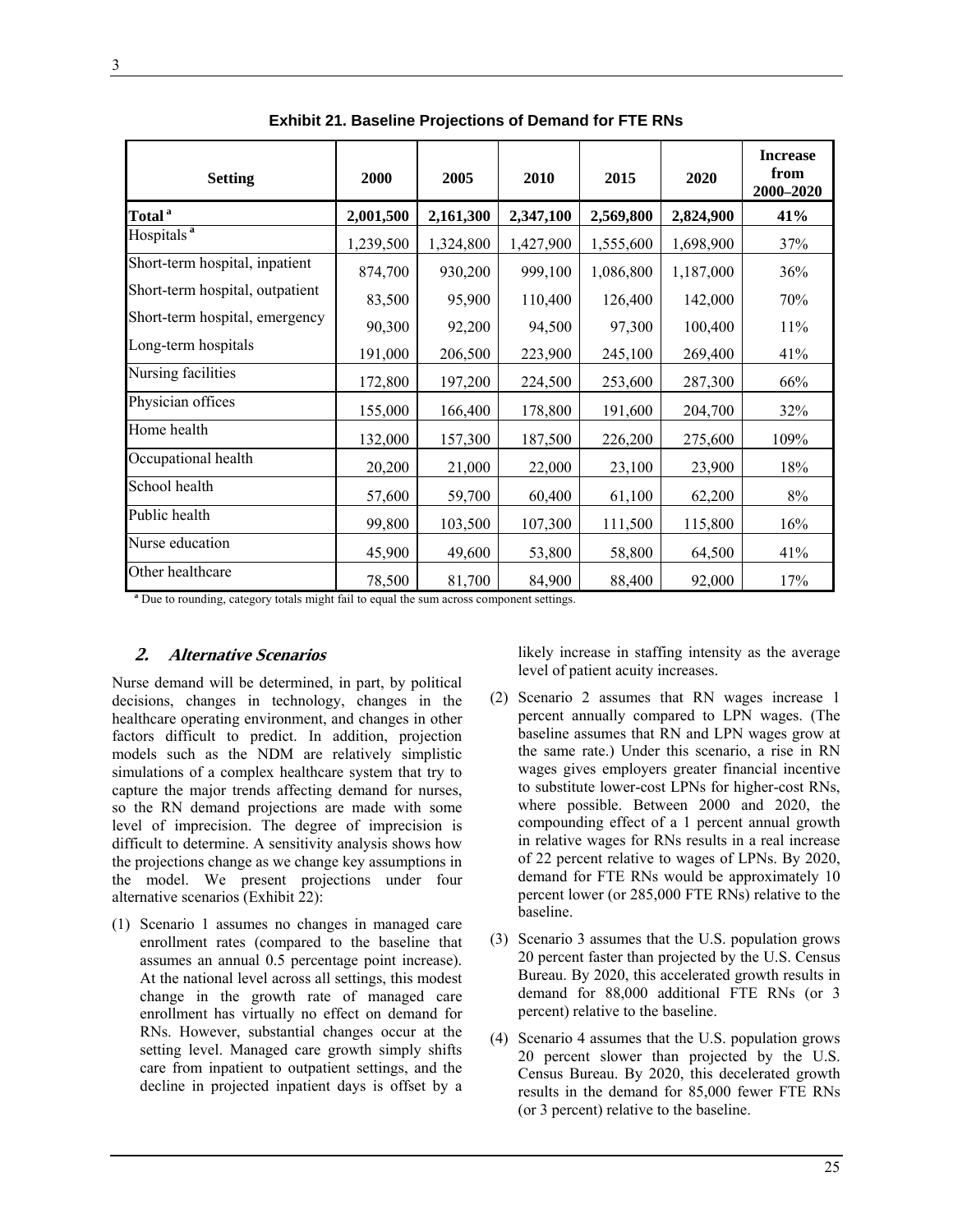

 **Exhibit 22. Projected Demand for FTE RNs under Alternative Scenarios** 

## **IV. Assessing the Adequacy of Future Supply**

Comparing the baseline supply and demand projections suggests that the U.S. had a shortage of approximately 168,000 FTE RNs in 2003, implying that the current supply would have to increase by 9 percent to meet estimated demand. By 2020 the national shortage is projected to increase to more than 1 million FTE RNs (Exhibit 23), if current trends continue, suggesting that only 64 percent of projected demand will be met (Exhibit 24).

The supply and demand projections most likely bound the range of the actual number of FTE RNs who will be employed over the projection horizon. As the nursing shortage becomes more severe, market and political forces will create pressures that will increase supply, decrease demand, or both.

As illustrated in the appendix, State-level shortages will vary substantially over time and across States.

*"Labor shortages are sometimes characterized by a tendency to define a shortage in terms that are independent of demand. According to our definition a shortage exists if, at the prevailing wage rate for a given occupation, demand exceeds supply. Frequently, however, actual demand is ignored and a shortage is defined with reference to what someone thinks society 'needs.'"* 

*Ronald Ehrenberg and Robert Smith* 

As the nurse shortage in any particular State becomes too severe, market forces will create financial incentives for nurses to migrate to States with more severe shortages.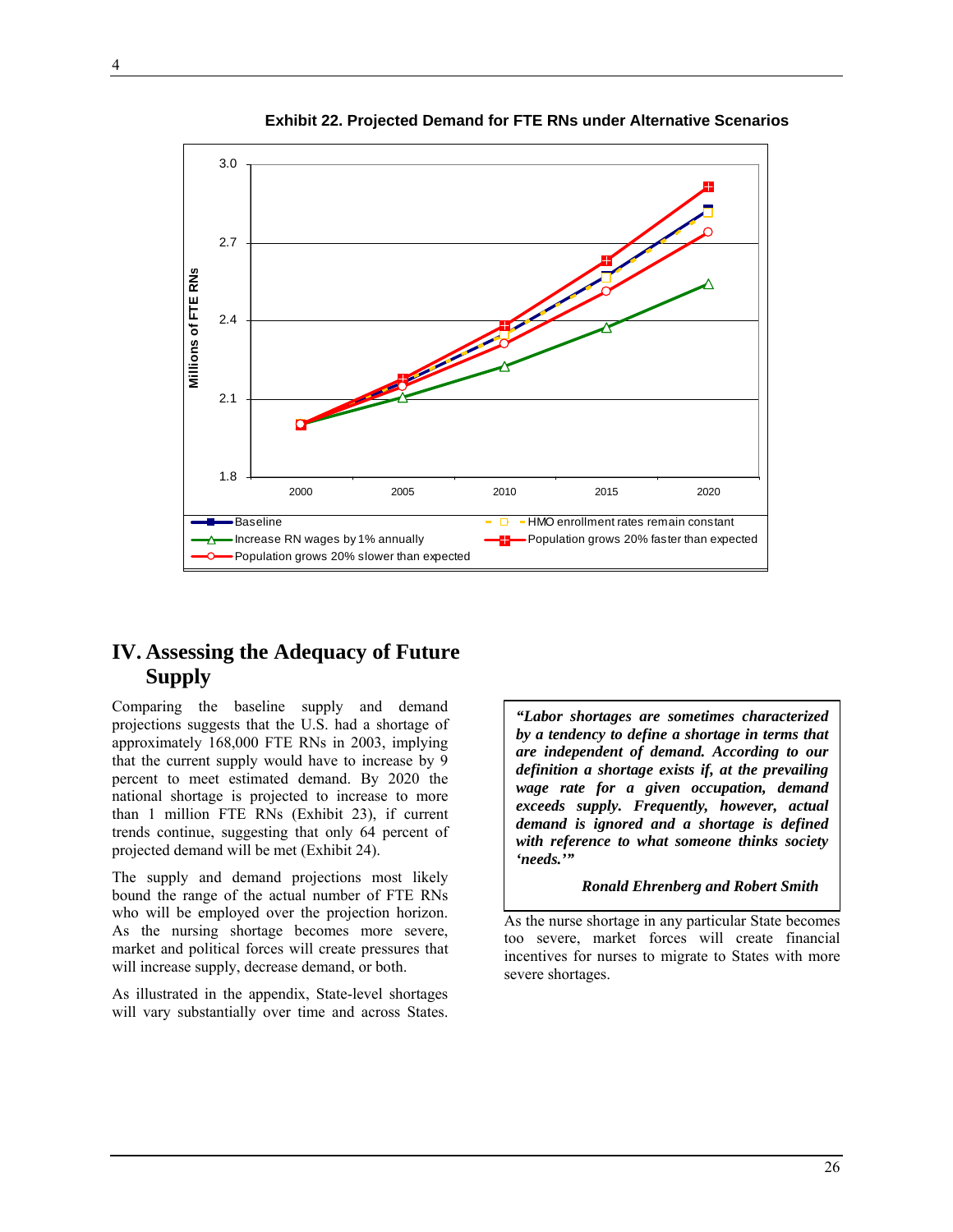

**Exhibit 23. Projected U.S. FTE RN Shortages, 2000 to 2020** 

**Exhibit 24. Projected U.S. FTE RN Supply, Demand, and Shortages** 

|                      | 2000       | 2005       | 2010       | 2015      | 2020        |
|----------------------|------------|------------|------------|-----------|-------------|
| Supply               | 1,890,700  | 1,942,500  | 1,941,200  | 1,886,100 | 1,808,000   |
| Demand               | 2,001,500  | 2,161,300  | 2,347,000  | 2,569,800 | 2,824,900   |
| Shortage             | (110, 800) | (218, 800) | (405, 800) | (683,700) | (1,016,900) |
| $Supply \div Demand$ | 94%        | 90%        | 83%        | 73%       | 64%         |
| Demand Shortfall     | 6%         | 10%        | 17%        | 27%       | 36%         |

## **V. Limitations of the Models and Areas for Future Research**

The NSM and NDM are built on a theoretical foundation supported by empirical research. Still, efforts to update and enhance both models faced numerous challenges—many due to data limitations. Below, we describe limitations of the two models and suggest areas for research that could address these limitations. Such research could improve the theoretical underpinnings of the models and improve the precision of key parameters in the model.

The NSM and the NDM are independent models. The NDM makes projections without considering the potential supply of nurses and vice versa. The future nurse workforce, in reality, will be influenced by the combination of supply and demand. A rising demand for nursing services at a time when supply is flat or

falling will place upward pressures on nurse wages. This rise in wages would increase the number of new graduates, increase employment participation rates, and delay retirement for some nurses—all actions that will increase supply. Local shortages, on the other hand, could increase nurse wages locally contributing to local increases in the number of nurse graduates and an increase in the number of nurses migrating to that locality. Rising nurse wages will also place downward pressures on demand for nurses.

Both models use the SSRN to estimate the number of RNs employed in the base year. The NSM uses the 2000 SSRN to estimate supply of RNs by age, education level, and State. The NDM uses the 1996 SSRN to estimate number of FTE RNs by setting and State. Because the precision of estimates is proportional to sample size, the RN supply and employment estimates for the base year become less precise the smaller the unit of aggregation. Consequently, the base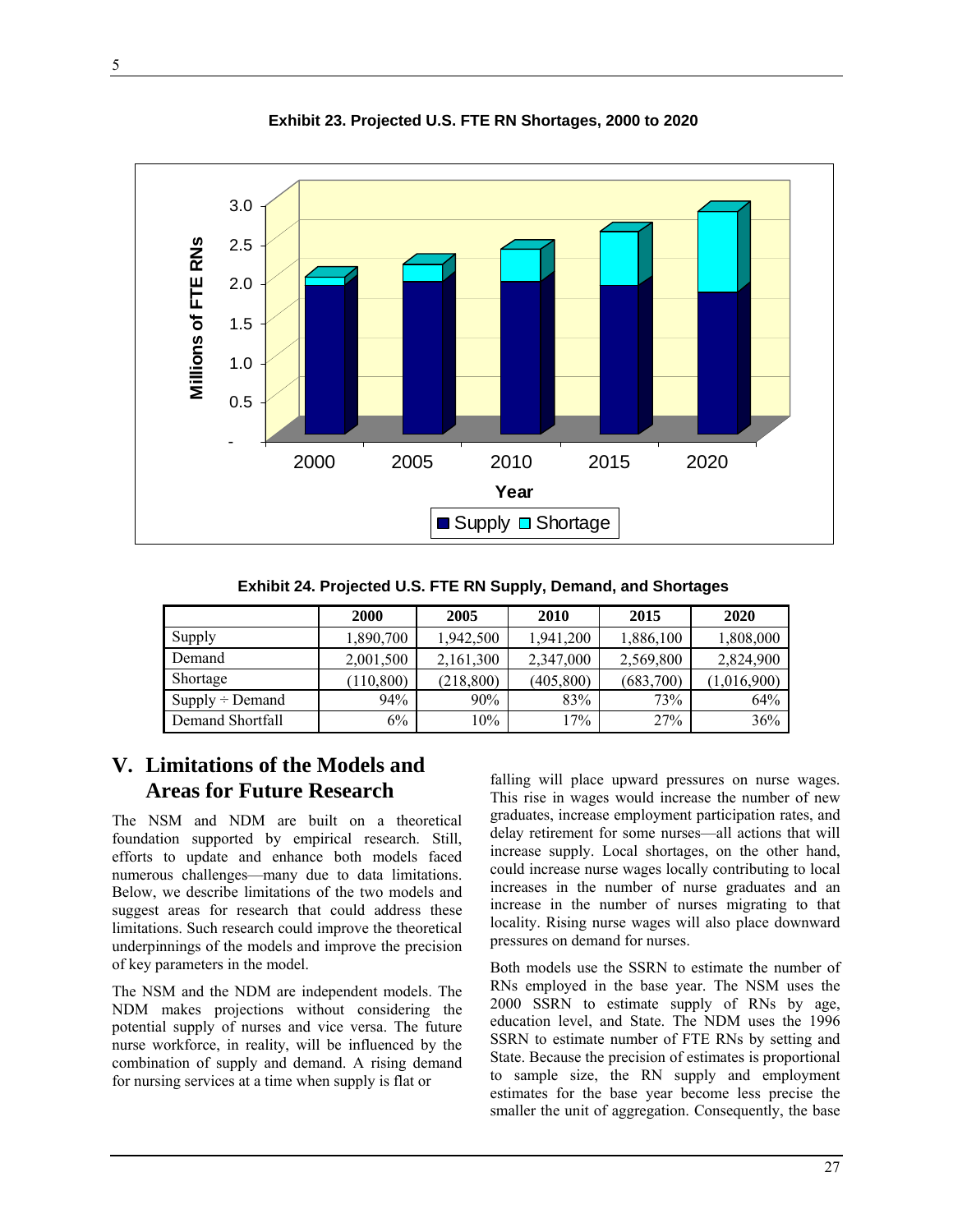year starting values and projections for future years are less precise the smaller the unit of analysis. For example, estimates of demand for RNs in a particular setting within a State likely will be less precise than the State-level estimates, which in turn likely will be less precise than the national-level estimates.

One criticism of many attempts to model nurse demand is the limited consideration of important determinants of nursing demand (e.g., see Dumpe, Hermon, and Young [1998] and Prescott [2000]). Projections models such as the NDM and NSM are scaled-down versions of complex systems. Data and resource limitations prevented building models that include a wider array of determinants to better model the complexities of RN supply and demand. Consequently, many determinants of RN supply and demand are excluded from these models. Still, these models attempt to account for the major trends affecting RN supply and demand and project future supply and demand under a set of assumptions that constitutes an educated guess at whether current trends will continue.

Regarding the NDM, we use State-level data to estimate the relationship between demand for RNs and its determinants. One consequence of using State-level data is that relatively few degrees of freedom exist for estimating the regression equations. Future efforts might investigate the use of alternative approaches or lower levels of data aggregation to estimate the relationship between healthcare use and its determinants and between staffing intensity and its determinants.

Additional research could provide estimates of key parameters that improve the accuracy of the models and make the models more flexible policy tools. The NSM, for example, was built with the capacity to model the RN supply implications of changes in nurse wages, working conditions, tuition costs, and number of nursing school faculty. The empirical research has yet to be conducted to estimate the parameters necessary to use these features.

The NSM models only the supply of RNs and, unlike the NDM, fails to consider LPNs and nurse aides. The adequacy of the LPN supply holds implications for both the supply of and demand for RNs. On the demand side, employers have some ability to substitute between RNs and LPNs—taking into consideration legal and practical constraints. On the supply side, some LPNs seek further training to become RNs. Using the 2000 SSRN, we estimate that approximately 9.5 percent of the RN workforce, or 257,784 RNs, were employed as LPNs before starting their basic nurse education. The RN and LPN workforces are competing for the same candidates, many of whom could become either RNs or LPNs. Consequently, policies designed to recruit more RNs could have the unintended consequence of reducing the LPN supply.

Parts of both models are static. In the NSM, for example, the probability of cross-State migration is based on historical patterns that fail to consider the current shortage of RNs in each State. The NDM has limited ability to model substitution between types of nurses and between nurses and other healthcare workers. The NDM does model substitution between RNs and LPNs if their relative wages change, but future research might look at other ways to incorporate substitution effects. Similarly, the NDM has limited ability to capture the interaction of healthcare settings. For example, some settings might be viable substitutes (e.g., home health versus nursing facilities), while other settings might be complementary (e.g., increased use of outpatient services leading to increased use of home health services).

In summary, the NSM and NDM constitute powerful tools for projecting RN supply and demand under alternative sets of assumptions. The models help quantify the growing shortage of RNs as an aging population increases demand for nursing services at the same time an aging RN workforce and difficulties attracting new entrants to the nursing profession portend relatively little growth in the national RN supply.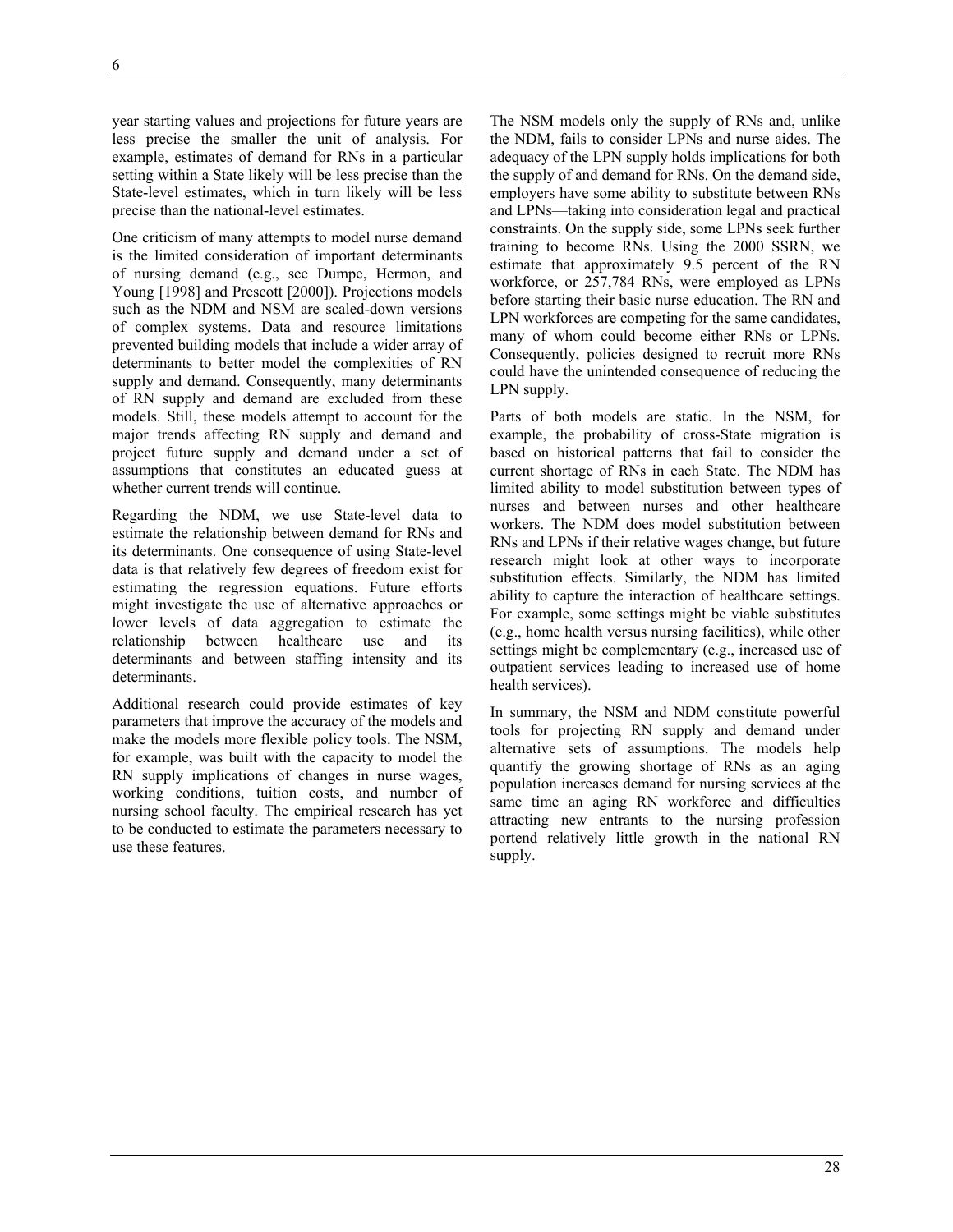## **VI. References**

- Aiken, L.H., Clarke, S.P., Sloane, D.M., Sochalski, J., and Silber, J.H. (October 2002). Nurse staffing and patient mortality, nurse burnout, and job dissatisfaction. *Journal of the American Medical Association*, 288(16): 1987–1993.
- American Hospital Association. *Hospital Statistics*. Various years.
- American Nurses Association. (2001). *Analysis of American Nurses Association Staffing Survey*. Presentation by Cornerstone Communications Group on February 6, 2001.
- Askildsen, J.E., Baltagi, B.H., and Holmas, T.H. (2002). Will Increased Wages Reduce Shortage of Nurses? A Panel Data Analysis of Nurses' Labor Supply. Unpublished manuscript. Available at <http://www.eco.rug.nl/~espe2002/Askildsen.pdf>. Accessed September 2004.
- Buerhaus, P.I., Staiger, D.O., and Auerbach, D.I. (2000). Implications of an aging registered nurse workforce. *Journal of the American Medical Association*, 283(22): 2948–2954.
- Bureau of Health Professions. (2001). *The Registered Nurse Population, March 2000: Findings from the National Sample Survey of Registered Nurses*.
- Bureau of Health Professions. (2002). Projected Supply, Demand, and Shortages of Registered Nurses: 2000–2020.
- Bureau of Health Professions. (2004). *Nursing Supply Model: Technical Report and User Guide*. Report prepared by The Lewin Group for the National Center for Health Workforce Analysis.
- Bureau of Health Professions. (2004). *Nursing Demand Model: Development and Baseline Projections*. Report prepared by The Lewin Group for the National Center for Health Workforce Analysis.
- Bureau of Health Professions. (2004). *Nursing Demand Model User Guide*. Report prepared by The Lewin Group for the National Center for Health Workforce Analysis.
- Dumpe, M.L., Herman, J., and Young, S.W. (1998). Forecasting the nursing workforce in a dynamic healthcare market. *Nursing Economics*, 16(4): 170– 179.
- Fritz, M.S. (1999). *The Nursing Demand-Based Requirements Forecasting Model.* 10<sup>th</sup> Federal Forecasters Conference, 1999: Papers and Proceedings.

Hogan, P.F., Dall, T.D., Smith, S.G., Mackin, P.C., Mackie, C.D., Darling, K.L., Harris, D.A., McCloy, R.A., and Statman, M.A. (1995). *Conceptual Framework for Analyzing and Developing a Compensation System*. Report prepared for the Eighth Quadrennial Review of Military Compensation Taskforce.

InterStudy, *InterStudy Competitive Edge*. Various years.

- Lane, J., and Gohmann, S. (1995). Shortage or surplus: Economic and non-economic approaches to the analysis of nursing labor markets. *Southern Economic Journal*, 61: 644–654.
- Minino, A.M., Arias, E., Kochanek, K.D., Murphy, S.L., and Smith, B.L. (September 2002). Deaths: Final data for 2000. *National Vital Statistics Reports*, 50(15), National Center for Health Statistics, Hyattsville, MD.
- National Council of State Boards of Nursing, Inc. *2000 Licensure and Examination Statistics*.
- Prescott, P.A. (2000). The enigmatic nursing workforce. *Journal of Nursing Administration*, 30(2): 59–65.
- Robinson, E.S., and Mee, C.L. (2003). Nursing 2003 Salary Survey. *Nursing 2003*, 33(10):50–53. <http://www.nursingcenter.com/home/index.asp>. Accessed September 2004.
- Seago, J.A., Ash, M., Spetz, J., Coffman, J., and Grumbach, K. (2001). Hospital registered nurse shortages: Environmental, patient, and institutional predictors. *Health Services Research*, 36(5): 831– 852.
- Sloan, F.A., and Richupan, S. (1975). Short-run supply responses of professional nurses: A microanalysis. *The Journal of Human Resources*, 10(2):241-257.
- Spetz, J. (1999). The effects of managed care and prospective payment on the demand for hospital nurses: Evidence from California. *Health Services Research*, 34(5): 993–1010.
- Spetz, J., and Given, R. (2003). The future of the nurse shortage: will wage increases close the gap? *Health Affairs*, 22(6):199–206.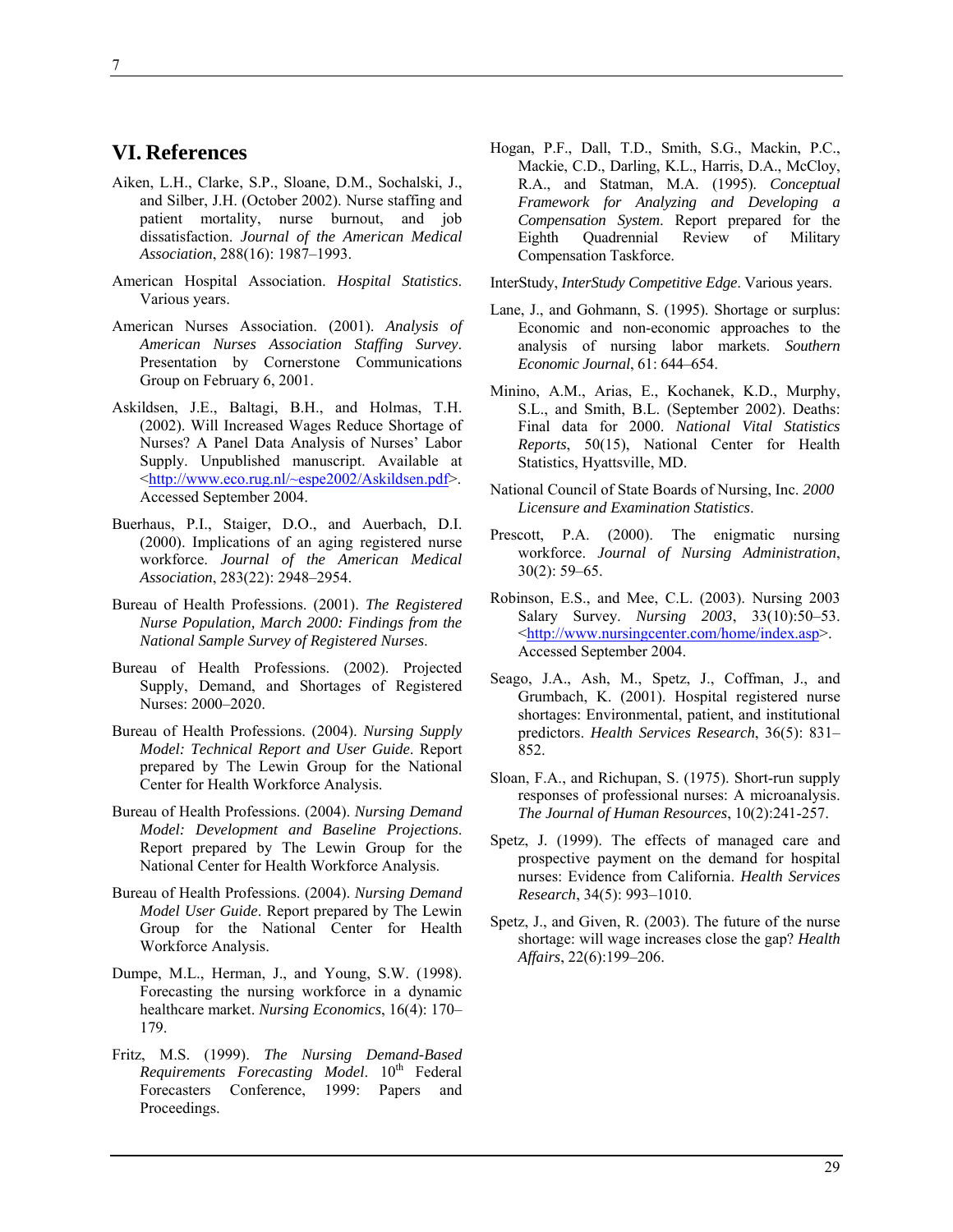**Appendix: State-Level Supply, Demand, and Shortage Projections**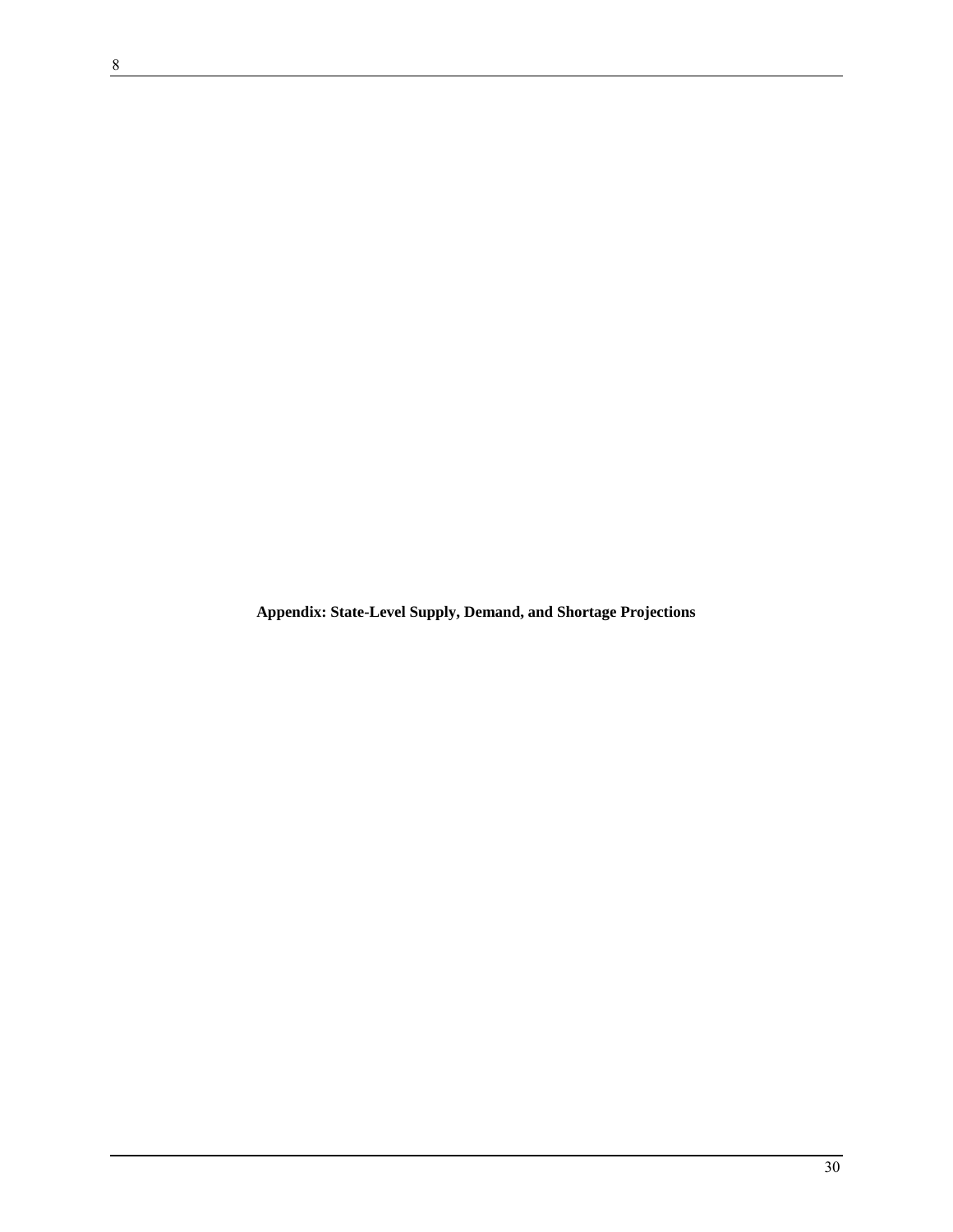| <b>STATE</b>           | <b>SSRN Estimate</b>                                                                       |           | <b>Change from</b> |           |           |           |
|------------------------|--------------------------------------------------------------------------------------------|-----------|--------------------|-----------|-----------|-----------|
|                        | 2000                                                                                       | 2005      | 2010               | 2015      | 2020      | 2000-2020 |
| AK                     | 4,200                                                                                      | 3,800     | 3,200              | 2,500     | 2,000     | $-52%$    |
| AL                     | 29,900                                                                                     | 33,700    | 36,600             | 38,200    | 39,100    | 31%       |
| AR                     | 16,400                                                                                     | 18,100    | 19,300             | 19,800    | 19,900    | 21%       |
| AZ                     | 29,000                                                                                     | 30,100    | 30,700             | 30,500    | 30,100    | 4%        |
| CA                     | 155,500                                                                                    | 156,200   | 153,300            | 148,200   | 144,300   | $-7%$     |
| CO                     | 28,100                                                                                     | 28,300    | 27,200             | 25,100    | 23,000    | $-18%$    |
| <b>CT</b>              | 28,000                                                                                     | 25,400    | 22,900             | 19,900    | 17,200    | $-39%$    |
| DC                     | 7,300                                                                                      | 6,900     | 6,500              | 5,900     | 5,400     | $-26%$    |
| DE                     | 6,100                                                                                      | 6,300     | 6,300              | 6,100     | 5,800     | $-5%$     |
| FL                     | 108,100                                                                                    | 111,100   | 112,000            | 110,200   | 106,600   | $-1\%$    |
| GA                     | 49,400                                                                                     | 49,500    | 48,200             | 45,300    | 41,800    | $-15%$    |
| H                      | 7,200                                                                                      | 7,700     | 7,900              | 8,100     | 8,200     | 14%       |
| IA                     | 25,200                                                                                     | 26,300    | 26,600             | 26,000    | 25,000    | $-1\%$    |
| ID                     | 7,000                                                                                      | 7,300     | 7,400              | 7,300     | 7,100     | $1\%$     |
| $_{\rm IL}$            | 88,100                                                                                     | 88,000    | 85,600             | 81,900    | 77,100    | $-12%$    |
| IN                     | 41,400                                                                                     | 41,800    | 41,600             | 40,400    | 38,500    | $-7%$     |
| KS                     | 20,600                                                                                     | 21,600    | 22,100             | 21,800    | 21,100    | 2%        |
| KY                     | 28,800                                                                                     | 32,300    | 34,700             | 35,500    | 35,300    | 23%       |
| LA                     | 30,200                                                                                     | 34,100    | 37,200             | 39,100    | 39,800    | 32%       |
| MA                     | 63,600                                                                                     | 62,700    | 60,100             | 56,000    | 51,400    | $-19%$    |
| MD                     | 36,400                                                                                     | 36,500    | 35,600             | 33,800    | 31,800    | $-13%$    |
| <b>ME</b>              | 11,200                                                                                     | 11,600    | 11,600             | 11,100    | 10,500    | $-6%$     |
| MI                     | 70,000                                                                                     | 72,400    | 72,000             | 68,900    | 66,000    | $-6%$     |
| <b>MN</b>              | 39,200                                                                                     | 41,000    | 41,800             | 41,200    | 39,700    | $1\%$     |
| M <sub>O</sub>         | 44,400                                                                                     | 45,600    | 45,700             | 44,200    | 42,800    | $-4%$     |
| MS                     | 18,400                                                                                     | 20,900    | 22,600             | 23,600    | 23,800    | 29%       |
| MT                     | 6,400                                                                                      | 6,500     | 6,500              | 6,300     | 5,900     | $-8%$     |
| NC                     | 59,900                                                                                     | 64,500    | 67,400             | 68,600    | 68,000    | 14%       |
| ND                     | 5,400                                                                                      | 5,700     | 5,800              | 5,800     | 5,600     | 4%        |
| NE                     | 13,300                                                                                     | 14,100    | 14,700             | 14,900    | 14,900    | 12%       |
| $\rm NH$               | 9,300                                                                                      | 9,500     | 9,300              | 8,800     | 8,100     | $-13%$    |
| $\rm{NJ}$              | 60,400                                                                                     | 58,200    | 55,000             | 50,500    | 44,900    | $-26%$    |
| NM                     | 9,600                                                                                      | 10,500    | 11,000             | 11,300    | 11,500    | 20%       |
| $\overline{\text{NV}}$ | 9,000                                                                                      | 9,300     | 9,200              | 8,700     | 8,100     | $-10%$    |
| <b>NY</b>              | 138,100                                                                                    | 142,600   | 142,300            | 137,400   | 131,500   | $-5%$     |
| OH                     | 86,900                                                                                     | 89,300    | 88,900             | 85,500    | 79,700    | $-8%$     |
| OK                     | 18,900                                                                                     | 20,600    | 21,500             | 22,100    | 22,500    | 19%       |
| <b>OR</b>              | 21,800                                                                                     | 22,600    | 22,400             | 21,100    | 19,800    | $-9%$     |
| PA                     | 111,800                                                                                    | 105,900   | 99,200             | 90,600    | 80,400    | $-28%$    |
| RI                     | 9,300                                                                                      | 9,300     | 9,000              | 8,400     | 7,900     | $-15%$    |
| $\overline{SC}$        | 23,400                                                                                     | 25,100    | 25,900             | 26,200    | 26,000    | 11%       |
| ${\rm SD}$             | 7,000                                                                                      | 7,600     | 7,900              | 7,900     | 7,800     | 11%       |
| <b>TN</b>              | 40,900                                                                                     | 42,700    | 42,800             | 41,800    | 40,100    | $-2\%$    |
| ${\rm T}{\rm X}$       | 107,600                                                                                    | 115,300   | 118,700            | 119,000   | 118,500   | 10%       |
| UT                     | 11,400                                                                                     | 12,900    | 14,100             | 14,900    | 15,400    | 35%       |
| VA                     | 46,300                                                                                     | 47,600    | 47,600             | 46,300    | 44,000    | $-5%$     |
| <b>VT</b>              | 4,900                                                                                      | 5,000     | 4,800              | 4,400     | 4,000     | $-18%$    |
| <b>WA</b>              | 37,900                                                                                     | 38,100    | 37,300             | 35,100    | 33,000    | $-13%$    |
| WI                     | 41,300                                                                                     | 42,900    | 43,300             | 42,200    | 40,100    | $-3%$     |
| <b>WV</b>              | 13,200                                                                                     | 14,200    | 14,600             | 14,600    | 14,000    | 6%        |
| WY                     | 3,200                                                                                      | 3,300     | 3,300              | 3,300     | 3,300     | $3\%$     |
| U.S. <sup>a</sup>      | 1,890,700<br>a Due to rounding, national totals might fail to equal the sum across states. | 1,942,500 | 1,941,200          | 1,886,100 | 1,808,000 | $-4%$     |

**Exhibit A-1. Baseline FTE RN Supply, by State and Year, 2000 to 2020**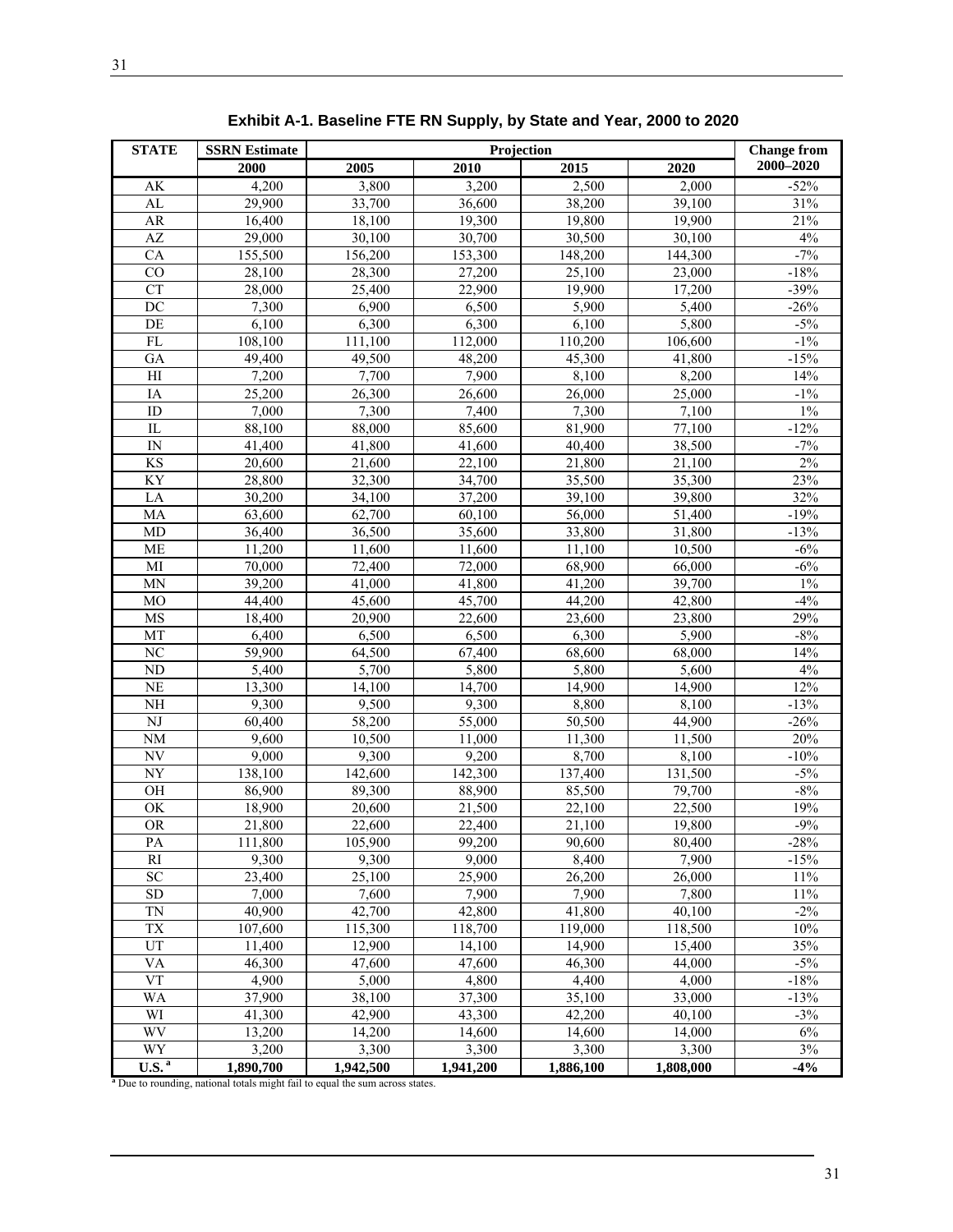| <b>State</b>           | <b>SSRN Estimate</b> |                     | Projection          |         |         |         |           |  |
|------------------------|----------------------|---------------------|---------------------|---------|---------|---------|-----------|--|
|                        | 1996                 | 2000                | 2005                | 2010    | 2015    | 2020    | 2000-2020 |  |
| AK                     | 4,400                | 4,300               | 4,900               | 5,500   | 6,100   | 6,700   | 56%       |  |
| AL                     | 30,900               | 31,400              | 33,900              | 36,800  | 40,300  | 44,400  | 41%       |  |
| AR                     | 16,100               | 18,500              | 20,200              | 22,000  | 24,300  | 26,900  | 45%       |  |
| $\mathbf{A}\mathbf{Z}$ | 28,900               | $\overline{3}4,000$ | 38,700              | 43,200  | 48,500  | 54,700  | 61%       |  |
| CA                     | 159,500              | 165,500             | 178,700             | 200,900 | 228,900 | 260,900 | 58%       |  |
| $\rm CO$               | 27,500               | 30,000              | 34,000              | 38,100  | 42,500  | 47,500  | 58%       |  |
| <b>CT</b>              | 28,200               | 30,200              | 31,800              | 34,000  | 36,600  | 39,600  | 31%       |  |
| $\overline{DC}$        | 8,500                | 8,800               | 8,900               | 9,500   | 10,200  | 11,000  | 25%       |  |
| DE                     | 5,800                | 6,400               | 7,000               | 7,600   | 8,100   | 8,800   | 38%       |  |
| FL                     | 107,300              | 115,500             | 129,300             | 144,700 | 164,300 | 187,800 | 63%       |  |
| GA                     | 48,700               | 52,800              | 58,400              | 64,600  | 71,600  | 79,500  | 51%       |  |
| H                      | 8,200                | 10,000              | 11,100              | 12,400  | 13,900  | 15,700  | 57%       |  |
| IA                     | 24,400               | 27,100              | 28,600              | 30,000  | 31,800  | 34,100  | 26%       |  |
| ID                     | 6,000                | 6,200               | 7,300               | 8,200   | 9,200   | 10,500  | 69%       |  |
| $_{\rm IL}$            | 88,400               | 85,200              | 89,600              | 94,900  | 101,300 | 109,000 | 28%       |  |
| IN                     | 40,800               | 43,000              | 46,600              | 49,800  | 53,500  | 57,400  | 33%       |  |
| <b>KS</b>              | 19,000               | 20,200              | 21,500              | 23,100  | 24,900  | 27,000  | 34%       |  |
| KY                     | 26,900               | 29,200              | 31,200              | 33,500  | 36,300  | 39,400  | 35%       |  |
| LA                     | 30,700               | 31,800              | 34,200              | 37,100  | 40,600  | 44,600  | 40%       |  |
| MA                     | 59,900               | 68,300              | 71,700              | 76,200  | 81,700  | 87,800  | 29%       |  |
| MD                     | 38,300               | 36,800              | 39,400              | 42,600  | 46,100  | 50,000  | 36%       |  |
| <b>ME</b>              | 11,400               | 12,400              | 13,100              | 14,100  | 15,300  | 16,800  | 35%       |  |
| MI                     | 69,100               | 67,700              | 71,300              | 75,100  | 79,600  | 84,300  | 25%       |  |
| <b>MN</b>              | 35,400               | 39,200              | 42,600              | 46,200  | 50,400  | 55,300  | 41%       |  |
| MO                     | 45,000               | 51,600              | $\overline{54,900}$ | 58,600  | 63,100  | 68,200  | 32%       |  |
| MS                     | 18,700               | 19,900              | 21,400              | 23,100  | 25,400  | 28,000  | 41%       |  |
| MT                     | 5,800                | 5,500               | 6,300               | 7,000   | 7,800   | 8,800   | 60%       |  |
| $\overline{\text{NC}}$ | 54,400               | 61,500              | 68,400              | 75,500  | 83,700  | 92,900  | 51%       |  |
| ND                     | 5,900                | 5,800               | 6,200               | 6,700   | 7,300   | 8,000   | 38%       |  |
| <b>NE</b>              | 13,400               | 14,800              | 15,900              | 17,100  | 18,500  | 20,200  | 36%       |  |
| NH                     | 9,800                | 10,500              | 11,500              | 12,600  | 13,800  | 15,100  | 44%       |  |
| $_{\rm NJ}$            | 59,700               | 65,600              | 69,700              | 74,600  | 80,400  | 87,300  | 33%       |  |
| <b>NM</b>              | 10,200               | 11,000              | 12,500              | 14,100  | 15,900  | 18,000  | 64%       |  |
| NV                     | 8,800                | 10,200              | 12,100              | 13,300  | 14,700  | 16,200  | 59%       |  |
| NY                     | 148,100              | 151,000             | 156,000             | 163,800 | 174,000 | 185,700 | 23%       |  |
| OH                     | 86,400               | 90,500              | 95,700              | 101,000 | 107,300 | 113,700 | 26%       |  |
| OK                     | 18,400               | 18,400              | 20,000              | 22,000  | 24,300  | 27,000  | 47%       |  |
| ΟR                     | 21,100               | 22,000              | 24,800              | 27,700  | 31,100  | 35,100  | 60%       |  |
| PA                     | 107,100              | 110,200             | 115,000             | 120,300 | 127,200 | 135,200 | 23%       |  |
| RI                     | 9,300                | 10,900              | 11,400              | 12,000  | 12,800  | 13,800  | 27%       |  |
| SC                     | 24,200               | 25,700              | 28,300              | 31,100  | 34,400  | 38,100  | 48%       |  |
| SD                     | 7,000                | 6,900               | 7,500               | 8,100   | 8,700   | 9,500   | 38%       |  |
| TN                     | 43,100               | 50,600              | 55,800              | 61,300  | 67,800  | 75,400  | 49%       |  |
| <b>TX</b>              | 117,000              | 129,100             | 143,800             | 160,600 | 179,900 | 202,100 | 57%       |  |
| UT                     | 11,000               | 12,000              | 13,800              | 15,600  | 17,500  | 19,600  | 63%       |  |
| VA                     | 47,800               | 49,200              | 53,600              | 58,600  | 64,300  | 70,300  | 43%       |  |
| <b>VT</b>              | 4,300                | 4,600               | 5,000               | 5,400   | 5,800   | 6,300   | 37%       |  |
| <b>WA</b>              | 34,400               | 36,300              | 40,800              | 46,100  | 52,100  | 59,100  | 63%       |  |
| WI                     | 37,200               | 37,000              | 39,800              | 42,800  | 46,300  | 50,300  | 36%       |  |
| <b>WV</b>              | 13,500               | 12,600              | 13,200              | 13,900  | 14,700  | 15,700  | 25%       |  |

WY | 3,500 | 3,500 | 4,000 | 4,500 | 5,100 | 5,800 | 66%

**Exhibit A-2. Baseline FTE RN Demand, by State and Year, 2000 to 2020** 

**1,889,300 2,001,500 2,161,300 2,347,000 2,569,800 2,824,900 41%**<br>a<sup>1</sup> Due to rounding, national totals might fail to equal the sum across states.

**U.S.<sup>a</sup>**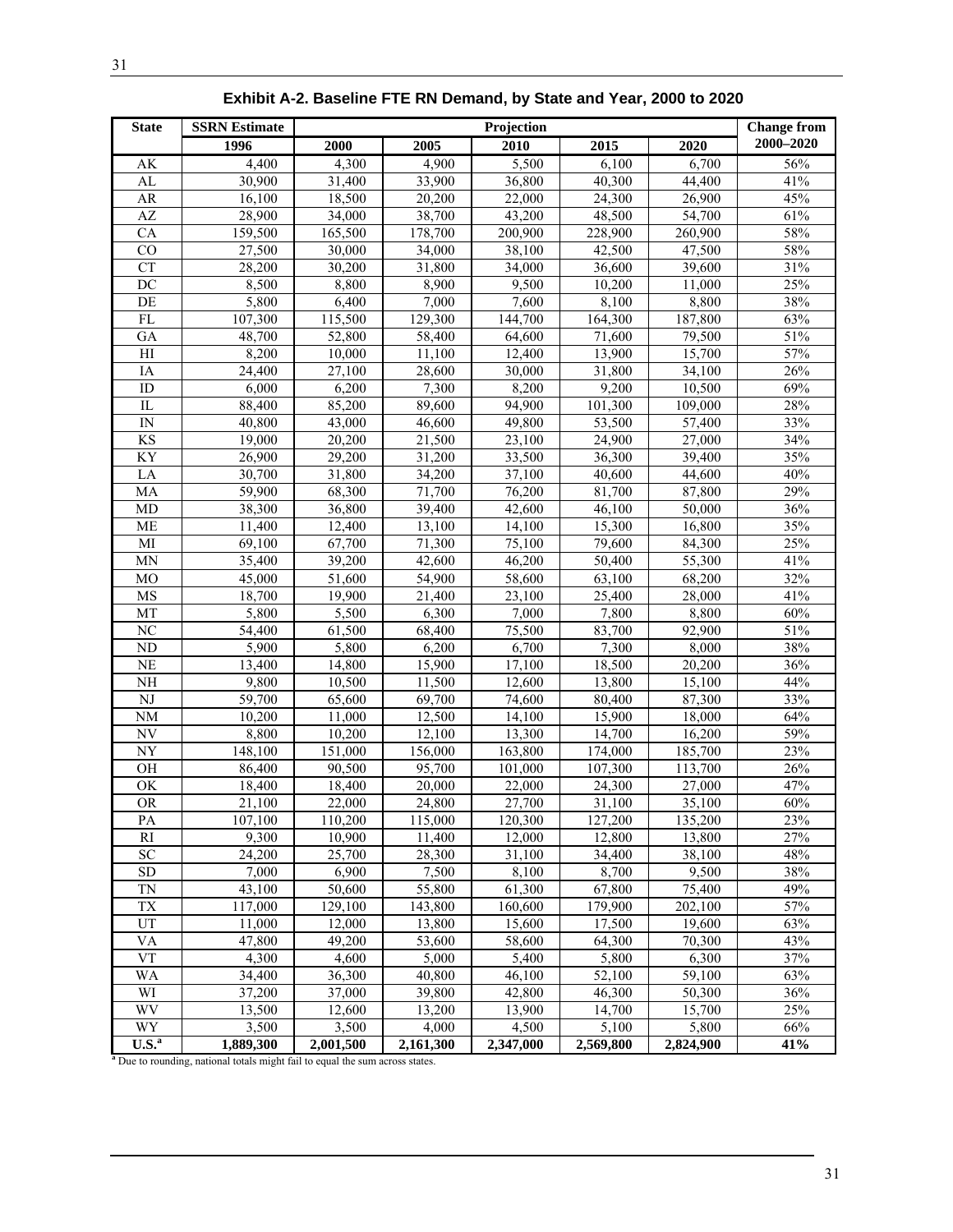|                                     | 2000                                                                          |                  |                           | 2005                           |                     |                  |                           |                                |
|-------------------------------------|-------------------------------------------------------------------------------|------------------|---------------------------|--------------------------------|---------------------|------------------|---------------------------|--------------------------------|
| <b>State</b>                        | <b>Supply</b>                                                                 | <b>Demand</b>    | Supply -<br><b>Demand</b> | Supply $\div$<br><b>Demand</b> | <b>Supply</b>       | <b>Demand</b>    | Supply -<br><b>Demand</b> | Supply $\div$<br><b>Demand</b> |
| AK                                  | 4,200                                                                         | 4,300            | $-100$                    | 98%                            | 3,800               | 4,900            | $-1,100$                  | 78%                            |
| AL                                  | 29,900                                                                        | 31,400           | $-1,500$                  | 95%                            | 33,700              | 33,900           | $-200$                    | 99%                            |
| AR                                  | 16,400                                                                        | 18,500           | $-2,100$                  | 89%                            | 18,100              | 20,200           | $-2,100$                  | 90%                            |
| AZ                                  | 29,000                                                                        | 34,000           | $-5,000$                  | 85%                            | 30,100              | 38,700           | $-8,600$                  | 78%                            |
| CA                                  | 155,500                                                                       | 165,500          | $-10,000$                 | 94%                            | 156,200             | 178,700          | $-22,500$                 | 87%                            |
| CO                                  | 28,100                                                                        | 30,000           | $-1,900$                  | 94%                            | 28,300              | 34,000           | $-5,700$                  | 83%                            |
| <b>CT</b>                           | 28,000                                                                        | 30,200           | $-2,200$                  | 93%                            | 25,400              | 31,800           | $-6,400$                  | 80%                            |
| DC                                  | 7,300                                                                         | 8,800            | $-1,500$                  | 83%                            | 6,900               | 8,900            | $-2,000$                  | 78%                            |
| DE                                  | 6.100                                                                         | 6,400            | $-300$                    | 95%                            | 6,300               | 7,000            | $-700$                    | 90%                            |
| <b>FL</b>                           | 108,100                                                                       | 115,500          | $-7,400$                  | 94%                            | 111,100             | 129,300          | $-18,200$                 | 86%                            |
| GA                                  | 49,400                                                                        | 52,800           | $-3,400$                  | 94%                            | 49,500              | 58,400           | $-8,900$                  | 85%                            |
| H1                                  | 7,200                                                                         | 10,000           | $-2,800$                  | 72%                            | 7,700               | 11,100           | $-3,400$                  | 69%                            |
| IA                                  | 25.200                                                                        | 27.100           | $-1.900$                  | 93%                            | 26,300              | 28,600           | $-2,300$                  | 92%                            |
| ID                                  | 7.000                                                                         | 6,200            | 800                       | 113%                           | 7,300               | 7,300            | $\theta$                  | 100%                           |
| IL                                  | 88,100                                                                        | 85,200           | 2,900                     | 103%                           | 88,000              | 89,600           | $-1,600$                  | 98%                            |
| $\mathbb{N}$                        | 41,400                                                                        | 43,000           | $-1,600$                  | 96%                            | 41,800              | 46,600           | $-4,800$                  | 90%                            |
| <b>KS</b>                           | 20,600                                                                        | 20,200           | 400                       | 102%                           | 21,600              | 21,500           | 100                       | 100%                           |
| <b>KY</b>                           | 28,800                                                                        | 29,200           | $-400$                    | 99%                            | 32,300              | 31,200           | 1,100                     | 104%                           |
| LA                                  | 30,200                                                                        | 31,800           | $-1,600$                  | 95%                            | 34,100              | 34,200           | $-100$                    | 100%                           |
| MA                                  | 63,600                                                                        | 68,300           | $-4.700$                  | 93%                            | 62,700              | 71,700           | $-9,000$                  | 87%                            |
| MD                                  | 36,400                                                                        | 36,800           | $-400$                    | 99%                            | 36,500              | 39.400           | $-2,900$                  | 93%                            |
| <b>ME</b>                           | 11,200                                                                        | 12,400           | $-1,200$                  | 90%                            | 11,600              | 13,100           | $-1,500$                  | 89%                            |
| MI                                  | 70,000                                                                        | 67,700           | 2,300                     | 103%                           | 72,400              | 71,300           | 1,100                     | 102%                           |
| <b>MN</b>                           | 39,200                                                                        | 39,200           | $\mathbf{0}$              | 100%                           | 41,000              | 42,600           | $-1,600$                  | 96%                            |
| M <sub>O</sub>                      | 44,400                                                                        | 51,600           | $-7,200$                  | 86%                            | 45,600              | 54,900           | $-9,300$                  | 83%                            |
| MS                                  | 18,400                                                                        | 19,900           | $-1.500$                  | $\overline{92\%}$              | $\overline{20,900}$ | 21,400           | $-500$                    | 98%                            |
| MT                                  | 6,400                                                                         | 5,500            | 900                       | 116%                           | 6,500               | 6,300            | 200                       | 103%                           |
| N <sub>C</sub>                      | 59,900                                                                        | 61,500           | $-1,600$                  | 97%                            | 64,500              | 68,400           | $-3,900$                  | 94%                            |
| <b>ND</b>                           | 5,400                                                                         | 5,800            | $-400$                    | 93%                            | 5,700               | 6,200            | $-500$                    | 92%                            |
| <b>NE</b>                           | 13,300                                                                        | 14,800           | $-1,500$                  | 90%                            | 14,100              | 15,900           | $-1,800$                  | 89%                            |
| <b>NH</b><br>$\overline{\text{NJ}}$ | 9,300                                                                         | 10,500<br>65,600 | $-1,200$<br>$-5,200$      | 89%<br>92%                     | 9,500<br>58,200     | 11,500<br>69,700 | $-2,000$                  | 83%<br>84%                     |
| <b>NM</b>                           | 60,400<br>9.600                                                               | 11.000           | $-1,400$                  | 87%                            | 10,500              | 12,500           | $-11,500$<br>$-2,000$     | 84%                            |
| NV                                  | 9.000                                                                         | 10,200           | $-1,200$                  | 88%                            | 9,300               | 12,100           | $-2,800$                  | 77%                            |
| NY                                  | 138,100                                                                       | 151,000          | $-12,900$                 | 91%                            | 142,600             | 156,000          | $-13,400$                 | 91%                            |
| OH                                  | 86,900                                                                        | 90,500           | $-3,600$                  | 96%                            | 89,300              | 95,700           | $-6,400$                  | 93%                            |
| $\overline{\rm OK}$                 | 18,900                                                                        | 18,400           | 500                       | 103%                           | 20,600              | 20,000           | 600                       | 103%                           |
| <b>OR</b>                           | 21,800                                                                        | 22,000           | $-200$                    | 99%                            | 22,600              | 24,800           | $-2,200$                  | 91%                            |
| PA                                  | 111,800                                                                       | 110,200          | 1,600                     | 101%                           | 105,900             | 115,000          | $-9,100$                  | 92%                            |
| $\mathbf{R}\mathbf{I}$              | 9,300                                                                         | 10,900           | $-1,600$                  | 85%                            | 9,300               | 11,400           | $-2,100$                  | 82%                            |
| ${\rm SC}$                          | 23,400                                                                        | 25,700           | $-2,300$                  | 91%                            | 25,100              | 28,300           | $-3,200$                  | 89%                            |
| SD                                  | 7,000                                                                         | 6,900            | 100                       | 101%                           | 7,600               | 7,500            | 100                       | 101%                           |
| TN                                  | 40,900                                                                        | 50,600           | $-9,700$                  | $81\%$                         | 42,700              | 55,800           | $-13,100$                 | 77%                            |
| TX                                  | 107,600                                                                       | 129,100          | $-21,500$                 | 83%                            | 115,300             | 143,800          | $-28,500$                 | $80\%$                         |
| UT                                  | 11,400                                                                        | 12,000           | $-600$                    | 95%                            | 12,900              | 13,800           | $-900$                    | 93%                            |
| VA                                  | 46,300                                                                        | 49,200           | $-2.900$                  | 94%                            | 47,600              | 53,600           | $-6,000$                  | 89%                            |
| <b>VT</b>                           | 4,900                                                                         | 4,600            | 300                       | 107%                           | 5,000               | 5,000            | 0                         | $100\%$                        |
| <b>WA</b>                           | 37,900                                                                        | 36,300           | 1,600                     | 104%                           | 38,100              | 40,800           | $-2,700$                  | 93%                            |
| WI                                  | 41,300                                                                        | 37,000           | 4,300                     | 112%                           | 42,900              | 39,800           | 3,100                     | 108%                           |
| WV                                  | 13,200                                                                        | 12,600           | 600                       | 105%                           | 14,200              | 13,200           | 1,000                     | 108%                           |
| WY                                  | 3,200                                                                         | 3,500            | $-300$                    | 91%                            | 3,300               | 4,000            | $-700$                    | 83%                            |
| $\overline{\text{U.S.}^{\text{a}}}$ | 1,890,700                                                                     | 2,001,500        | $-110,800$                | 94%                            | 1,942,500           | 2,161,300        | $-218,800$                | 90%                            |
|                                     | a Due to rounding, national totals might fail to equal the sum across states. |                  |                           |                                |                     |                  |                           |                                |

**Exhibit A-3. Baseline FTE RN Supply and Demand, 2000 and 2005**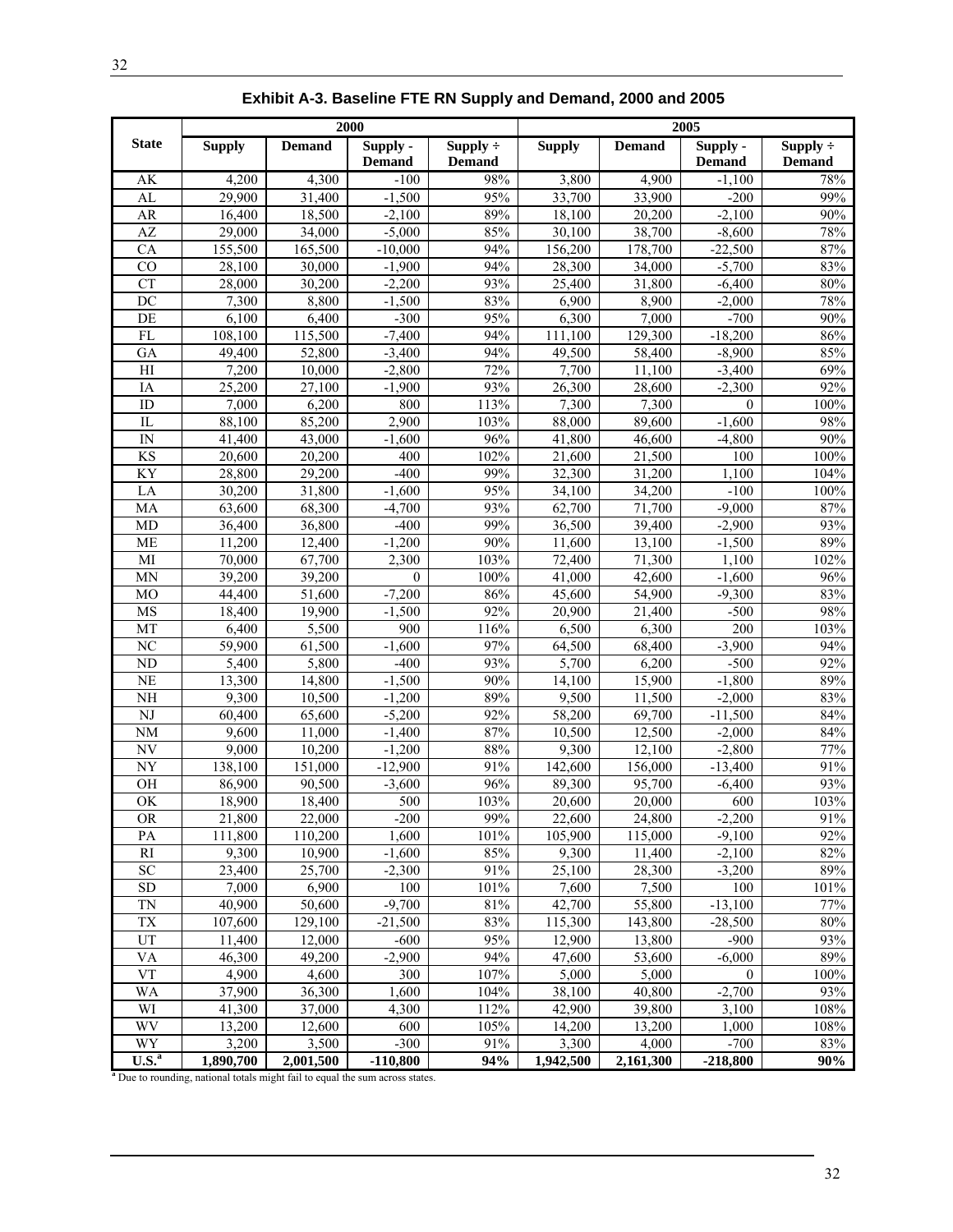|                              | 2010                                                                                     |                   |                           |                                | 2015              |                   |                           |                                |
|------------------------------|------------------------------------------------------------------------------------------|-------------------|---------------------------|--------------------------------|-------------------|-------------------|---------------------------|--------------------------------|
| <b>State</b>                 | <b>Supply</b>                                                                            | <b>Demand</b>     | Supply -<br><b>Demand</b> | Supply $\div$<br><b>Demand</b> | <b>Supply</b>     | <b>Demand</b>     | Supply -<br><b>Demand</b> | Supply $\div$<br><b>Demand</b> |
| AK                           | 3,200                                                                                    | 5,500             | $-2,300$                  | 58%                            | 2,500             | 6,100             | $-3,600$                  | 41%                            |
| AL                           | 36,600                                                                                   | 36,800            | $-200$                    | 99%                            | 38,200            | 40,300            | $-2,100$                  | 95%                            |
| AR                           | 19,300                                                                                   | 22,000            | $-2,700$                  | 88%                            | 19,800            | 24,300            | $-4,500$                  | 81%                            |
| AZ                           | 30,700                                                                                   | 43,200            | $-12,500$                 | 71%                            | 30,500            | 48,500            | $-18,000$                 | 63%                            |
| CA                           | 153,300                                                                                  | 200.900           | $-47,600$                 | 76%                            | 148,200           | 228,900           | $-80,700$                 | 65%                            |
| CO                           | 27,200                                                                                   | 38,100            | $-10,900$                 | 71%                            | 25,100            | 42,500            | $-17,400$                 | 59%                            |
| <b>CT</b>                    | 22,900                                                                                   | 34,000            | $-11,100$                 | 67%                            | 19,900            | 36,600            | $-16,700$                 | 54%                            |
| DC                           | 6,500                                                                                    | 9,500             | $-3,000$                  | 68%                            | 5,900             | 10,200            | $-4,300$                  | 58%                            |
| DE                           | 6,300                                                                                    | 7,600             | $-1,300$                  | 83%                            | 6,100             | 8,100             | $-2,000$                  | 75%                            |
| FL                           | 112,000                                                                                  | 144,700           | $-32,700$                 | 77%                            | 110,200           | 164,300           | $-54,100$                 | 67%                            |
| GA                           | 48,200                                                                                   | 64,600            | $-16,400$                 | 75%                            | 45,300            | 71,600            | $-26,300$                 | 63%                            |
| H                            | 7,900                                                                                    | 12,400            | $-4,500$                  | 64%                            | 8,100             | 13,900            | $-5,800$                  | 58%                            |
| IA                           | 26,600                                                                                   | 30,000            | $-3,400$                  | 89%                            | 26,000            | 31,800            | $-5,800$                  | 82%                            |
| ID                           | 7,400                                                                                    | 8,200             | $-800$                    | 90%                            | 7,300             | 9,200             | $-1,900$                  | 79%                            |
| IL                           | 85,600                                                                                   | 94.900            | $-9,300$                  | 90%                            | 81,900            | 101,300           | $-19,400$                 | 81%                            |
| $\ensuremath{\text{IN}}$     | 41,600                                                                                   | 49,800            | $-8,200$                  | 84%                            | 40,400            | 53,500            | $-13,100$                 | 76%                            |
| <b>KS</b>                    | 22,100                                                                                   | 23,100            | $-1,000$                  | 96%                            | 21,800            | 24,900            | $-3,100$                  | 88%                            |
| KY                           | 34,700                                                                                   | 33,500            | 1,200                     | 104%                           | 35,500            | 36,300            | $-800$                    | 98%                            |
| LA                           | 37,200                                                                                   | 37,100            | 100                       | 100%                           | 39,100            | 40,600            | $-1,500$                  | 96%                            |
| MA                           | 60,100                                                                                   | 76,200            | $-16,100$                 | 79%                            | 56,000            | 81,700            | $-25,700$                 | 69%                            |
| MD                           | $\overline{35,600}$                                                                      | 42,600            | $-7,000$                  | 84%                            | 33,800            | 46,100            | $-12,300$                 | 73%                            |
| <b>ME</b>                    | 11,600                                                                                   | 14,100            | $-2,500$                  | 82%                            | 11,100            | 15,300            | $-4,200$                  | 73%                            |
| MI                           | 72,000                                                                                   | 75,100            | $-3,100$                  | 96%                            | 68,900            | 79,600            | $-10,700$                 | 87%                            |
| MN                           | 41,800                                                                                   | 46,200            | $-4,400$                  | 90%                            | 41,200            | 50,400            | $-9,200$                  | 82%                            |
| <b>MO</b>                    | 45,700                                                                                   | 58,600            | $-12,900$                 | 78%                            | 44,200            | 63,100            | $-18,900$                 | 70%                            |
| MS                           | 22,600                                                                                   | 23,100            | $-500$                    | 98%                            | 23,600            | 25,400            | $-1,800$                  | 93%                            |
| MT                           | 6,500                                                                                    | 7,000             | $-500$                    | 93%                            | 6,300             | 7,800             | $-1,500$                  | 81%                            |
| N <sub>C</sub>               | 67,400                                                                                   | 75,500            | $-8,100$                  | 89%                            | 68,600            | 83,700            | $-15,100$                 | 82%                            |
| ND                           | 5,800                                                                                    | 6,700             | $-900$                    | 87%                            | 5,800             | 7,300             | $-1,500$                  | 79%                            |
| NE                           | 14,700                                                                                   | 17,100            | $-2,400$                  | 86%                            | 14,900            | 18,500            | $-3,600$                  | 81%                            |
| NH                           | 9,300                                                                                    | 12,600            | $-3,300$                  | 74%                            | 8,800             | 13,800            | $-5,000$                  | 64%                            |
| $_{\rm NJ}$                  | 55,000                                                                                   | 74,600            | $-19,600$                 | 74%                            | 50,500            | 80,400            | $-29,900$                 | 63%                            |
| <b>NM</b>                    | 11,000                                                                                   | 14,100            | $-3,100$                  | 78%                            | 11,300            | 15,900            | $-4,600$                  | 71%                            |
| $N\overline{V}$              | 9,200                                                                                    | 13,300            | $-4,100$                  | 69%                            | 8,700             | 14,700            | $-6,000$                  | 59%                            |
| <b>NY</b>                    | 142,300                                                                                  | 163,800           | $-21,500$                 | 87%                            | 137,400           | 174,000           | $-36,600$                 | 79%                            |
| OH                           | 88,900                                                                                   | 101.000           | $-12,100$                 | 88%                            | 85,500            | 107,300           | $-21,800$                 | 80%                            |
| $\overline{\text{OK}}$       | 21,500                                                                                   | 22,000            | $-500$                    | 98%                            | 22,100            | 24,300            | $-2,200$                  | 91%                            |
| <b>OR</b>                    | 22,400                                                                                   | 27,700            | $-5,300$                  | $81\%$                         | 21,100            | 31,100            | $-10,000$                 | 68%<br>71%                     |
| $\mathbf{PA}$<br>$\rm RI$    | 99,200<br>9,000                                                                          | 120,300           | $-21,100$<br>$-3,000$     | 82%<br>75%                     | 90,600            | 127,200           | $-36,600$                 | 66%                            |
| <b>SC</b>                    |                                                                                          | 12,000            | $-5,200$                  | 83%                            | 8,400<br>26,200   | 12,800            | $-4,400$<br>$-8,200$      | $76\%$                         |
| ${\rm SD}$                   | 25,900<br>7,900                                                                          | 31,100            | $-200$                    | 98%                            | 7,900             | 34,400<br>8,700   | $-800$                    | 91%                            |
| TN                           | 42,800                                                                                   | 8,100<br>61,300   | $-18,500$                 | 70%                            | 41,800            | 67,800            | $-26,000$                 | 62%                            |
|                              |                                                                                          |                   |                           | 74%                            |                   |                   |                           | 66%                            |
| TX<br>UT                     | 118,700<br>14,100                                                                        | 160,600<br>15,600 | $-41,900$<br>$-1,500$     | $90\%$                         | 119,000<br>14,900 | 179,900<br>17,500 | $-60,900$<br>$-2,600$     | 85%                            |
| VA                           | 47,600                                                                                   | 58,600            | $-11,000$                 | $81\%$                         | 46,300            | 64,300            | $-18,000$                 | 72%                            |
| <b>VT</b>                    | 4,800                                                                                    | 5,400             | $-600$                    | 89%                            | 4,400             | 5,800             | $-1,400$                  | 76%                            |
| WA                           | 37,300                                                                                   | 46,100            | $-8,800$                  | 81%                            | 35,100            | 52,100            | $-17,000$                 | 67%                            |
| WI                           | 43,300                                                                                   | 42,800            | 500                       | 101%                           | 42,200            | 46,300            | $-4,100$                  | 91%                            |
| WV                           | 14,600                                                                                   | 13,900            | 700                       | 105%                           | 14,600            | 14,700            | $-100$                    | 99%                            |
| WY                           | 3,300                                                                                    | 4,500             | $-1,200$                  | 73%                            | 3,300             | 5,100             | $-1,800$                  | 65%                            |
| $\overline{\mathbf{U.S.}}^a$ | 1,941,200                                                                                | 2,347,000         | $-405,800$                | 83%                            | 1,886,100         | 2,569,800         | $-683,700$                | 73%                            |
|                              | <sup>a</sup> Due to rounding, national totals might fail to equal the sum across states. |                   |                           |                                |                   |                   |                           |                                |

**Exhibit A-4. Baseline FTE RN Supply and Demand, 2010 and 2015**